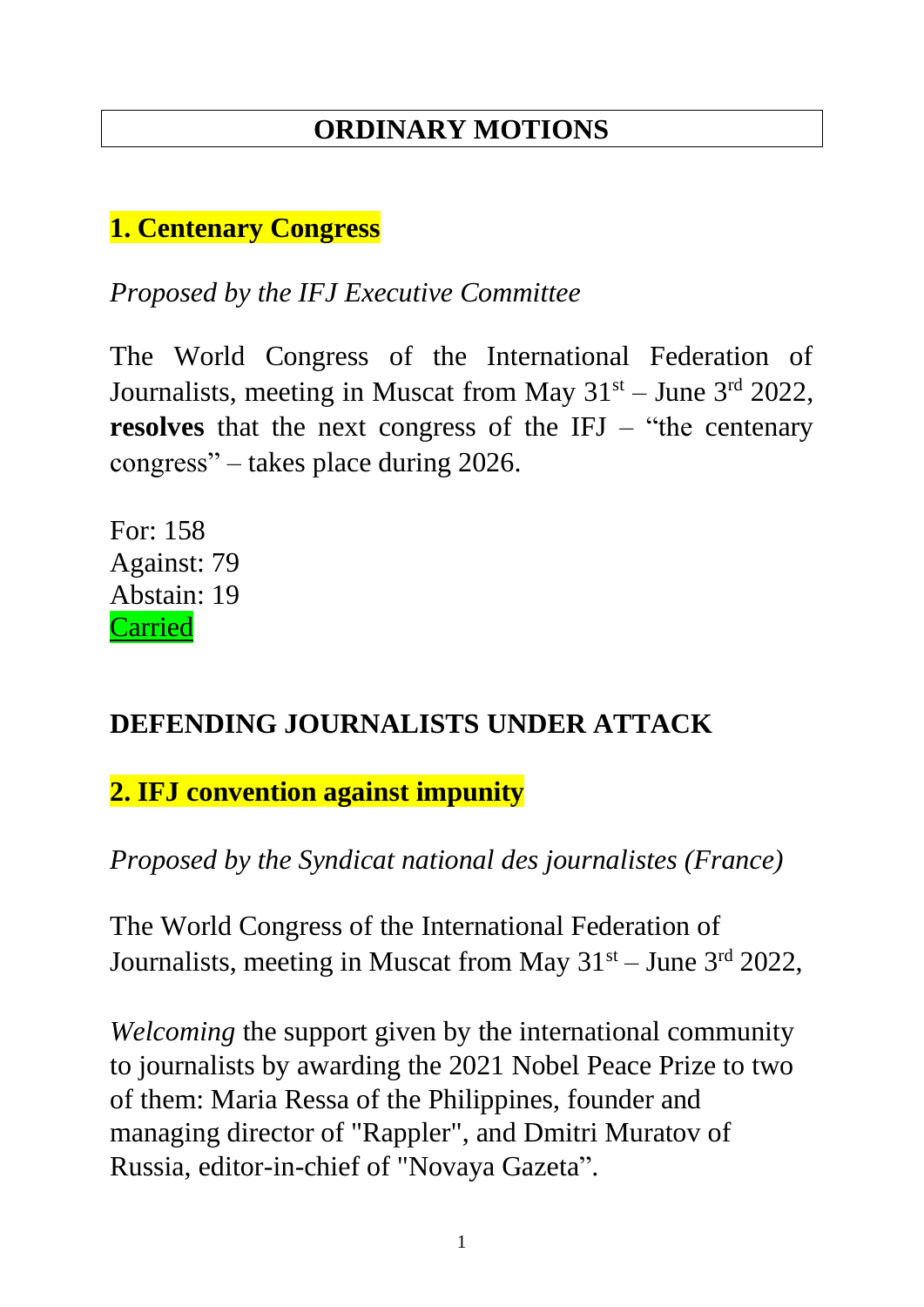"We journalists are the antidote to tyranny," said Muratov in his acceptance speech. He denounced the "authoritarian drift" of many countries and the "ideologues of death". "Journalism in Russia is going through a dark period," he added, with many journalists losing their jobs and others being forced to leave the country.

*Touched* by these simple words in that they represent what many of delegates experience on a daily basis and recalling that the IFJ's 2021 report lists 45 murders of journalists during 2021 in 20 countries and 365 colleagues in prison.

*Noting* the declaration by the IFJ that "These lists of imprisoned journalists and killed colleagues are clear evidence of deliberate acts to eradicate independent reporting. They also highlight the violation of people's fundamental right to access accurate, objective and fair information in order to be properly informed about public affairs, a prerequisite for an inclusive society and genuine government by consent".

Congress acknowledge that journalists are on the frontline against fake news, lies and propaganda.

*Recalling* that the impunity of the killers of journalists and their sponsors is the reason why, over the last thirty years, more than 2700 journalists have paid with their lives their commitment to exercise their mission in the service of citizens, Congress calls on all IFJ affiliates to campaign for their governments to join the IFJ's effort to ensure that its Convention for the Safety of Journalists and Media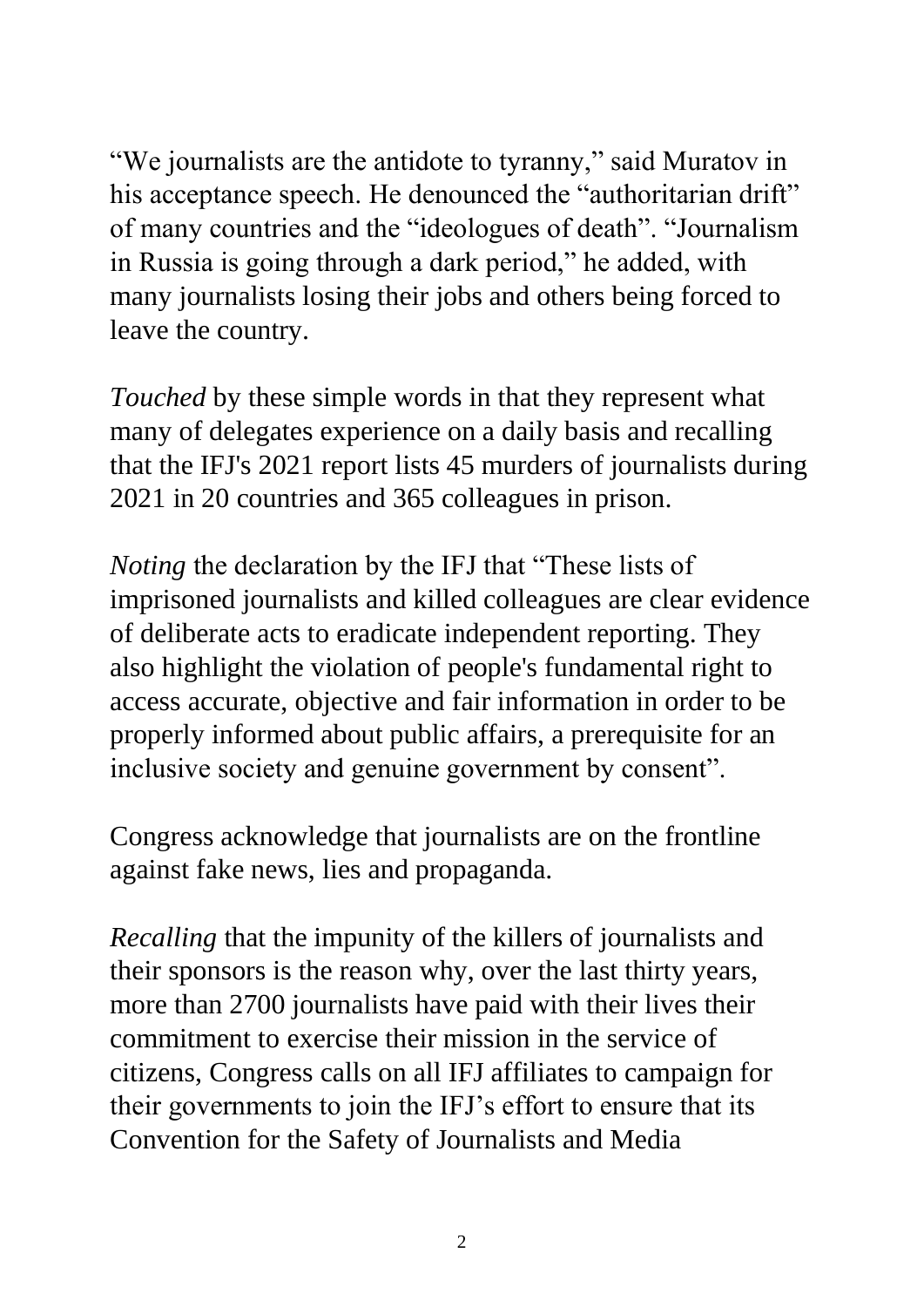Professionals is adopted by the United Nations' General Assembly.

Unanimously carried

# **3. National action plans to defend journalists**

*Proposed by the National Union of Journalists (UK and Ireland)*

The World Congress of the International Federation of Journalists, meeting in Muscat from May  $31<sup>st</sup> - June 3<sup>rd</sup> 2022$ ,

*Welcoming* the launch in December 2020 by the IFJ of the White Paper on Global Journalism to commemorate its 30 years of annual reports of killed journalists – a document which lifted the veil on the worrying global trend of declining media freedoms and global attacks on journalists and journalism at the very time when access to information and quality journalism are needed everywhere;

*Noting* with alarm that, throughout this period, as well as dealing with the killing and jailing of journalists, affiliates have, since the onset of the Covid-19 pandemic, been confronting a global crackdown on journalists by governments implementing sweeping restrictions under the guise of combating misinformation and "fake news;"

*Recalling* how former US president Donald Trump was at the forefront of these attacks by lashing out at journalists who asked critical questions at the height of the pandemic and his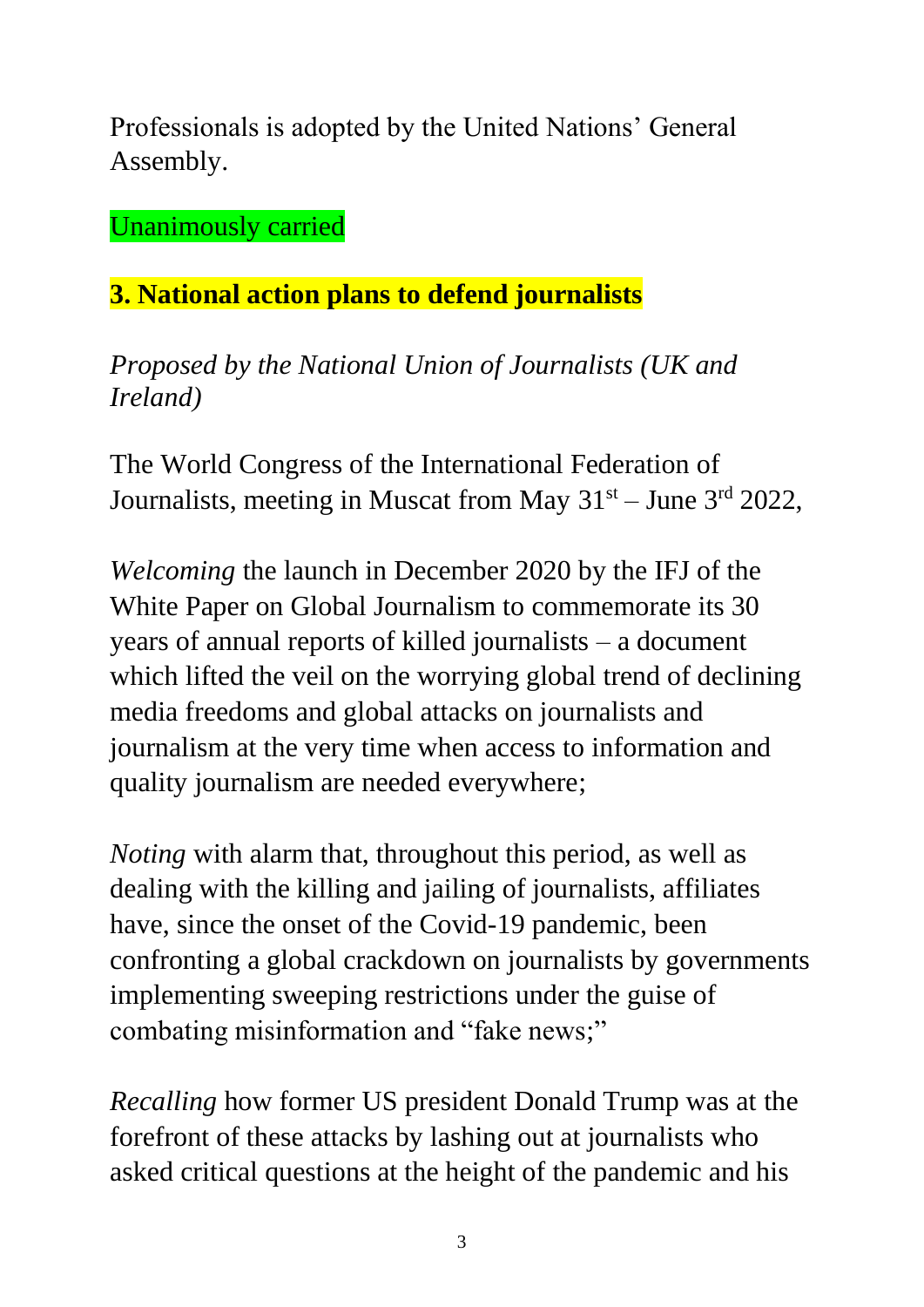reported 2500 negative tweets which contributed to creating a toxic environment against media in the US.

Other attacks ranged from China's suppression of information and state censorship to the revocation of journalists' credential as it happened to *The Guardian* correspondent in Egypt or the enactment of new laws in South Africa that makes it a crime to publish "disinformation" about the pandemic, new fake news ordinance in Malaysia or the new legislation promulgated by Viktor Orbán in Hungary which threatens journalists with up to five years in prison;

*Believing* that this crackdown is no longer confined to authoritarian regimes, as we have seen elsewhere cases of mass detention of journalists only to be released without charges, as happened in the US where the US Press Freedom tracker reported at least 110 journalists arrested or criminally charged in 2020 in relation to their reporting. Furthermore, journalists covering protests against coronavirus restrictions have often been physically attacked by members or supporters of extremist and conspiracy-theory groups in Germany, Italy, the UK, and France where new legislation "the global security bill" is being introduced that would restrict the publication of photos and video footage of the police at demonstrations;

*Noting* the approach by some governments to set up coalitions advocating media freedom and protection of journalists while others, like the French government supports its media NGOs to compete in initiating their own initiative on "information and democracy", while it remains the historic task of the IFJ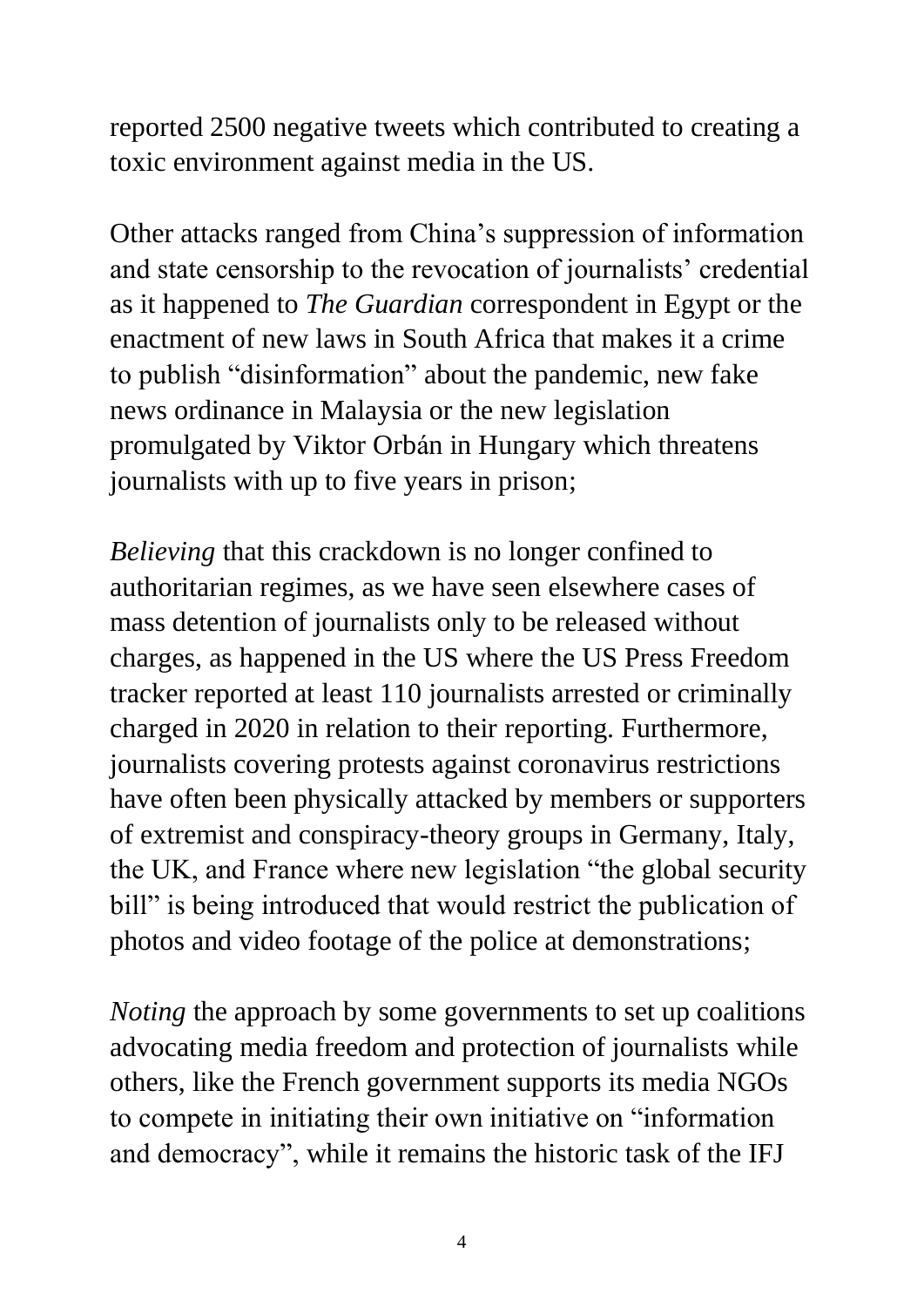and its affiliates worldwide to be at the forefront of these battles to protect journalists;

Congress therefore **instructs** the Executive Committee to:

(i) **reinvigorate** its campaign for the protection of journalists as set by the Tunis Congress and, now that UN agencies have re-opened for business, relaunch its efforts to promote its International Convention on the Safety and Independence of Journalists;

(ii) **use** the success of the unique effort by the NUJ UK and Ireland to force government to launch a national action plan to protect journalists including important measures that will go a long way to ensure that journalists can do their job free of harassment and intimidation online and offline. This plan should serve as a template by affiliates and IFJ regional structures to focus on governments and parliaments in a global effort to campaign to initiate positive legislation as well as removing specific repressive legislations from their statute book;

(iii) **put in place** intervention mechanisms to ensure that the IFJ voice is heard on behalf of journalists under attack at every level of UN and regional government structures.

Unanimously carried

**4. Safety of journalists in Latin America**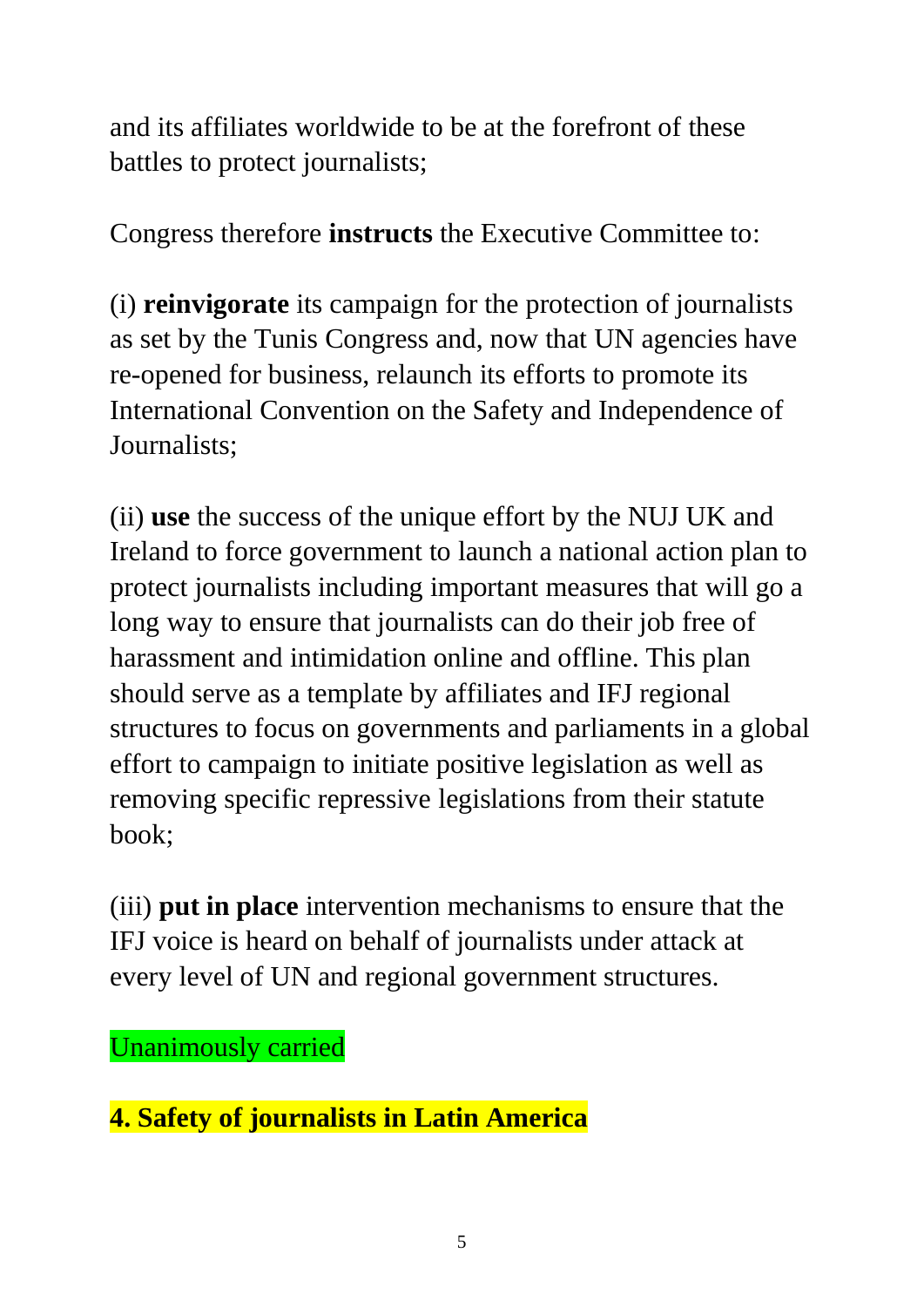## *Proposed by the Federación de Periodistas de América Latina y el Caribe (FEPALC)*

The World Congress of the International Federation of Journalists, meeting in Muscat from May  $31<sup>st</sup> -$  June  $3<sup>rd</sup>$  2022,

# *Considering that*:

Mexico remains the country with the highest number of murdered journalists in the region, a figure that is indicative of the magnitude of such murders, which has continued during the pandemic;

Neither the Mechanism for the Protection of Journalists nor the specialised bodies in the fight against impunity in Mexico have produced real results that would allow us to perceive a change towards a climate of greater safety for our colleagues;

We are witnessing an increase in the misuse of force by the police in our countries, particularly against journalists and photojournalists covering social demonstrations, especially in Chile, Colombia, Peru, Argentina, among other countries, in the year 2021;

Judicial harassment of journalists continues to be one of the rising attacks in most of our countries, involving costly legal proceedings;

The pandemic has exacerbated the problems of access to public information in each of our countries, with governments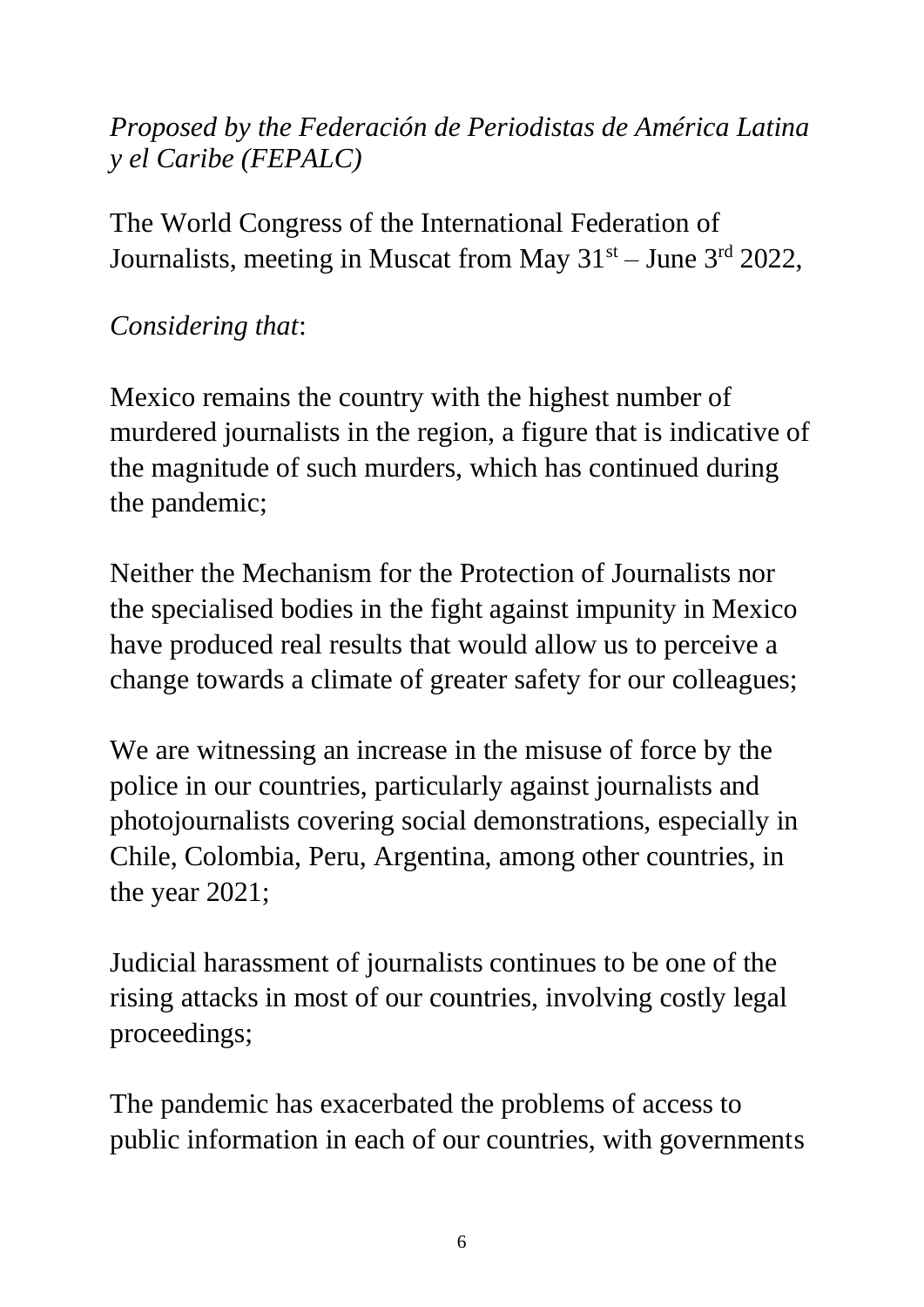that, despite having regulations that require transparency, use the pandemic as an excuse to foment obfuscation;

The so-called old threats to freedom of expression (murders, threats, judicial persecution) have been joined by the so-called "new threats to freedom of expression", including cyberstalking, the instrumentalisation of so-called data protection laws, surveillance and censorship on major digital platforms;

Conflicts with large digital platforms implementing nontransparent and arbitrary moderation rules are increasingly frequent;

Digital platforms still do not take up their responsibility as intermediaries in case of cyber-violence against journalists, and in particular women journalists;

Congress **resolves** to:

- **1. ask** the International Federation of Journalists to make the defence of the International Convention on the Safety and Independence of Journalists and other Media Professionals a priority for the next three years;
- **2. mandate** the Secretariat, in collaboration with the political leadership of FEPALC, to evaluate the possibility of bringing one of the unpunished cases of murders of journalists in the region to the Inter-American Court of Human Rights as a strategic dispute;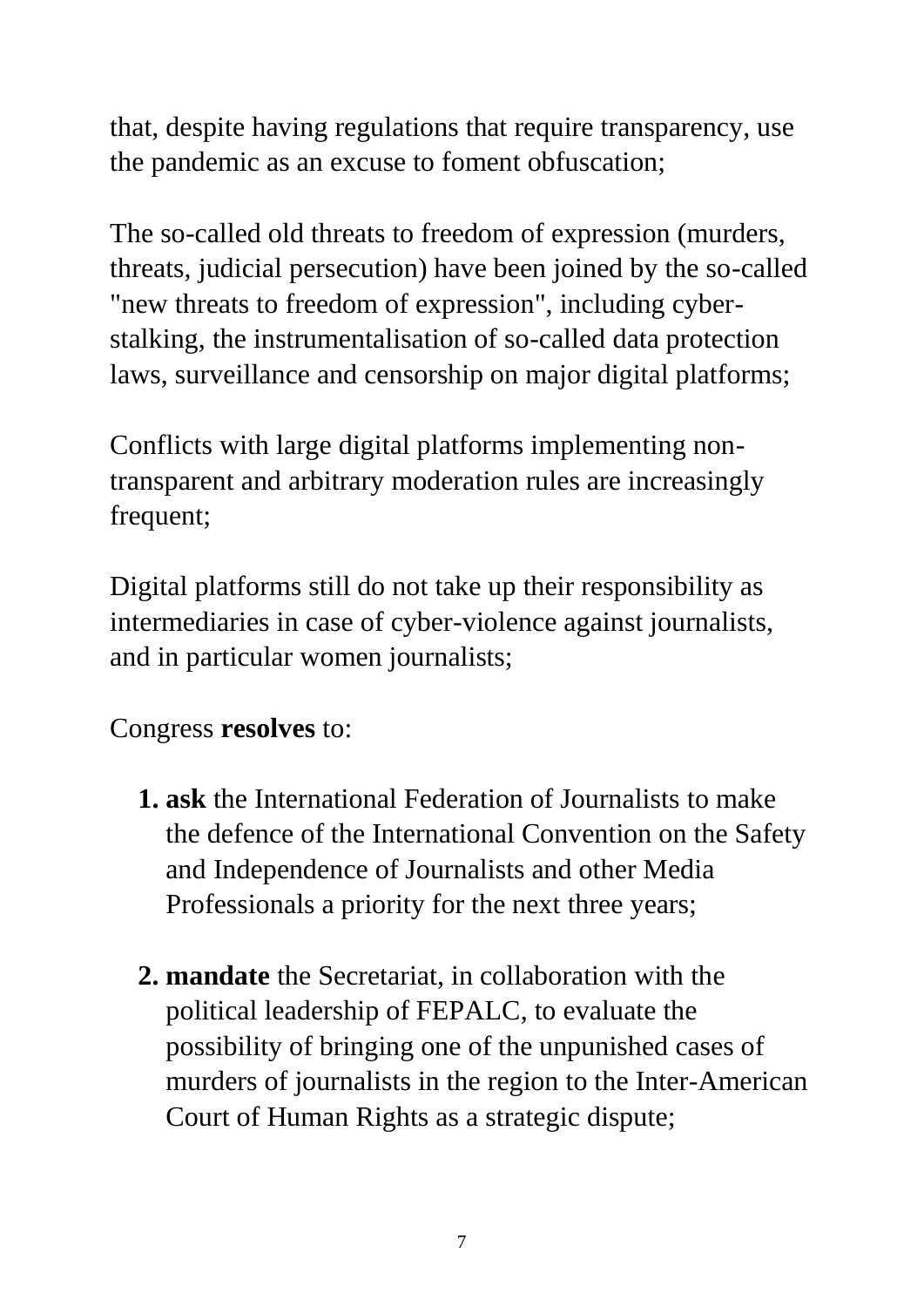- **3. urge** all national organisations in the region where cases of surveillance of journalists have been denounced to take a leading role in the conflict with the governments and/or companies that carried out these criminal actions, in order to punish those responsible, compensate journalists and promote public policies that guarantee that such practices do not happen again;
- **4. associate** the IFJ and its regional and national organisation**s** with the work carried out by UNESCO in Latin America to promote protocols on the actions of law enforcement agencies in covering social demonstrations;
- **5. establish** specific working guidelines on the moderation of internet platforms and the threat it poses to journalistic activity in the region;
- **6. instruct** the IFJ Gender Council to work on advocacy protocols for women journalists who are victims of cyber-violence, self-help workshops with the region and to mediate with advisory boards of platforms such as Facebook to find a collective response to these complaints.

Unanimously carried

**5. Media freedom and safety of journalists in Africa** 

*Proposed by the Federation of African Journalists (FAJ)*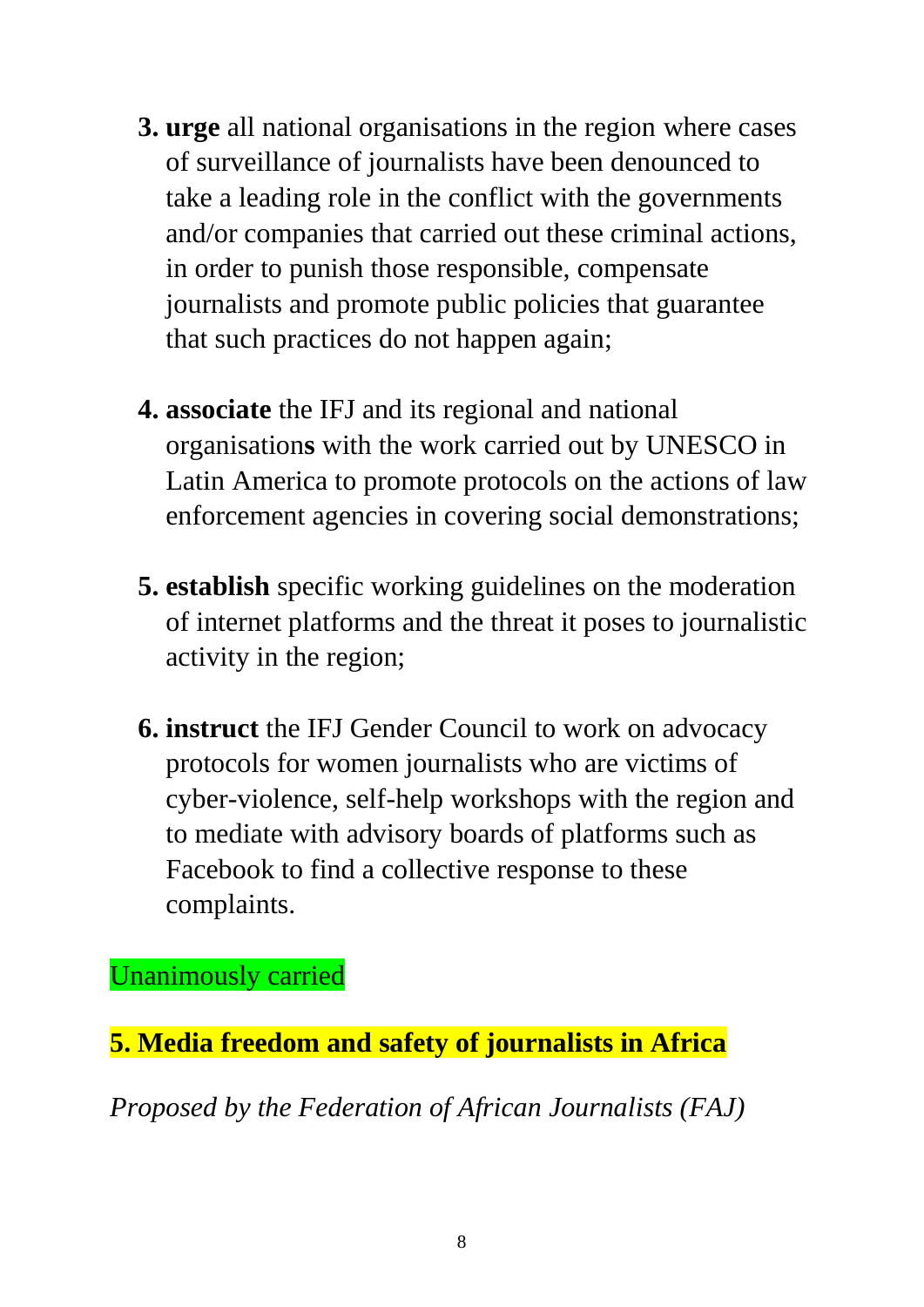The World Congress of the International Federation of Journalists, meeting in Muscat from May  $31<sup>st</sup> -$  June  $3<sup>rd</sup>$  2022,

*Expressing* profound concerns that the space for media freedom in Africa continues to shrink, with governments, armed groups and political forces using draconian laws as well as other repressive tactics, to harass, intimidate and censor critical journalists and independent media;

*Noting* that one of the biggest continuing threats to media freedom in Africa are the oppressive legislations such as criminal and media laws, which are being used to stifle media freedom and endanger the safety of journalists;

Seriously *disturbed* by the continued killings of journalists in Africa in clear retaliation for their work with total impunity and the lack of meaningful actions by African governments as duty bearers in protecting journalists' rights to life;

*Condemning* the acts of arresting and detaining African journalists who are incarcerated across the continent, many for their investigative work, opinion and reporting, and the inhuman conditions in which they are detained without due process or fair trials;

*Voicing* serious concerns about the lack of implementation of the resolutions of the African Commission on Human and People's Rights (ACHPR) that particularly concern media freedom, safety of journalists and access to information;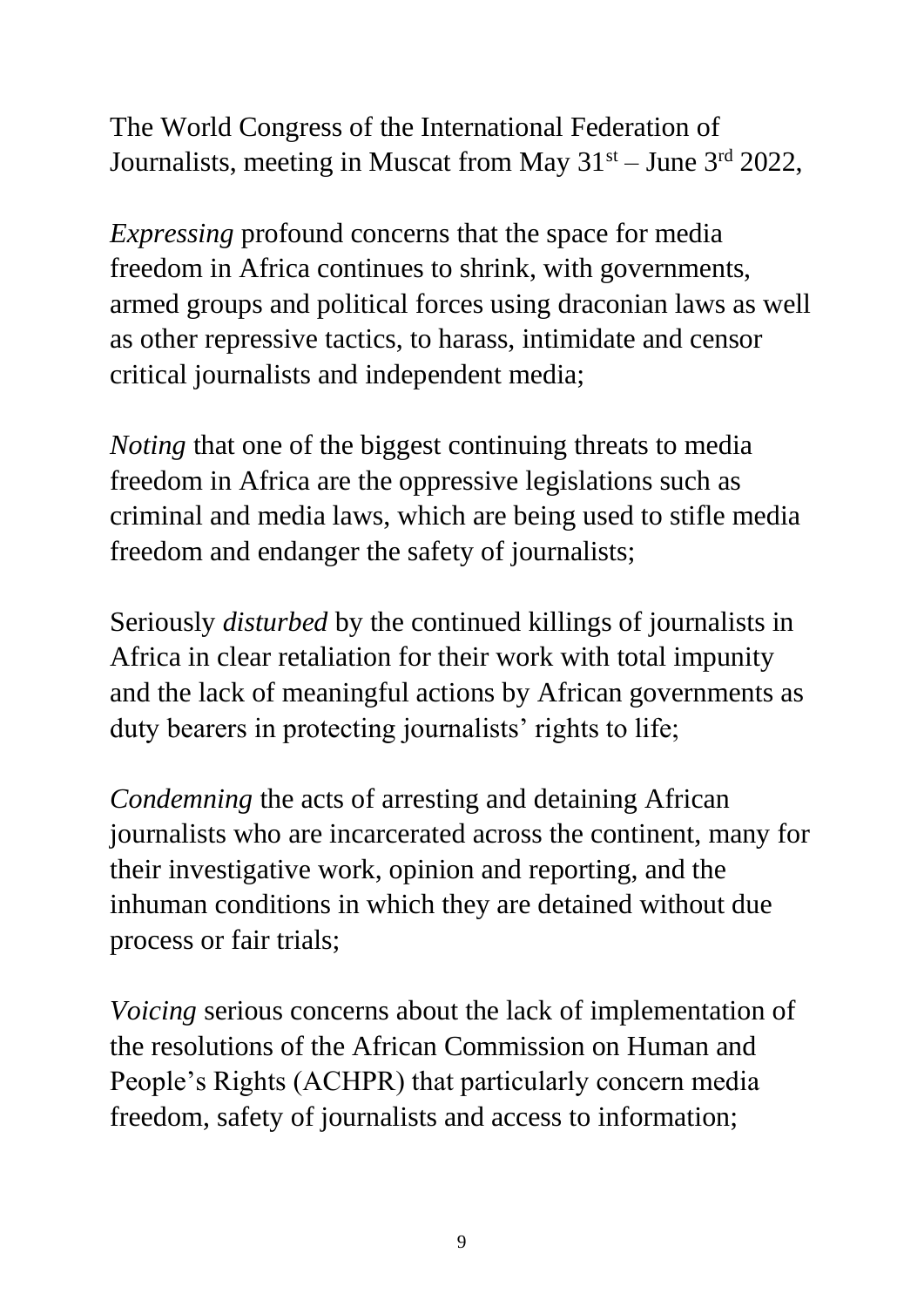*Welcoming* the establishment of the African Digital Platform for the Safety of Journalists by UNESCO, FAJ, IFJ and other media freedom organisations as an important tool in promoting and protecting the safety and security of journalists and other media workers;

#### Congress **resolves** to :

- 1. urge governments in Africa to:
- a) **take** robust action to ensure the protection of journalists in line with the national constitutions, the constitutive act of the African Union and the African Charter on Human and People's Rights as well as international human rights instruments;
- b) **release** all journalists imprisoned for exercising their right to freedom of expression and their chosen profession of journalism and drop all charges levelled against them;
- c) **end** the rampant culture of impunity for crimes committed against journalists by conducting credible and swift investigations into the killings of journalists;
- d) **promote** media freedom, independent journalism and respect for the rule of law in line with national, continental and international human rights obligations;
	- 2. urge the African Union (AU) and the Regional Economic Communities (RECs) to: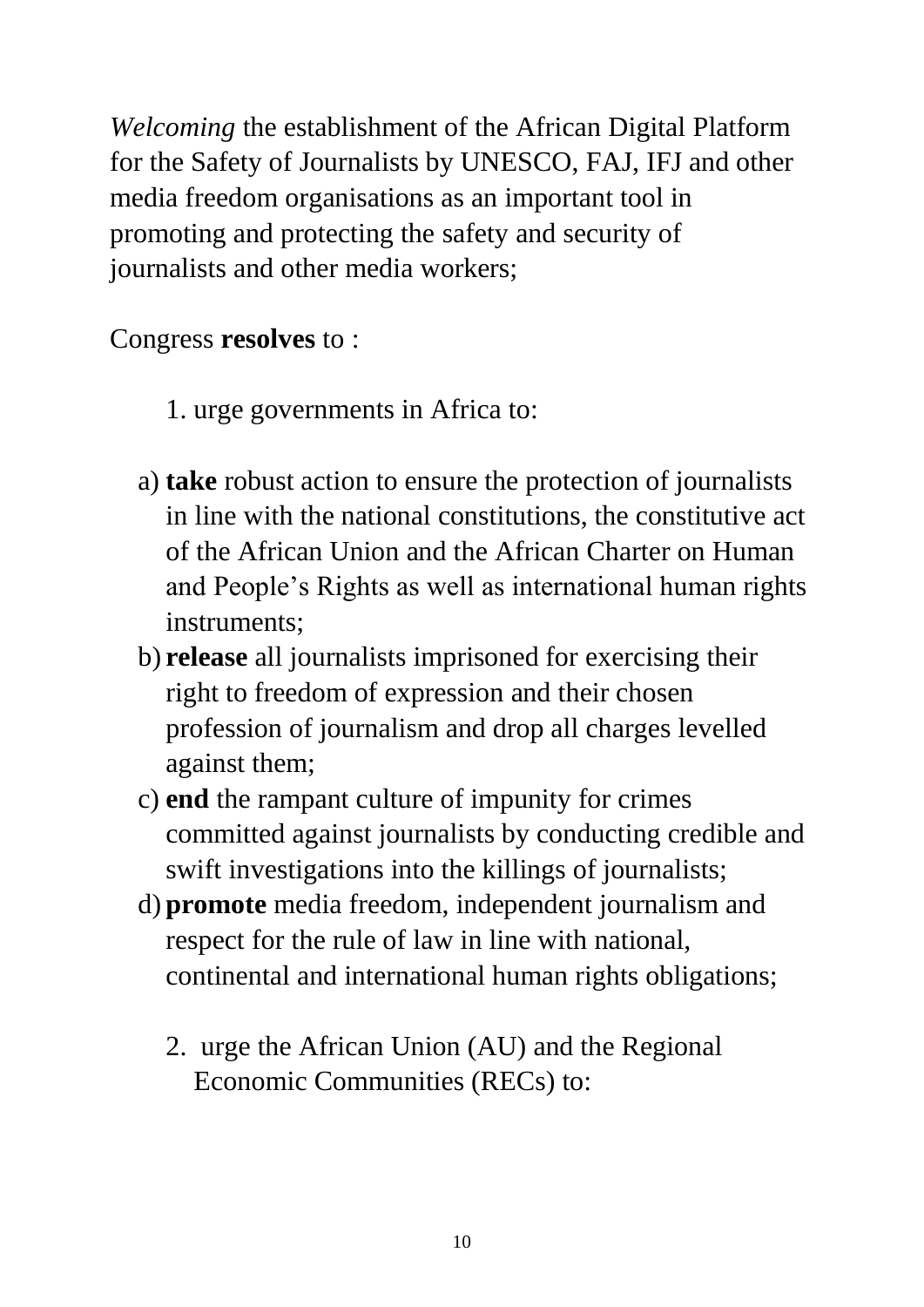e) **assist** by monitoring and applying whatever pressure necessary for these government to comply with their international obligations.

Unanimously carried

# **6. Seeking justice for Palestinian journalists at the ICC**

*Proposed by the Palestinian Journalists' Syndicate (Palestine)*

The World Congress of the International Federation of Journalists, meeting in Muscat from May  $31<sup>st</sup> -$  June  $3<sup>rd</sup>$  2022,

*Deploring* that since its last IFJ congress in Tunis the Israeli authorities, military and security forces never stopped attacking Palestinian journalists doing their work of gathering news in scores of violent and grave assaults ranging from physical attacks to firing metal bullets, gas and stun grenades at journalists;

*Condemning* in the strongest terms in particular the deliberate targeting of journalists, mainly photographers and videographers, by Israeli forces storming the Al Aqsa Mosque in Jerusalem on May 7<sup>th</sup> last year. Over 100 journalists were shot by rubber bullets and stun grenades, some incurring serious injuries, while they covered events at Al Aqsa and at Sheikh Jarah, Bab Al Amoud and Wad El Joz, and later other cities in the West Bank;

*Outraged* by the subsequent air strikes in Gaza, carried out by the Israeli Air Force, which killed 260 Palestinians, including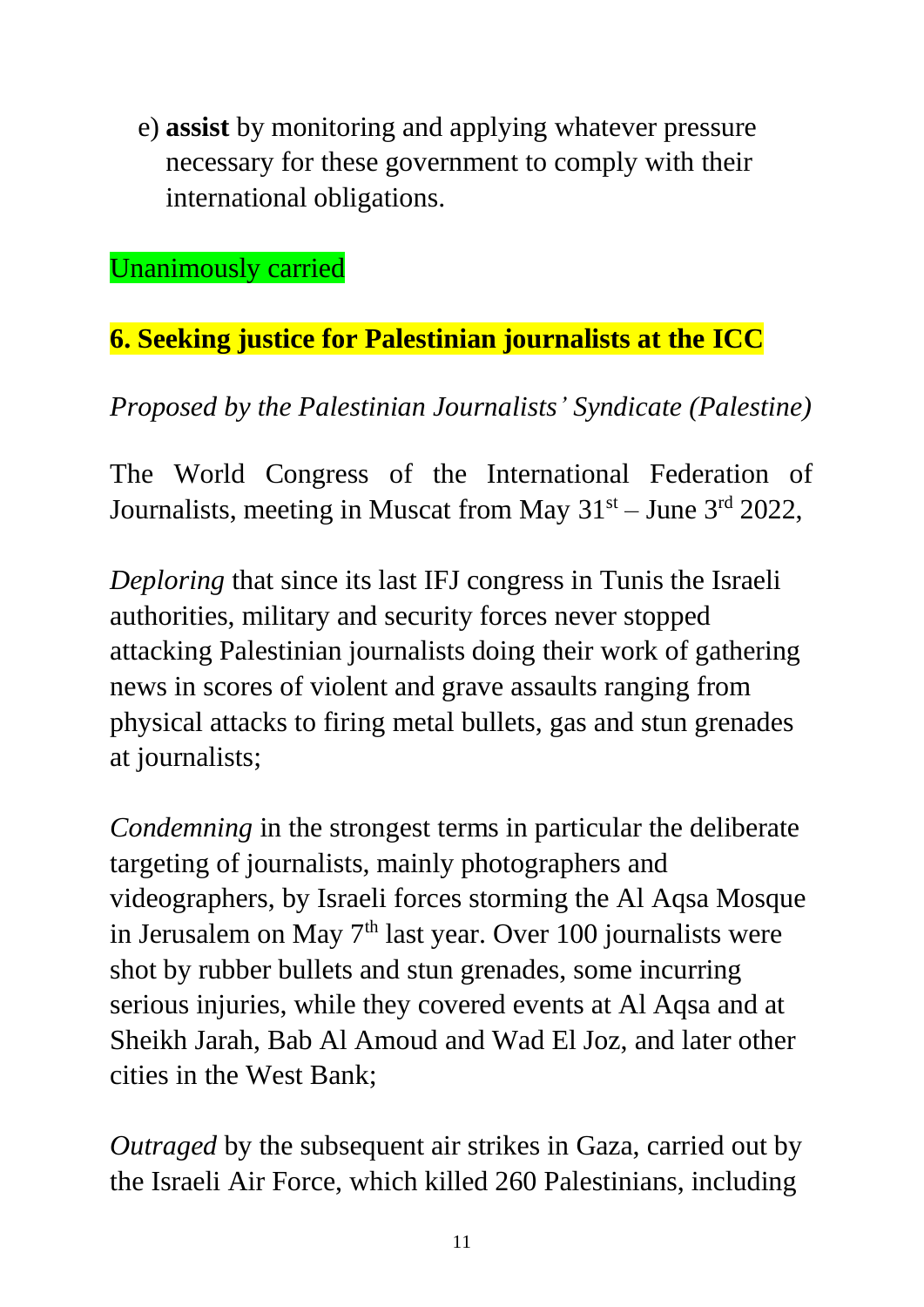60 children and 40 women according to the UN. Three attacks in particular targeted media offices and studios  $-$  on May  $11<sup>th</sup>$ the Al Jawhara tower which hosted the offices of 13 media organisations was flattened down, followed by the destruction on May  $13<sup>th</sup>$  of Al Shorouk tower housing 15 media organisations, and on May  $15<sup>th</sup>$  the Al Jalaa tower housing the offices of Al Jazeera and Associate Press was razed to the ground.

Congress **applauds** the IFJ's lobbying of the subsequent Security Council meeting, with the support of its unions from the UK, Ireland and France, to demand that the UN takes immediate action to protect journalists.

*Recognising* the importance of building solidarity with Palestinian journalists as expressed in several resolutions agreed by successive IFJ congresses, it has now become crucial for IFJ affiliates to help the Palestinian Journalists' Syndicate step up its campaigns to advance the interest of Palestinian journalists regionally and internationally;

Congress **calls on** all affiliates to help the PJS

i. **refine** its capacity to monitor attacks against its members and build on the work already started to publish credible statistics now regularly distributed to all international institutions. The PJS 2020 annual report documented over 600 violations against journalists – 490 violations by the Israeli army and security forces, 76 cases in the Gaza Strip by Hamas' security forces and 42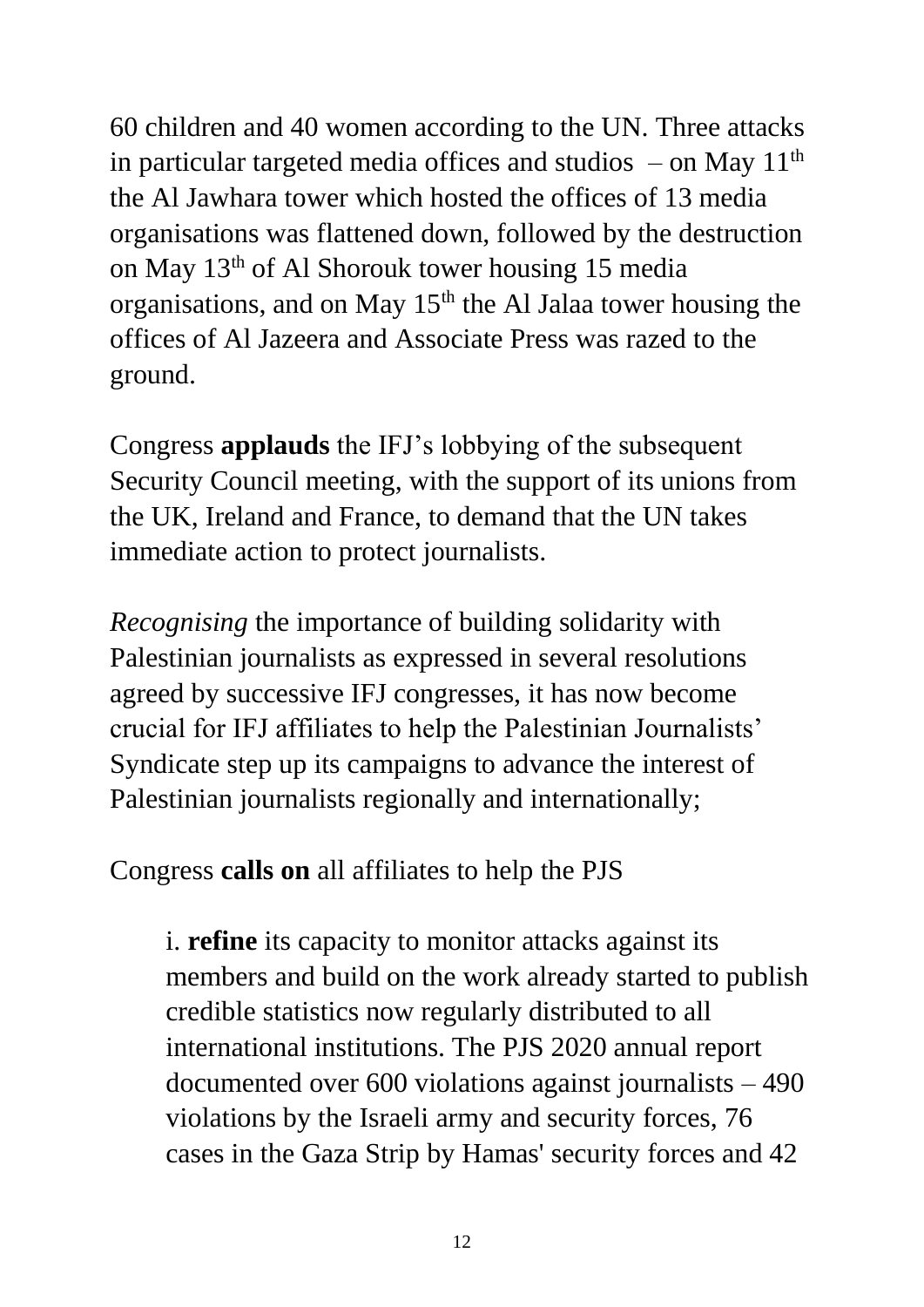attacks in the West Bank perpetrated by Palestinian security forces.

ii. **expand** its reach to engage UN agencies such as UNESCO and the Human Rights Council, parliamentarians in Brussels and other capitals, through visits, public meetings and briefings. The campaign "Palestinian Journalists under Attacks: This has to Stop" has had a wide resonance and strengthened the PJS's confidence to engage crucial decision-makers;

iii. **raise** the issue of these attacks against journalists by taking them up whenever possible with Israeli authorities, diplomats and journalists.

iv. **support** the efforts by the IFJ, in particular demands that its International Press Card is recognised by the Israeli authorities, and international campaigns, over many years, to defend the rights of Palestinian journalists to work freely without being subject to systematic suppression, censorship and travelling restrictions by the Israeli army and government on a daily basis.

Congress **supports** the joint effort of the IFJ and PJS in starting preparations, as expressed in motion 4 agreed unanimously by the Tunis congress, to seek legal remedies through the International Court of Justice, other national courts as well as independent human rights experts such as UN Special Rapporteurs.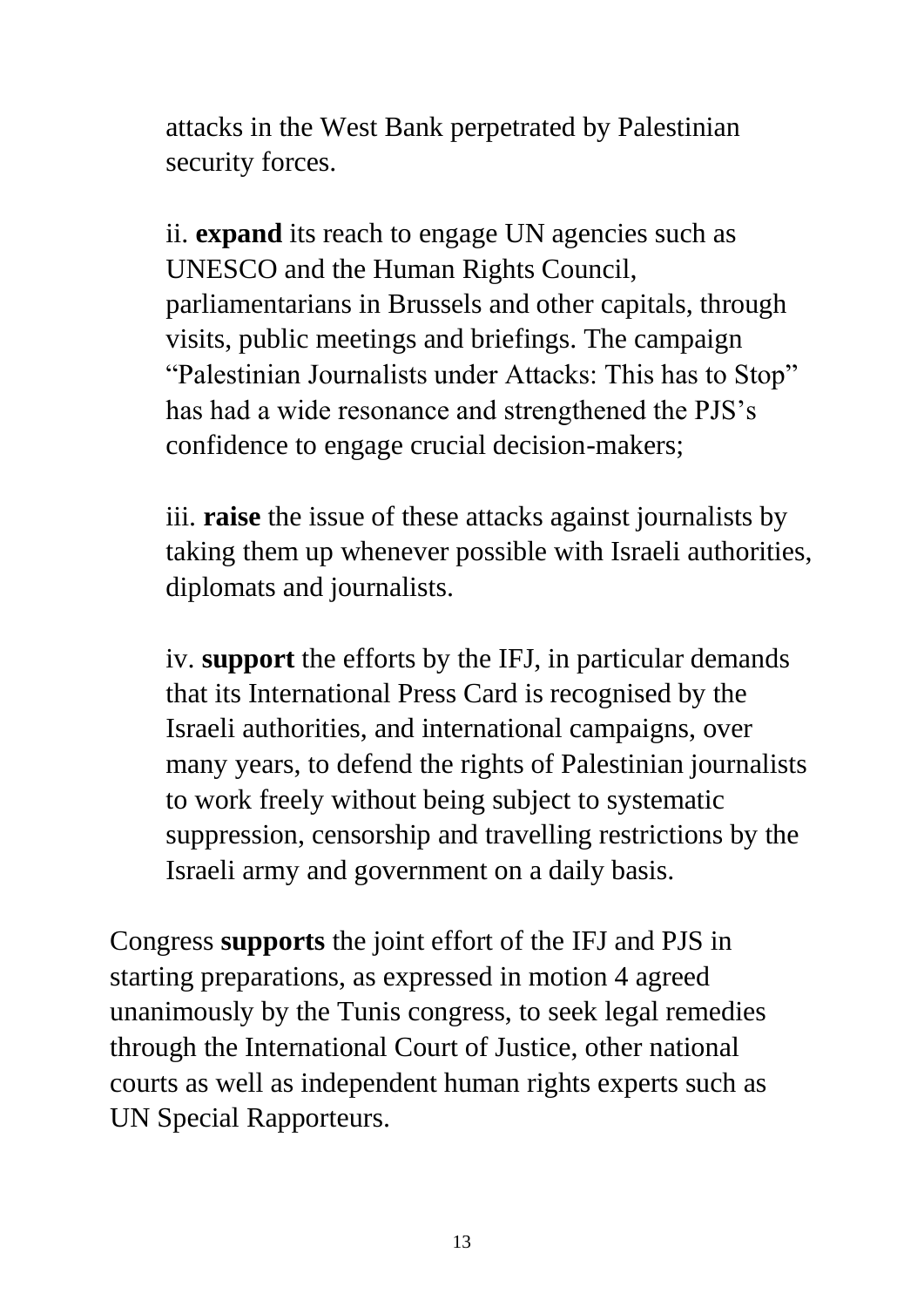Congress **thanks** lawyers at the London's Doughty Street Chambers in making submissions to the UNSR on Extrajudicial, Summary or Arbitrary Executions and to the UNSR on the Promotion and Protection of Freedom of Opinion and Expression.

Congress further **welcomes** the work started by lawyers at London's Bindmans LLP to prepare legal action at the International Criminal Court to seek effective remedy against breaches of international legal frameworks and calls on all IFJ affiliates worldwide to support this action.

### Unanimously carried

# **7. Solidarity with Afghan journalists**

## *Proposed by the Indian Journalists Union (India)*

The World Congress of the International Federation of Journalists, meeting in Muscat from May  $31<sup>st</sup> -$  June  $3<sup>rd</sup>$  2022,

*Making* a note of the developments in Afghanistan since the takeover of the Taliban regime, and strongly *condemning* the sustained attacks on journalists, and the media regulations imposed, including barring of women journalists from working, which are a death knell for an independent and sustainable media in the country;

*Appreciating* the IFJ Secretariat's prompt response to the crisis by setting in place an Afghanistan Emergency Desk to deal with hundreds of requests pouring in from journalists for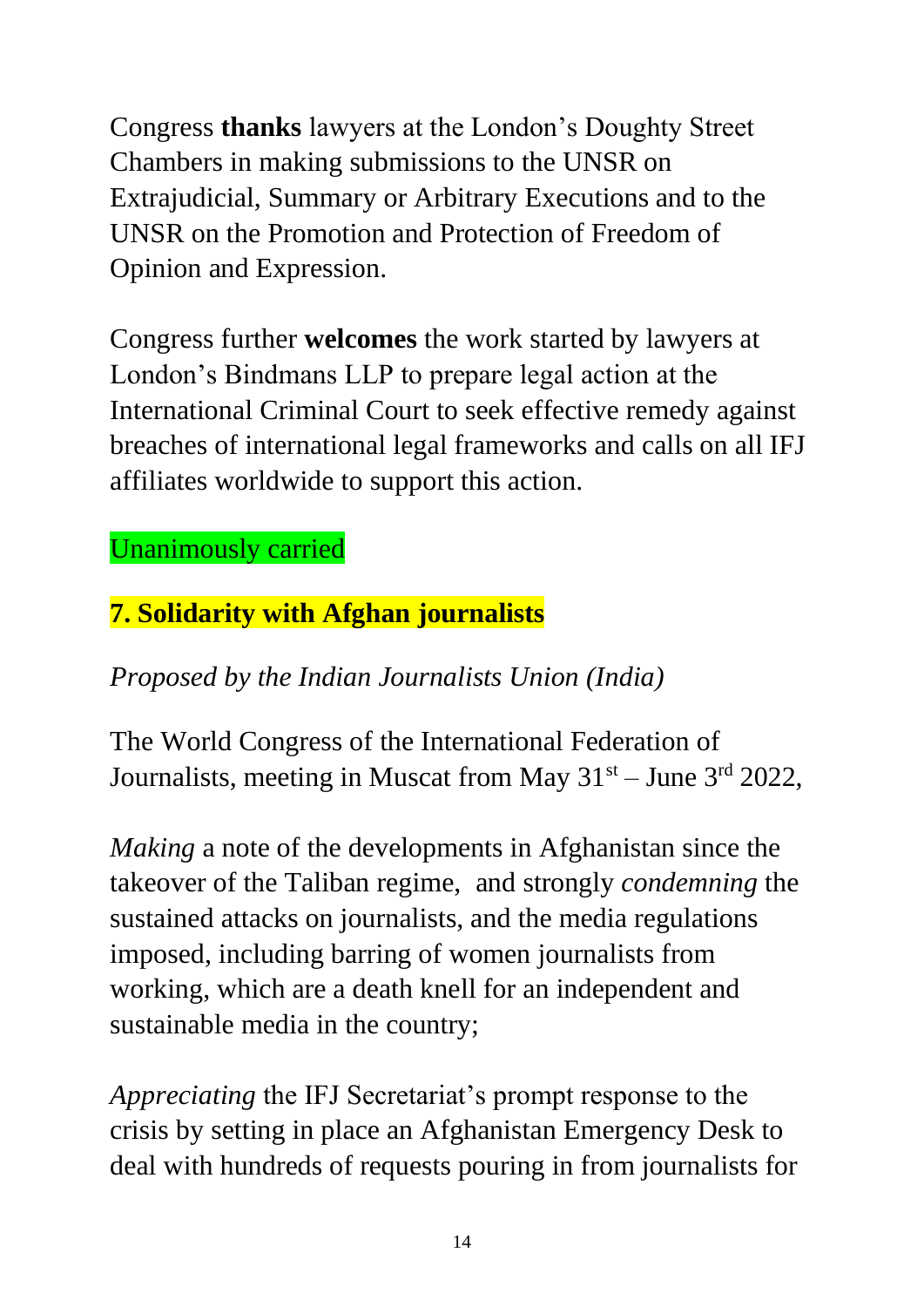safe passage, asylum, visas and creating a special fund to help support them in the country;

*Overwhelmed* by both financial support offered by some affiliates and their members to the special fund and reaching out to their governments for providing visas on humanitarian grounds, among others;

*Thanking* all affiliates and their members who contributed to the fund;

*Realising* that it is going to be a long haul, that sadly a majority of our affiliates have not contributed to the special fund and that our affiliates AIJA and ANJU, who are tirelessly working to ensure safety, security and sustenance of journalists and their families, need a lot more support;

Congress **calls** on all affiliates to come forward and express solidarity with our colleagues in Afghanistan through action: reaching out to their respective governments to provide humanitarian visas and by at least donating to the fund, for every cent counts.

Unanimously carried

**8. Stop the extreme suffering of Yemeni journalists**

*Proposed by the Yemen Journalists' Syndicate (Yemen)*

The World Congress of the International Federation of Journalists, meeting in Muscat from May  $31<sup>st</sup> -$  June  $3<sup>rd</sup>$  2022,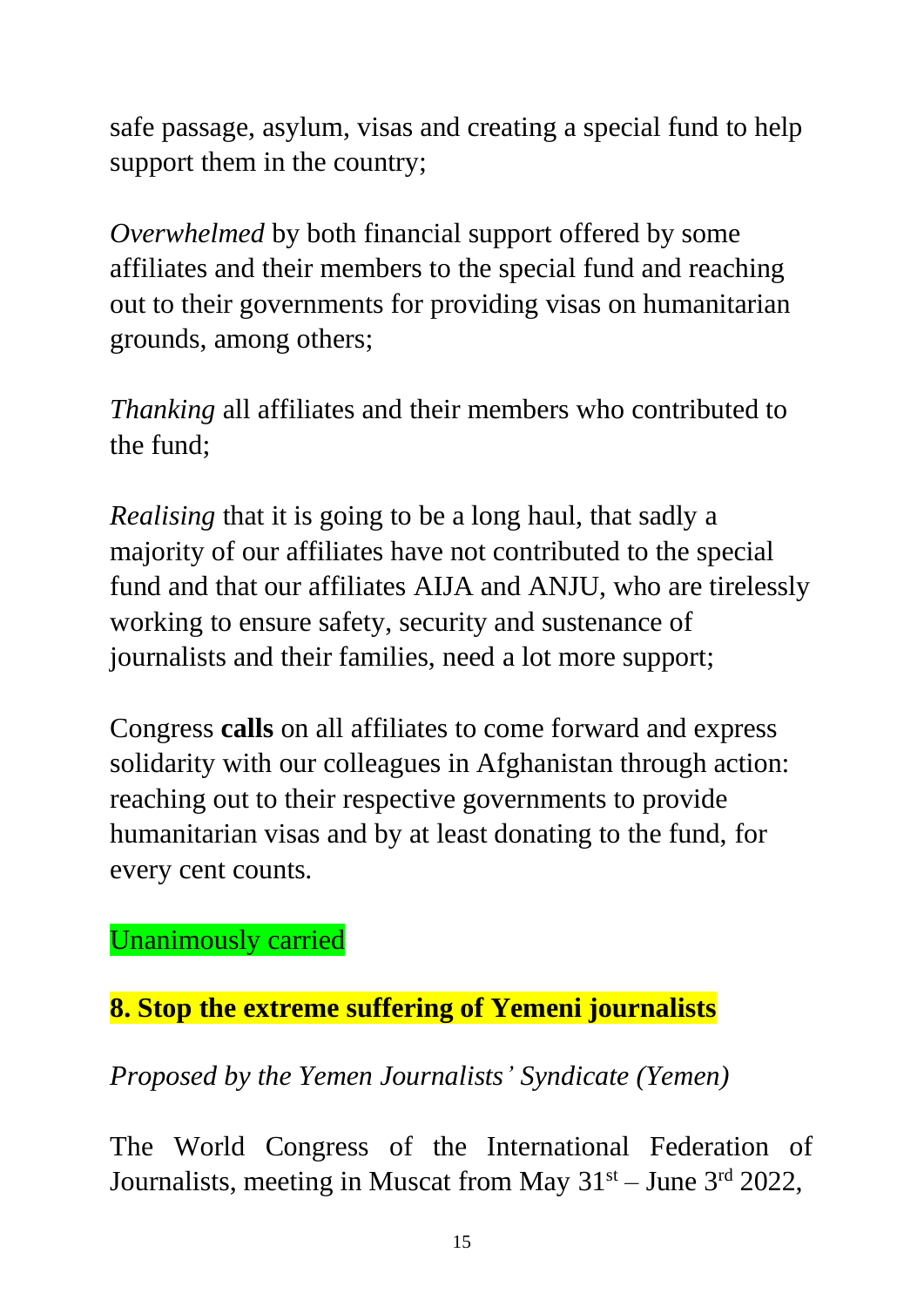*Condemning* the continued targeting of journalists in Yemen since the beginning of the civil war in 2014, under deadly pressure from multiple sides in the war – the Ansar Allah or Houthis and the Saudi-led Arab coalition as well as the southern transitional council and other groups;

*Applauding* the IFJ member union, the Yemen Journalists Syndicate, in maintaining its presence and activities under horrendous war conditions – representing journalists both those who are still at work as well as those who fled the country, campaigning for the protection of journalists and exposing cases of human rights abuses suffered by journalists ranging from kidnaps to attacks, arson, judicial cases, and killings, some of which may amount to international crimes.

According to YJS monitoring some 39 journalists have been killed since the beginning of the war – at least seven killed in Saudi-led coalition air strikes – and 20 journalists have been the victims of enforced disappearance and kidnappings by government and non-government forces. They include 10 journalists taken hostage by the Houthis in Sanaa in 2015, four of them have since been facing death sentences;

*Welcoming* the most authoritative report released in September 2017 by the UN High Commissioner for Human Rights which highlighted the climate of fear and intimidation in areas under Yemeni government control as well as those under the Houthis which, it said, "have enjoyed a pervasive lack of accountability for violations of international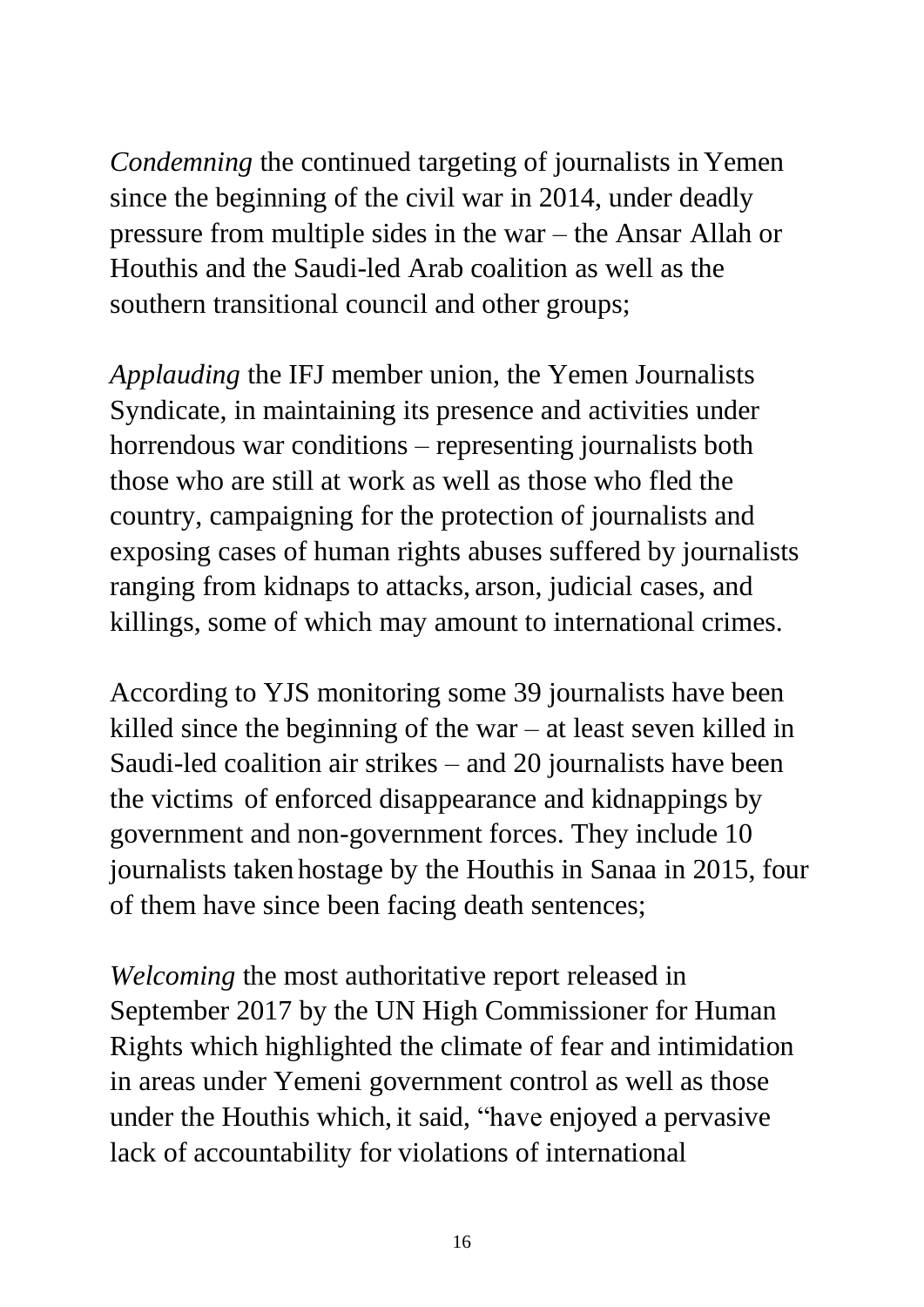humanitarian and human rights law." It urged states, such as the UK, to refrain from providing arms that could be used in the conflict;

*Noting,* in particular, claims by families of journalists alleging torture and mistreatment of journalists in Houthi detention, which included beatings, verbal abuse, and denial of medical care and also deploring reports that journalists, in some instances, have been turned into bargaining chips and offered for release during prisoner exchanges;

Equally *noting* other reports such as the one in September 2020 by the Group of Eminent International and Regional Experts making the "Governments of Yemen, Saudi Arabia, the United Arab Emirates and the southern transitional council … responsible for human rights violations including arbitrary deprivation of life, enforced disappearances, arbitrary detention, gender-based violence, including sexual violence, torture and other forms of cruel, inhuman or degrading treatment, ……violations of fundamental freedoms, and economic, social and cultural rights."

*Expressing* deep disappointment at the refusal of media NGOs, in particular those with a historic involvement in Yemen like International Media Support, to help implement the pledges they agreed as part of the International Partnership for Yemen organised by the IFJ in Brussels in October 2015. Since, the UN Office for the Coordination of Humanitarian Affairs designated Yemen as the world's largest humanitarian crisis;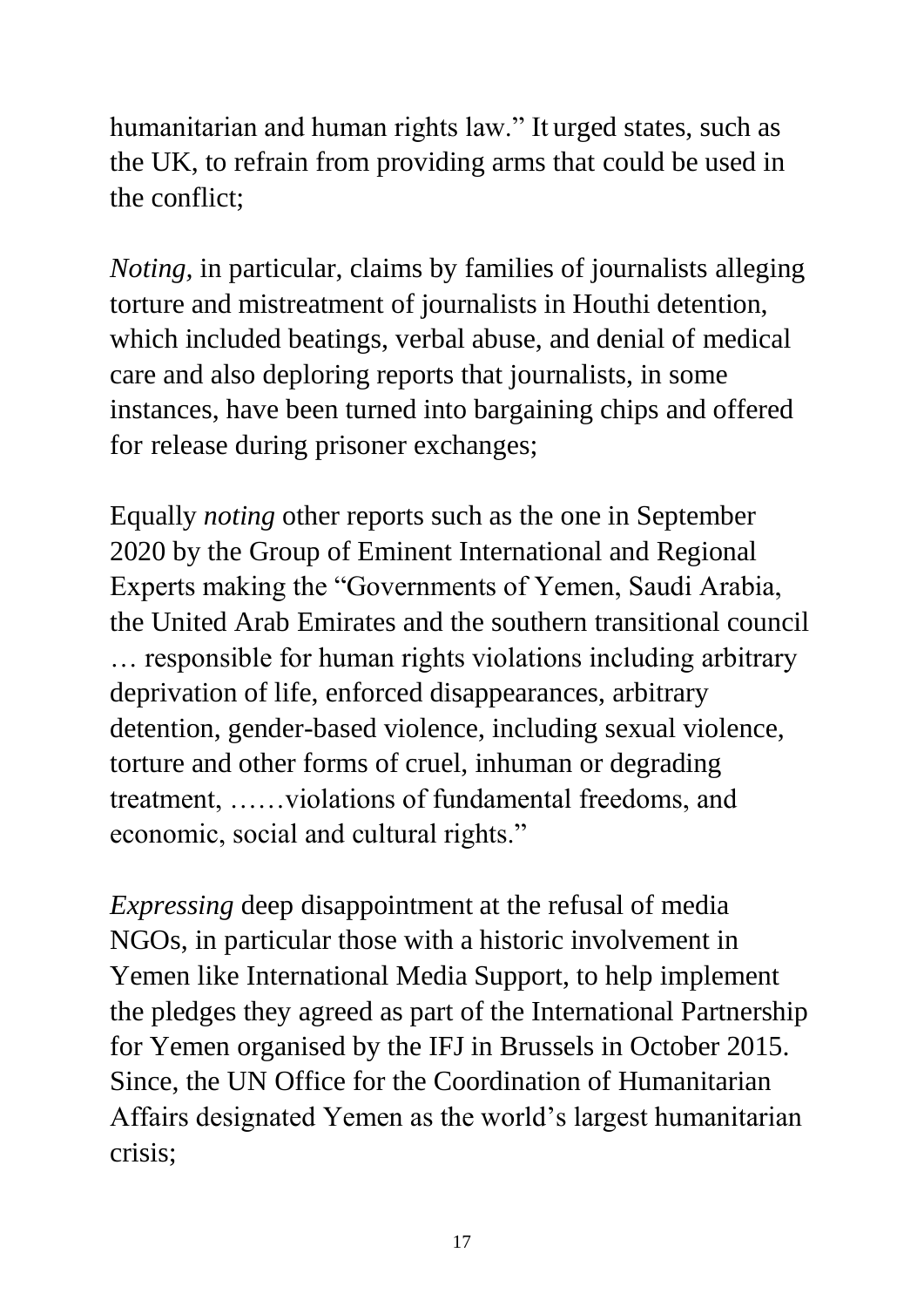However, *noting* with thanks the support of the Swedish trade union movement agency Union to Union in helping to sustain the IFJ workplan in Yemen thanks to the involvement of affiliate Journalistförbundet, SJF;

Congress **gives** its full support to the renewed effort by the IFJ to reinvigorate its campaigns to help the YJS and its members, in particular:

 $\Box$  its call on the Houthis and all armed combatants to release all journalists in their custody (including the four journalists on death row since June 2021) and to stop detaining and intimidating journalists operating in areas under their control;

 $\Box$  its calls on the recognised government to meet its international commitments to uphold the rights of all journalists, regardless of their political affiliation and to commit to pay salaries and arrears to journalists working for state media;

 $\Box$  to take to the UN Committee against Torture cases of allegations of torture of journalists and make submissions to the Human Rights Council and UN Special Rapporteurs;

 $\Box$  to submit a complaint to the ILO with regard to the nonadherence by the de-facto authorities to International Labour Standards, including payment of salaries;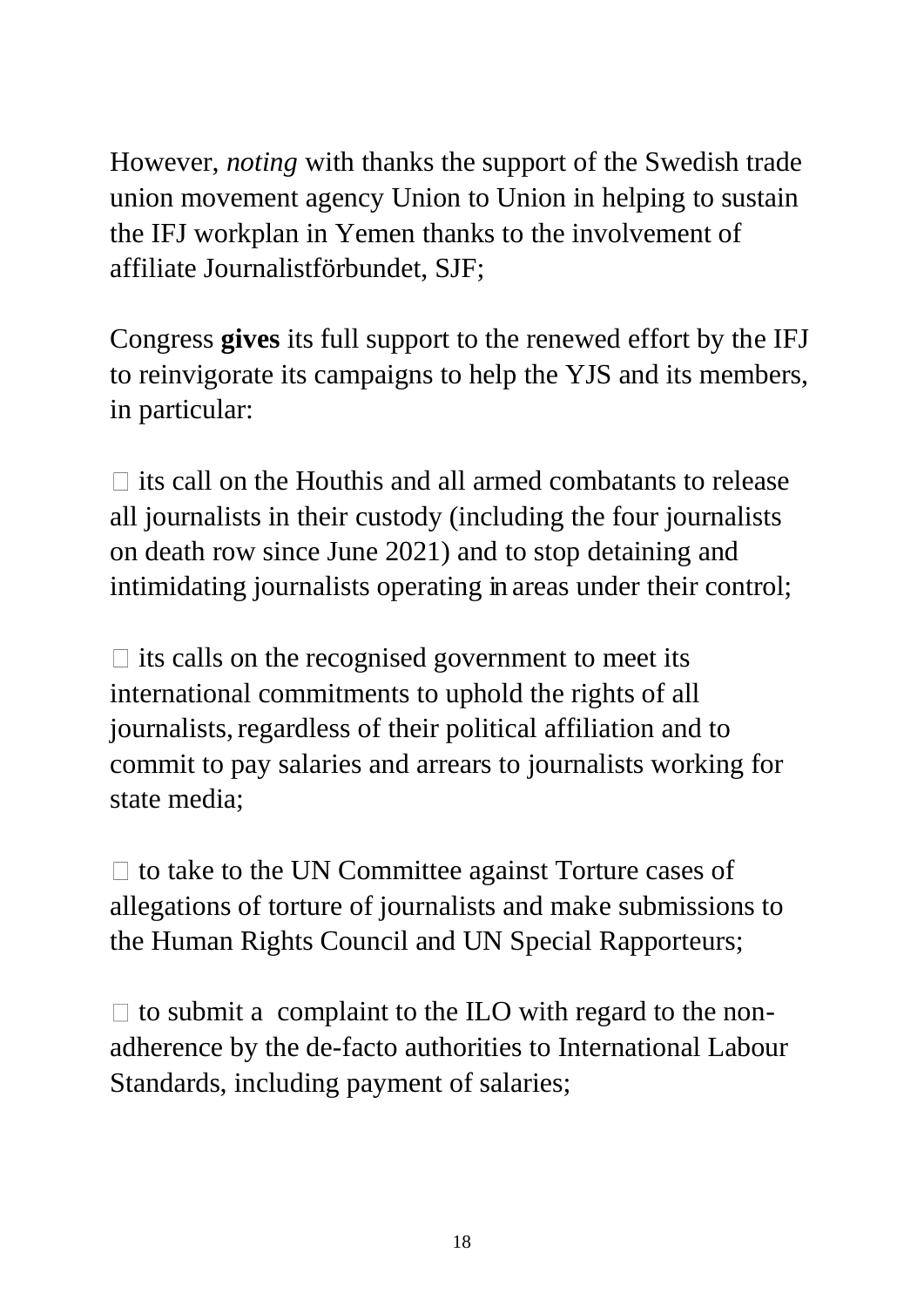Congress **instructs** the Executive Committee to rally its affiliates worldwide, in particular in countries where significant numbers of Yemeni journalists fled into exile, and get them involved whenever possible in helping their Yemeni colleagues fight for their rights, justice and reparation.

Passed

# **9. Protection of journalists under threats**

*Proposed by the Federazione Nazionale Stampa Italiana (Italy)*

The World Congress of the International Federation of Journalists, meeting in Muscat from May 31<sup>st</sup> – June 3<sup>rd</sup> 2022,

*Noting that,* in the past twelve months, the number of journalists killed and imprisoned has grown as a spreading and worrying phenomenon also in the European Union;

*Considering* that the Italian situation, in which 23 journalists have obtained protection from the Italian State, with the assignment of an escort, due to death threats suffered at the hands of criminal and mafia groups and of members of Nazi and fascist-inspired organisations;

Congress **condemns** the continuing attack against journalists all over the world and **calls on** the Executive Committee to act on the concerns of the Italian National Press Federation (FNSI) and to support them in their efforts to protect journalists' work at every level.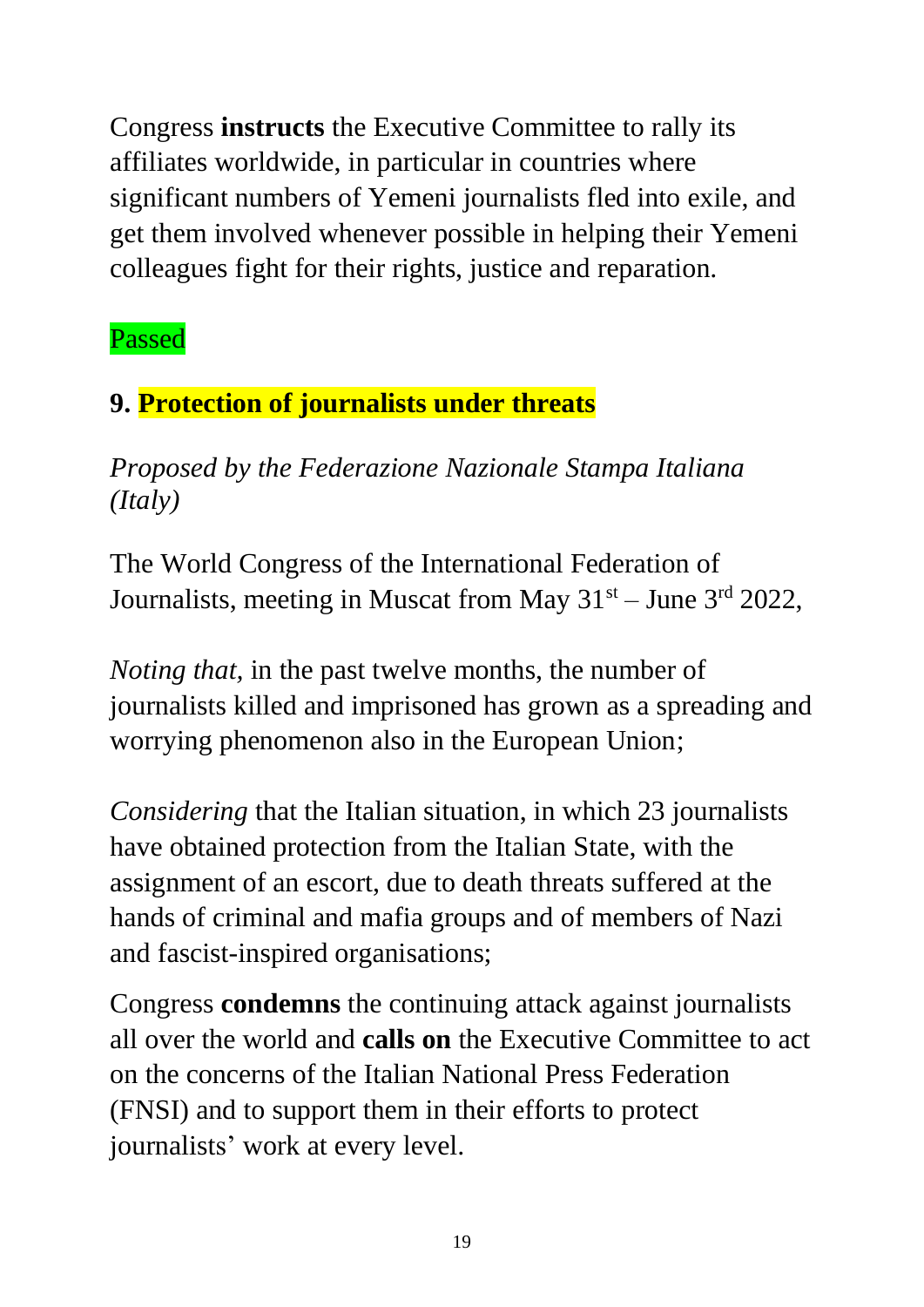# **10. Attacks by Qasd militia against journalists and imprisonment of Muhammad Al-Saghir**

*Proposed by the Syrian Journalists Union (Syria)*

The World Congress of the International Federation of Journalists, meeting in Muscat from May 31<sup>st</sup> - June 3<sup>rd</sup> 2022,

*Noting* the actions of US-backed separatist militia, Qasd, in intimidating journalists, assaulting and arresting them while doing their work, in particular:

- 1. They attacked the radio and television center's cameraman Tamer Hammad on 28/01/2021;
- 2. Fadel Hammad, correspondent of Al-Souria channel, was kidnapped for hours on 04/24/2021;
- 3. The Syrian News agency correspondent Khaled Al-Hassan, was arrested on 13/6/2019 and released on 28/8/2021;
- 4. Muhammad al-Saghir, correspondent of the Syrian News Agency, was arrested on 3/6/2019 while he was doing his job covering the fires of wheat fields in the Syrian al-Jazeera region… and this militia brought false and preprepared charges such as burning land. Discrediting the self-management. Spreading rumors of chaos, forming an armed militia, and preventing any lawyer from communicating with him to defend him;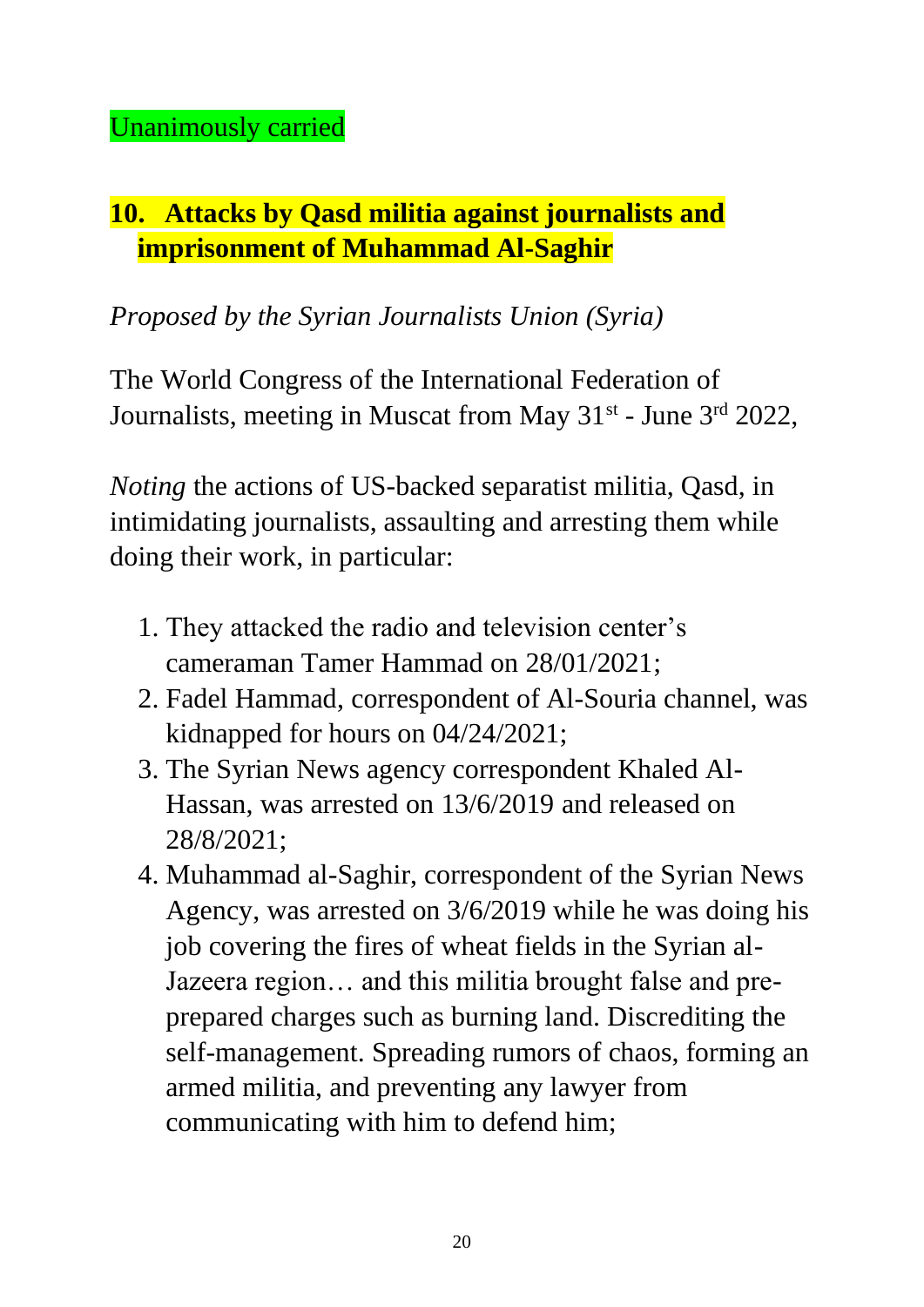5. It issued an invalid final judgement imprisoning him on 28/8/2021 for twenty years based on false and fabricated accusations of actions he did not commit and signed under torture.

He suffered several strokes as a result of being electrocuted, which led to a partial loss of memory, so he did not recognize his son, who visited him two years after his arrest and sentencing on 1/7/2021.

### Congress therefore:

- (i) **condemns** the attack carried out by the separatist Qasd militia against journalists, especially the arrest of journalist Muhammad al-Saghir and calls on its leaders to release him immediately and holds them fully responsible for his life, as this is in violation of freedom of expression, the Universal Declaration of Human Rights 1948 and the Fourth Geneva Convention of 1949, especially Article 3 thereof;
- (ii) **calls** on international human rights and humanitarian organisations to pressure the SDF to release him immediately;
- (iii) **sends** a message of greeting and solidarity to Syrian journalists who face all forms of violence and terrorism because of their professional work.

Absentions – 35

#### Carried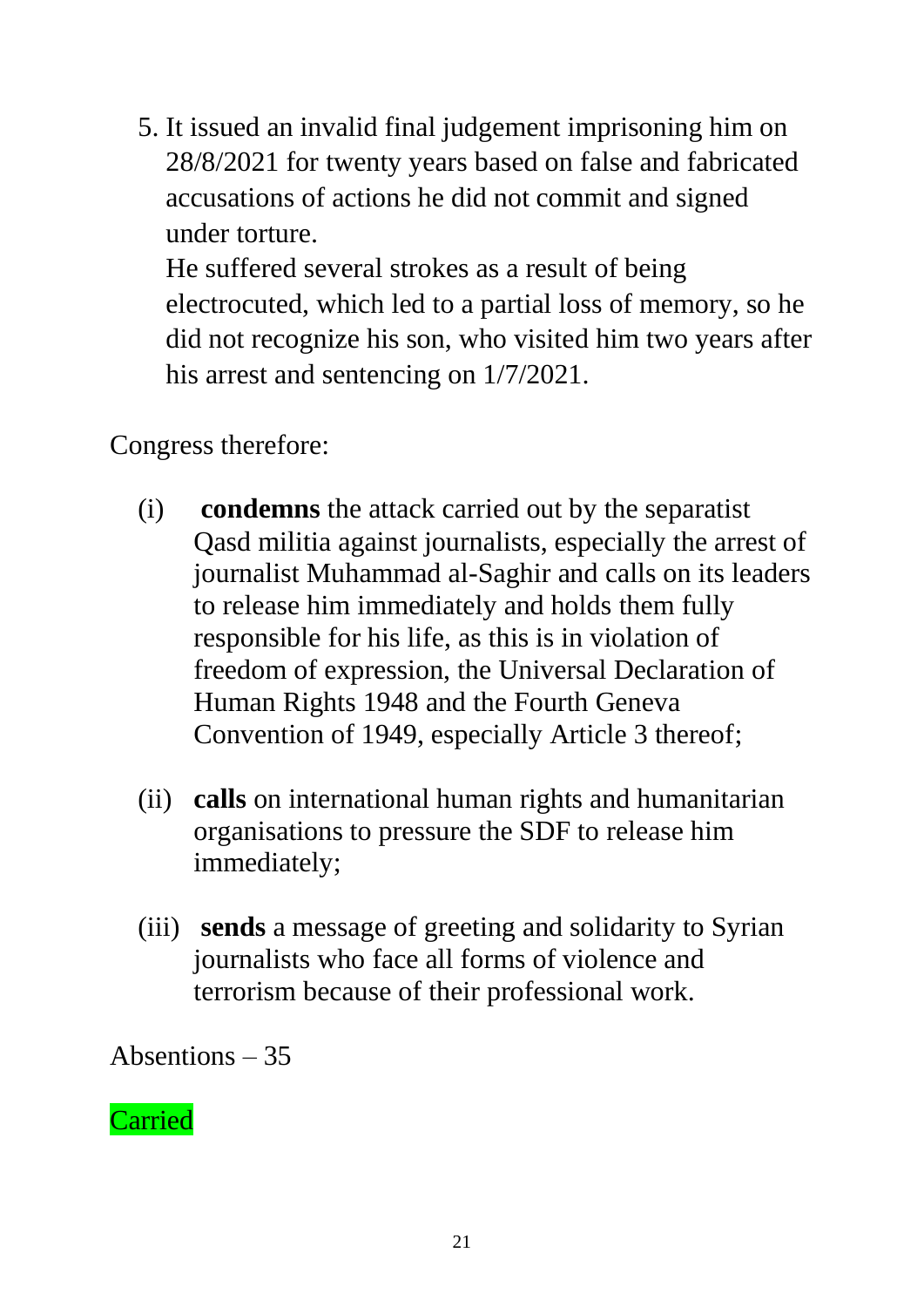# **JOURNALISTS IN PRISON**

# **11. Free journalists behind bars**

*Proposed by the National Union of Journalists (UK and Ireland)*

The World Congress of the International Federation of Journalists, meeting in Muscat from May  $31<sup>st</sup> - June 3<sup>rd</sup> 2022$ ,

*Welcoming* the first publication by the IFJ of global statistics on journalists in prison in a special section of its White Paper on Global Journalism;

*Believing* that the spike in journalists put behind bars – the vast majority by their own government – demonstrates how more and more states now jail journalists to clamp down on critical voices;

*Noting* that while detention of journalists continues unabated in countries considered the worst jailers of journalists, such as China, Turkey, Egypt and Saudi Arabia, journalists are now increasingly imprisoned in states where progress has been achieved;

*Further* noting that in this crackdown many of these governments have been using the same charges such as: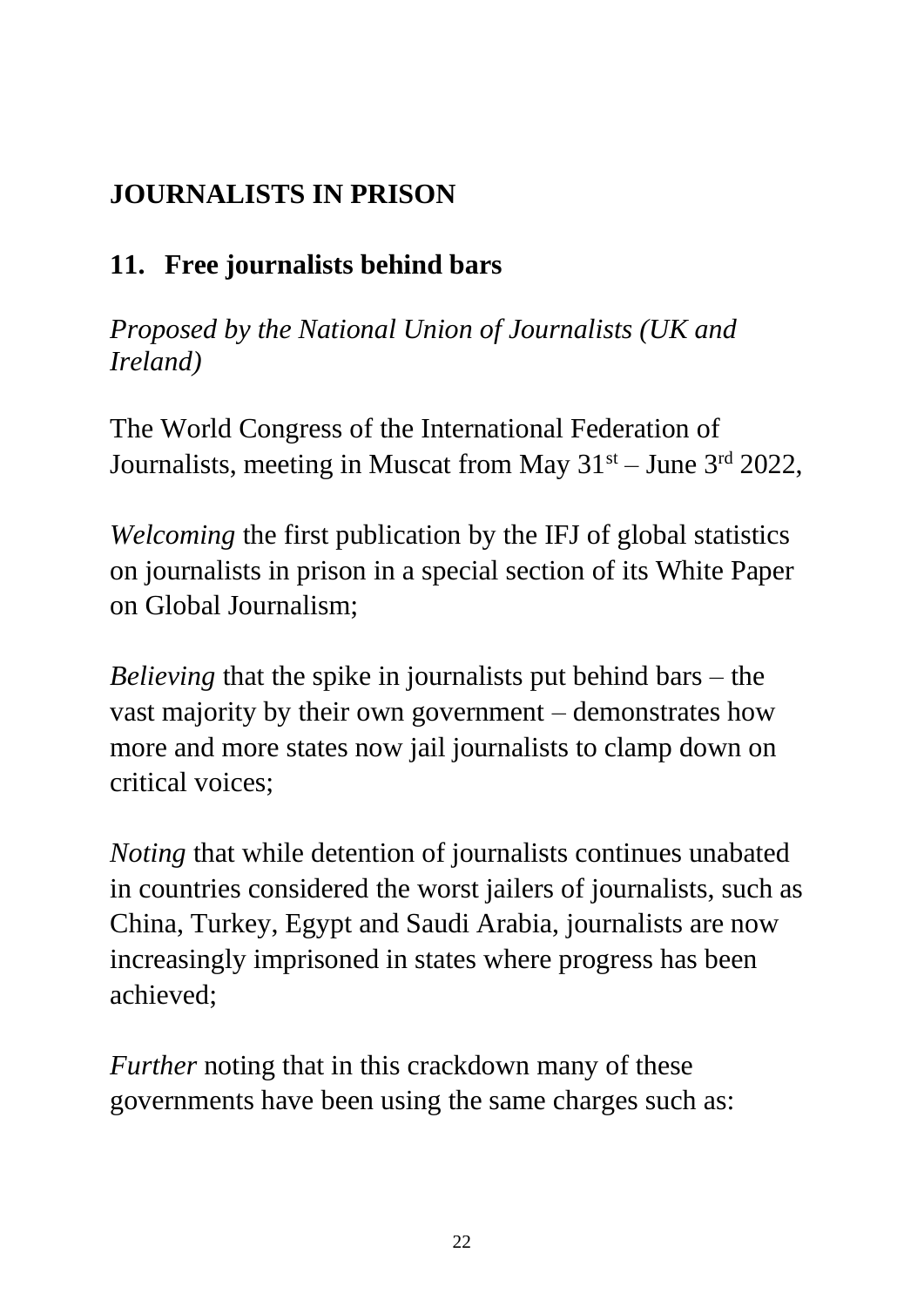- belonging to or aiding groups deemed by authorities as terrorist organisations;
- publishing false news;
- anti-state charges;
- membership of  $-$  or support for  $-$  groups which are behind events which journalists cover.

Monitoring organisations continuously document how some governments go to ridiculous lengths to keep critical journalists behind bars such as in the case of photographer Mahmoud Shawkan in Egypt; or Turkey where state prosecutors have been working around the clock seeking arrest warrants and applying new charges.

Congress believes that journalists should not be imprisoned for doing their job and **instructs** the Executive Committee to build on this first survey by publishing each year statistics of journalists in jail. This publication should be used to mobilise affiliates to help their sister unions in relevant countries build their own campaigns to release jailed journalists by raising their cases, including through individual adoption schemes, using international platforms, such as the CoE's or the African Online platform, or taking up cases and making formal complaints to UN institutions, and seeking solidarity support from the international labour movement.

Unanimously carried

**12. Palestinians journalists under arrest**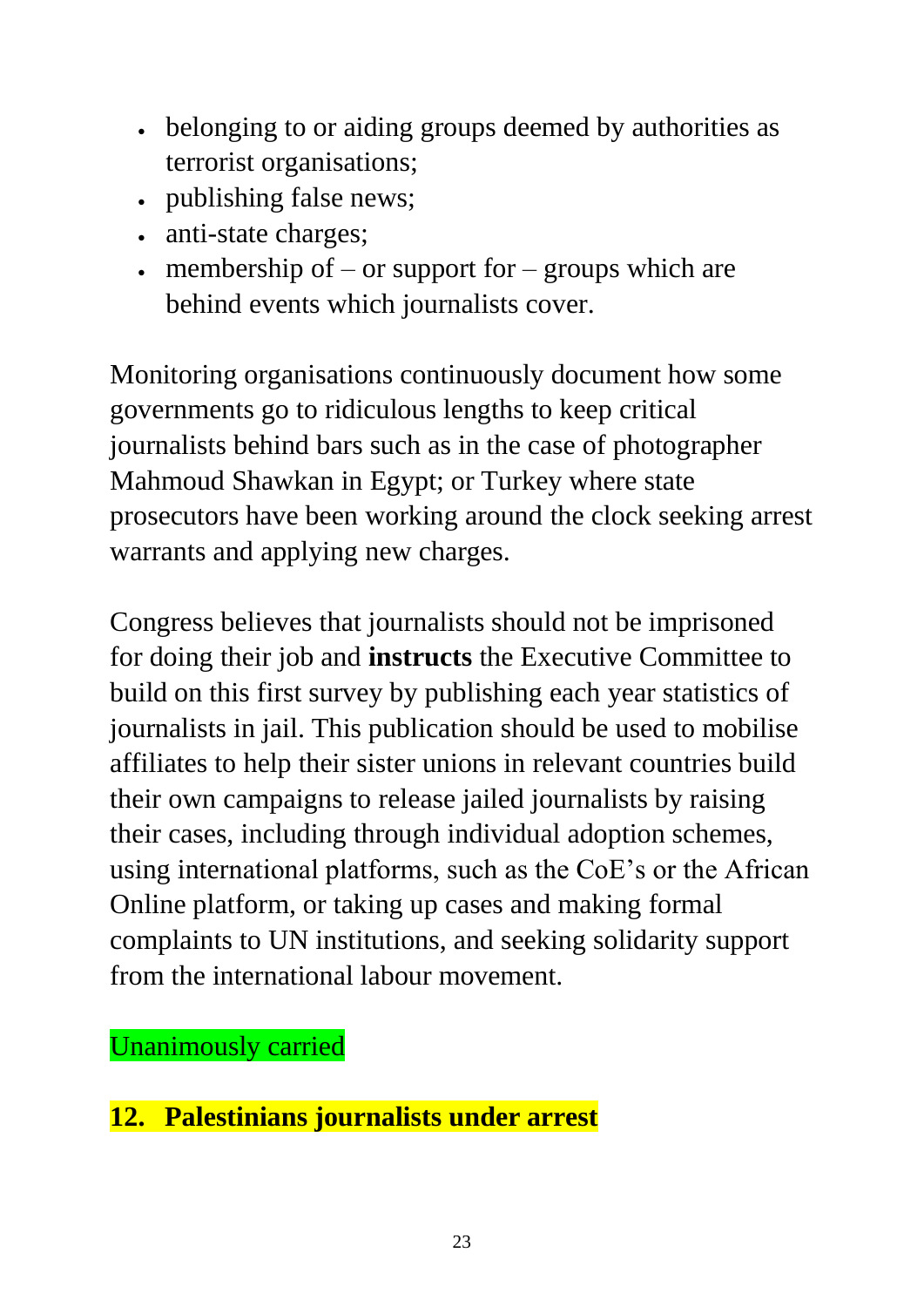#### *Proposed by the Palestinian Journalists' Syndicate (Palestine)*

The World Congress of the International Federation of Journalists, meeting in Muscat from May  $31<sup>st</sup> -$  June  $3<sup>rd</sup>$  2022,

*Deploring* the increase of Palestinian journalists put behind bars by Israeli authorities which has now reached 14 reporters, correspondents, producers, photographers and cameramen in addition to five writers, according to a recent tally by monitoring organisations;

*Condemning* the arrests in May last year of more than a dozen journalists by Israeli authorities during the standoff in Jerusalem where they were gathering news under extremely dangerous and stressful conditions;

*Noting* that many arrested journalists are held in so-called 'administrative detention' – a euphemism used by Israeli authorities when they hold Palestinians for extended periods with no charges against them, but defined by B'Tselm, the Israeli Human Rights organisation, as "incarceration without trial or charge, alleging that a person plans to commit a future offense. It has no time limit, and the evidence on which it is based is not disclosed".

Further *noting* that the Israeli occupation authorities are currently holding in prison about 4,400 Palestinian prisoners. They include 40 women and 170 children, and about 380 administrative detainees, according to official Palestinian data.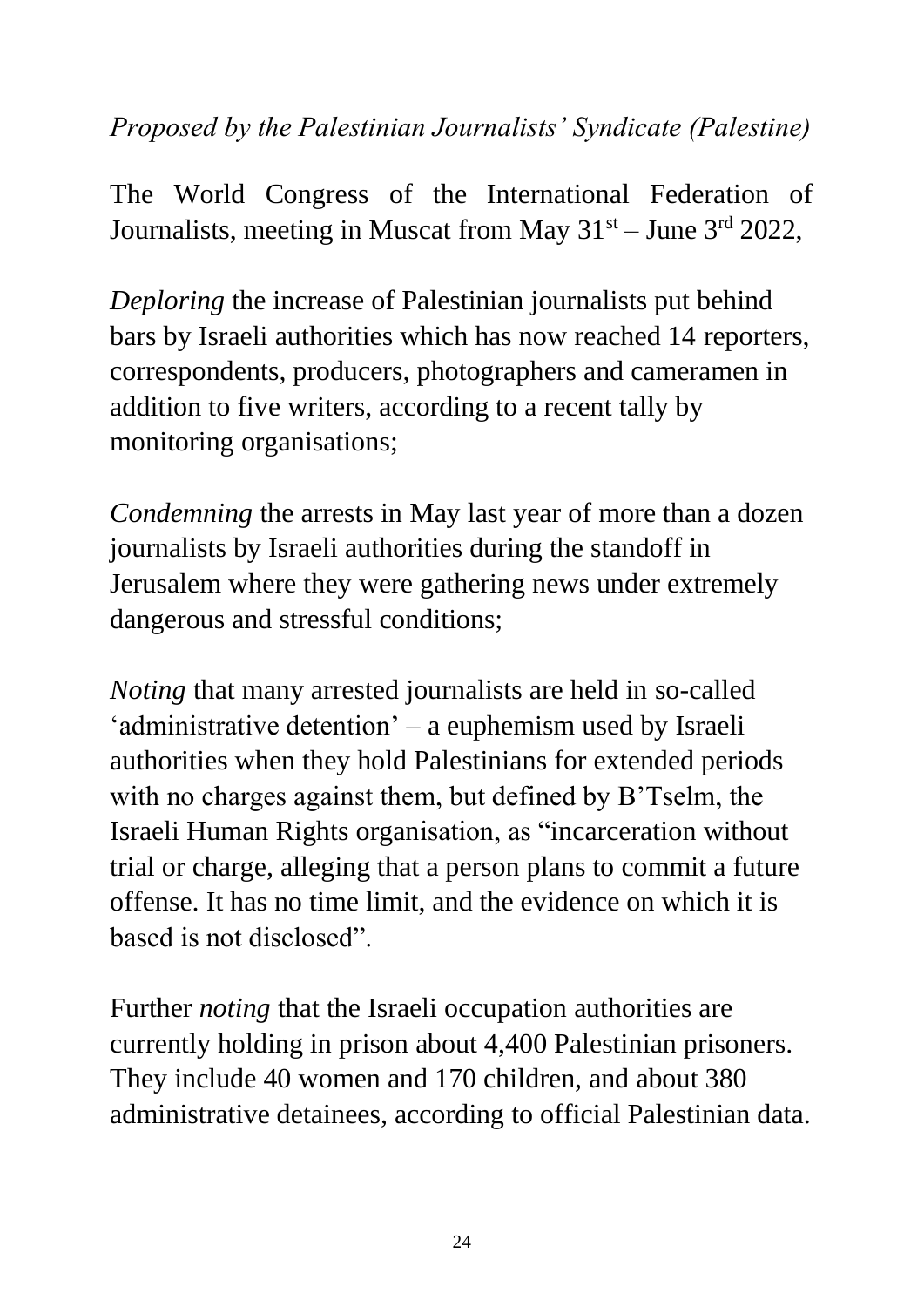Congress **instructs** the Executive Committee to work with the Palestine Journalists Syndicate to:

1. **launch** a campaign to inform IFJ affiliates about the ordeal of these colleagues behind bars;

2. **take up** and **expose** within international institutions such as the UN Human Rights Council the use of this Order regarding Security Provisions, ostensibly meant to protect administrative detainees, routinely over the years to put thousands of Palestinian journalists behind bars for periods ranging from several months to several years, without charging them, without telling them what they are accused of, and without disclosing the alleged evidence to them or to their lawyers.

Congress **calls on** the Executive Committee to seek the help, in this campaign, of organisations such as the International Commission of Jurists or the International Bar Association and on the PJS board to involve Palestine Civil Society organisations.

Abstentions  $-2$ Carried

## **SURVEILLANCE OF JOURNALISTS**

**13. The spyware threat to journalists**

*Proposed by the National Union of Journalists (UK and Ireland)*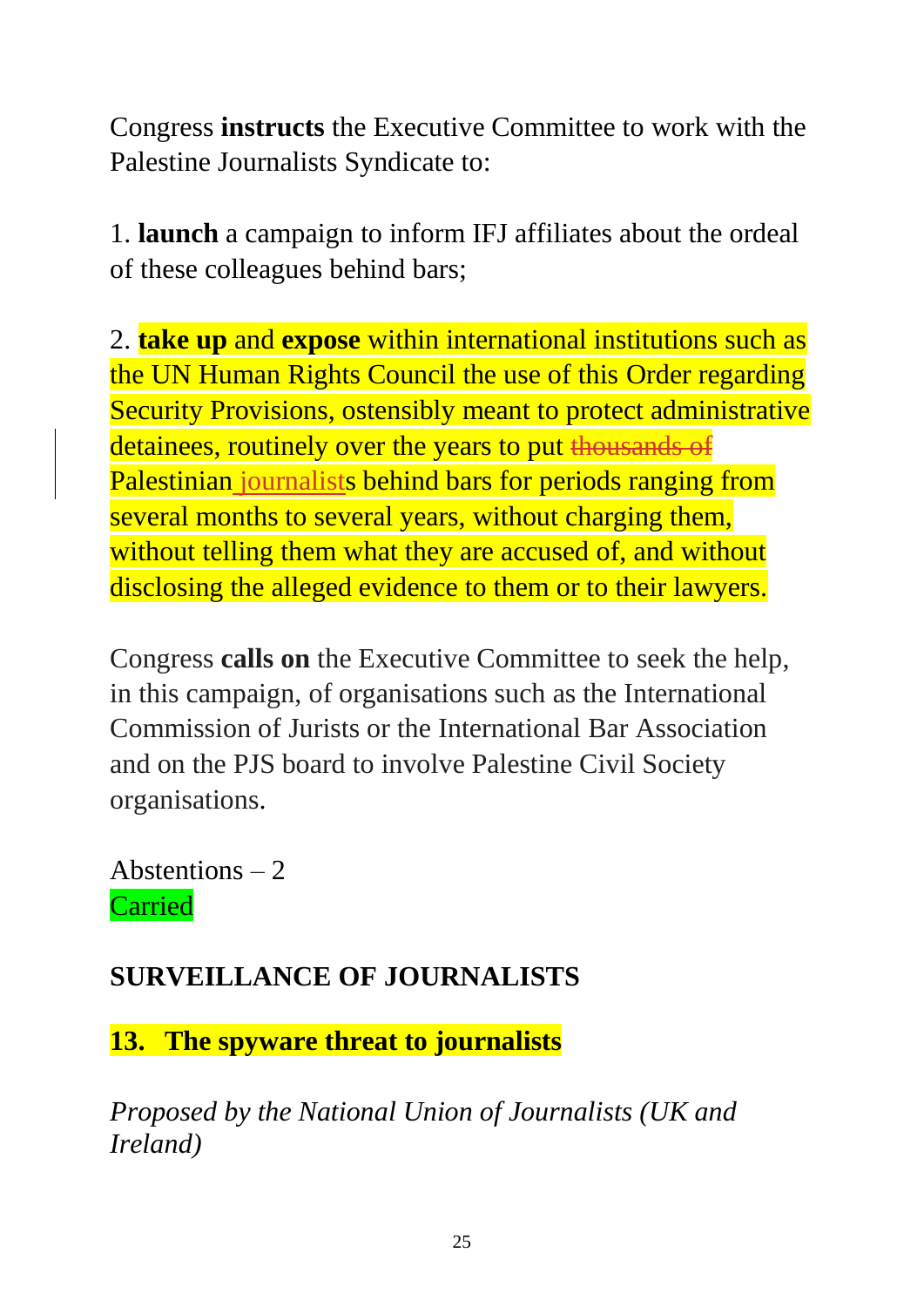The World Congress of the International Federation of Journalists, meeting in Muscat from May  $31<sup>st</sup> -$  June  $3<sup>rd</sup>$  2022,

*Welcoming* the work undertaken by the IFJ's Working Group on The Surveillance of Journalists to bring attention to the issue of the covert spying on journalists and coordinating the work of journalists worldwide in opposing such intrusions;

*Believing* that protecting our sources is a journalist's most solemn obligation and that new techniques for spying on reporters, such telephone interception, automatic facial recognition, and computer hacking, profoundly challenge this responsibility;

*Noting* that in 2021 it was revealed that the Pegasus software, licensed by the Israel-based NSO group, had been used by countries such as: Azerbaijan, Bahrain, Kazakhstan, Mexico, Morocco, Rwanda, Saudi Arabia, Hungary, India and the United Arab Emirates (UAE) to target the phones of at least 189 journalists;

Also *noting* that these revelations caused international public outrage after which, the US Commerce Department 'blacklisted NSO, India's Supreme Court has ordered an inquiry into the use of the software, French prosecutors are investigating spying on French journalists, and NSO announced that its software would no longer work on UK registered phones.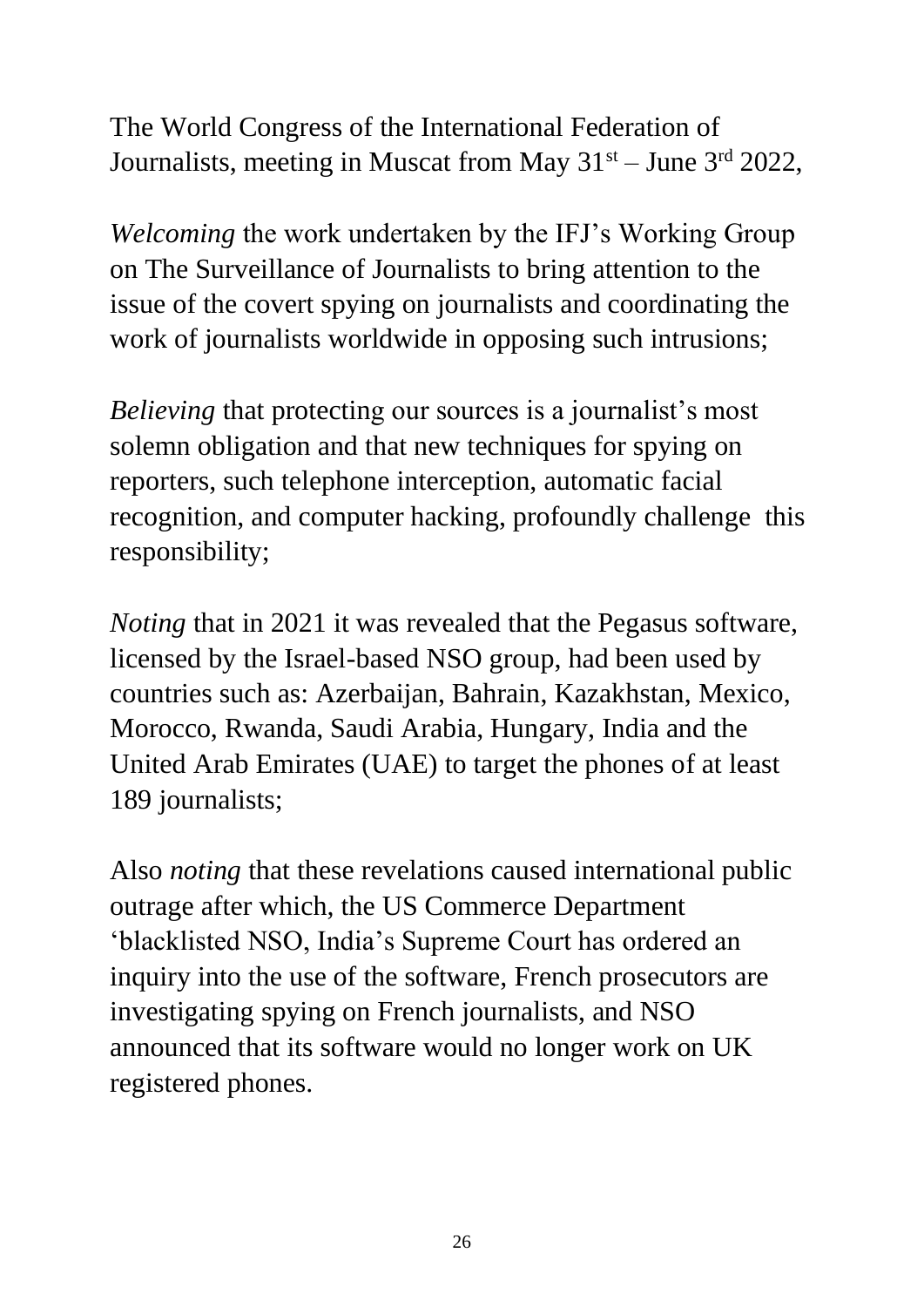The scale of this reaction shows both the general concern about spying on personal devices, and the limitations of piecemeal action. Nationally-based solutions will always have more exceptions that protections, and be easily outflanked by technological advance;

Further *noting* that NSO/Pegasus is but one of many software packages that enable the covert surveillance of mobile phones. While inhibitions on that company's operations are welcome, they represent only a fraction of the phone surveillance industry. Global regulation and oversight, as well as meticulous tradecraft on the part of journalists, are the only way that this threat will be resisted.

Congress **calls for** the IFJ to continue supporting campaigns to inform journalists of the risk they face and for the establishment of transparent international regulation of surveillance techniques with explicit protections for journalists.

#### Unanimously carried

#### **14. Pegasus spyware used against journalists**

*Proposed by the Syndicat national des journalists (France)*

The World Congress of the International Federation of Journalists, meeting in Muscat from May  $31<sup>st</sup> - June 3<sup>rd</sup> 2022$ ,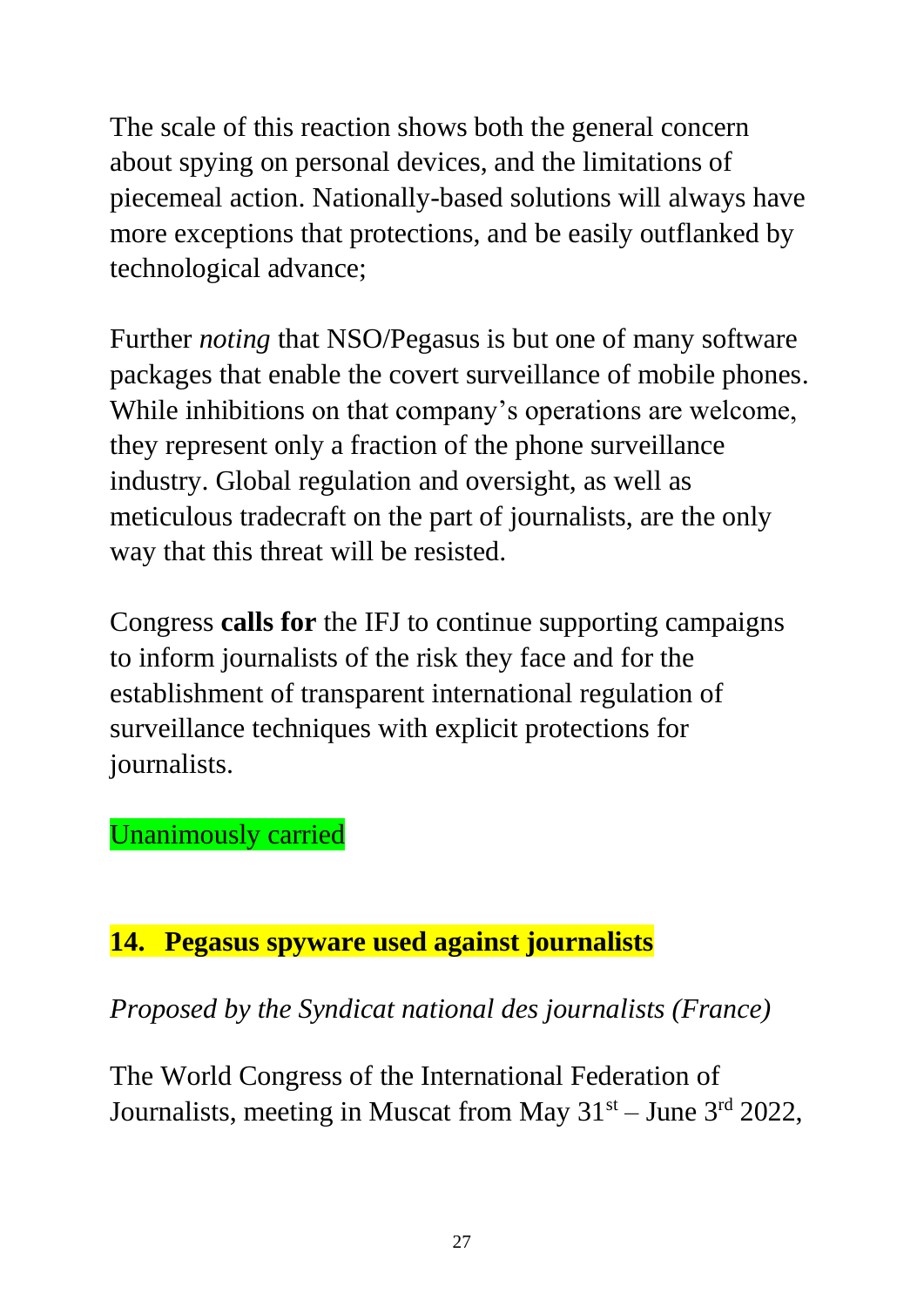*Condemning* the use by some countries of the Pegasus software, designed by the Israeli company NSO Group, to allow governments to spy on those they consider to be enemies. Whether they are political opponents, freedom fighters or journalists, this software has been used against them.

*Noting* that, as far as journalists are concerned, complaints have already been lodged, notably in France, where the SNJ and the SNJ-CGT stand alongside their colleagues.

Congress **calls** on all governments that have not used spywares to address, if they have not already done so, these serious violations of fundamental freedoms and put into effect the necessary national measures.

Congress **thanks** the consortium of 17 international media for having revealed on 18 July 2021 that at least 600 politicians, some 180 journalists and nearly a hundred human rights activists had been subject to this daily surveillance for several years. Thanks to the analytical work of Amnesty and Forbidden Stories, the acquiring countries and their targets have been identified and listed.

Congress equally **calls for** the sale and use of spyware such as Pegasus to be strictly regulated and for countries acquiring such software to declare it publicly and explain its purpose and scope of use.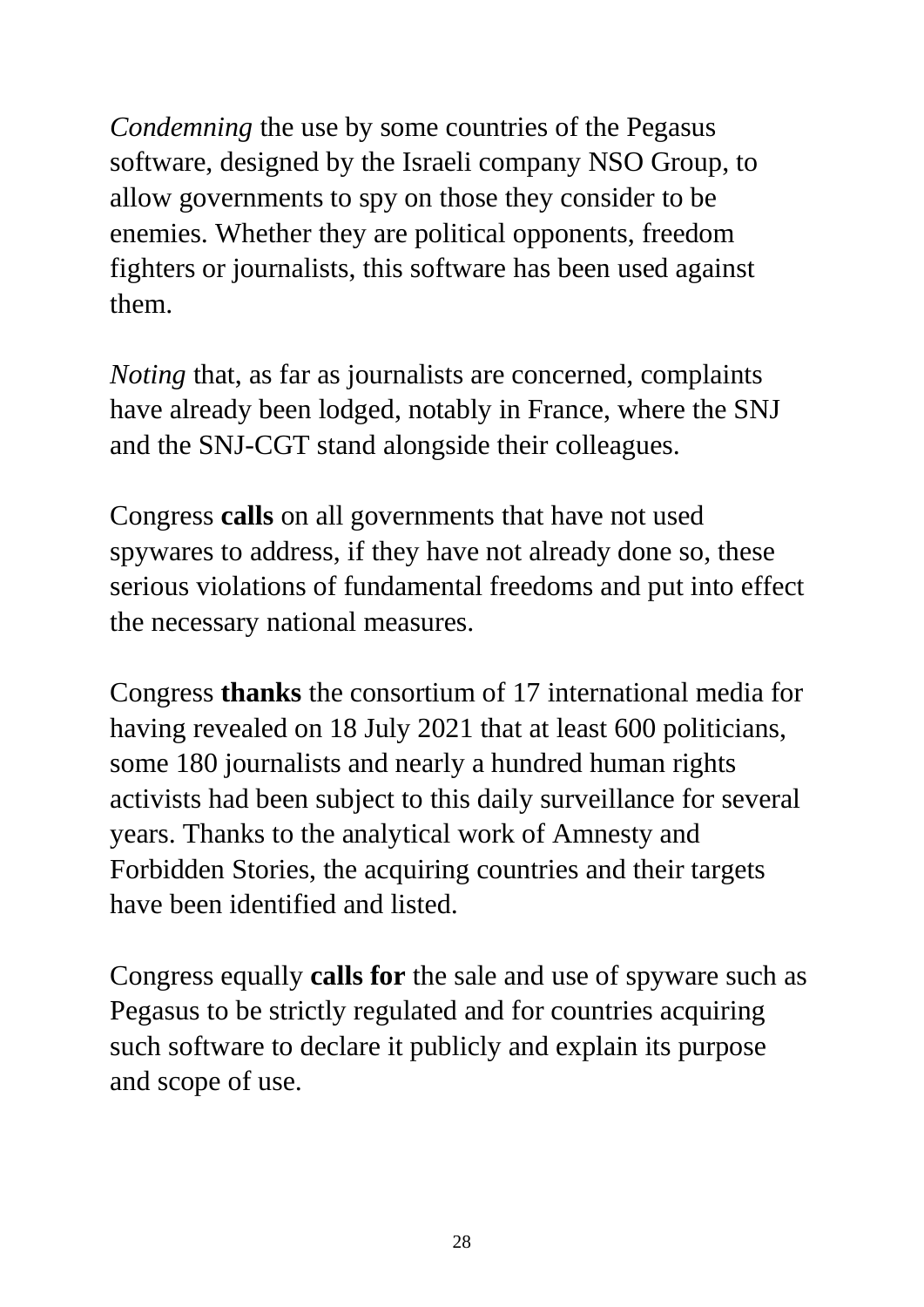Congress **instructs** the Executive Committee and the General Secretary to take all necessary measures and to continue their negotiations with the Office of the High Commissioner for Human Rights in Geneva, to put an end to these acts of a secret war against journalists.

Unanimously carried

## **15. Digital freedom and data protection**

*Proposed by the Indian Journalists Union (India)*

The World Congress of the International Federation of Journalists, meeting in Muscat from May  $31<sup>st</sup> -$  June  $3<sup>rd</sup>$  2022,

*Noting* that nearly every aspect of our lives has become digitalised with the emergence of digital platforms and new media and that in the absence of appropriate laws, policies and corporate practices, the data that we share through digital channels can be twisted to undermine democratic processes;

*Realising* that laws and policies are based on basic fundamental rights and these must enable us, particularly the journalists, to flourish while offering protection against the abuse of power; that countries across the globe are creating digital identity systems that connect to our biometric information, building a bridge from our digital activities to our lives and identity offline. This digital identity may then become the target of exploitation, either for commercial or political ends;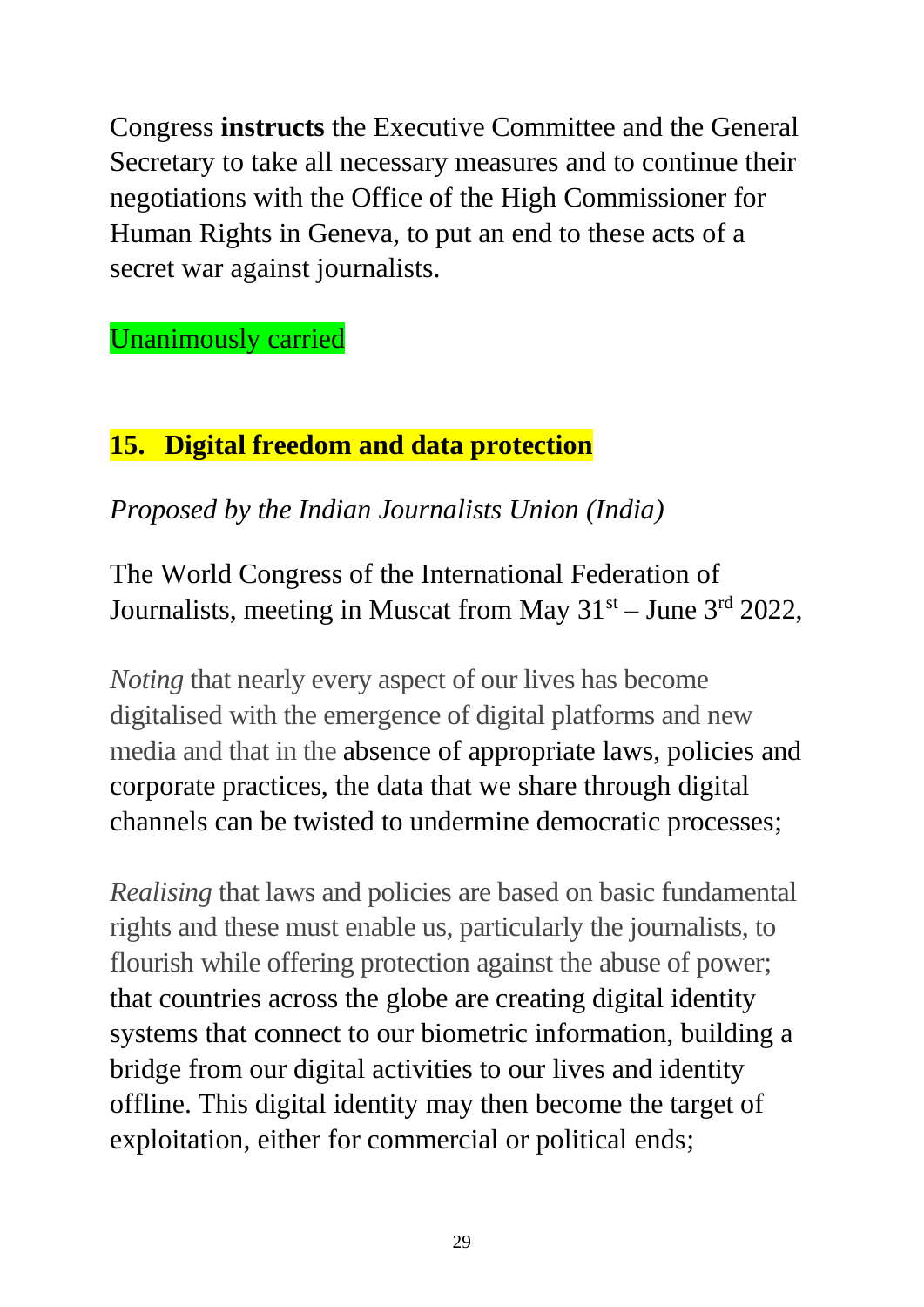Equally *noting* that random shutdown of internet services by governments in the name of maintaining law and order has impacted media freedom. In many countries, such as India, the authorities are regulating internet services to crackdown democratic agitations and rights; the government extensively used internet blackout, circulated misinformation through corporate and government-dominated media outlets to repress democratic expression; and that governments across borders continue to cite COVID-19 pandemic to justify suppression of critical speech and the censorship of unfavourable news.

In 2020, a total of 155 internet shutdowns were imposed globally by 29 countries, of which India had 109 shutdowns. In 2019 too, India had led the highest number of internet shutdowns with 121 shutdowns, followed by 12 in Venezuela, 11 in Yemen, 8 in Iraq, 6 in Algeria and 4 in Ethiopia, as per report by Access Now.

The Indian government has formulated 'The Information Technology (Guidelines for Intermediaries and Digital Media Ethics Code) Rules, 2021' which may undermine the principles of open and accessible Internet and violate the right to privacy and free speech of users, particularly in absence of robust data protection law. It leads to a "chilling effect" on 'free speech' and media freedom.

*Expressing concern* over these developments which drastically impact press freedom, Congress **urges** all affiliates to reach out and stand up to their governments to respect Internet freedom and protect personal data of the citizens. Any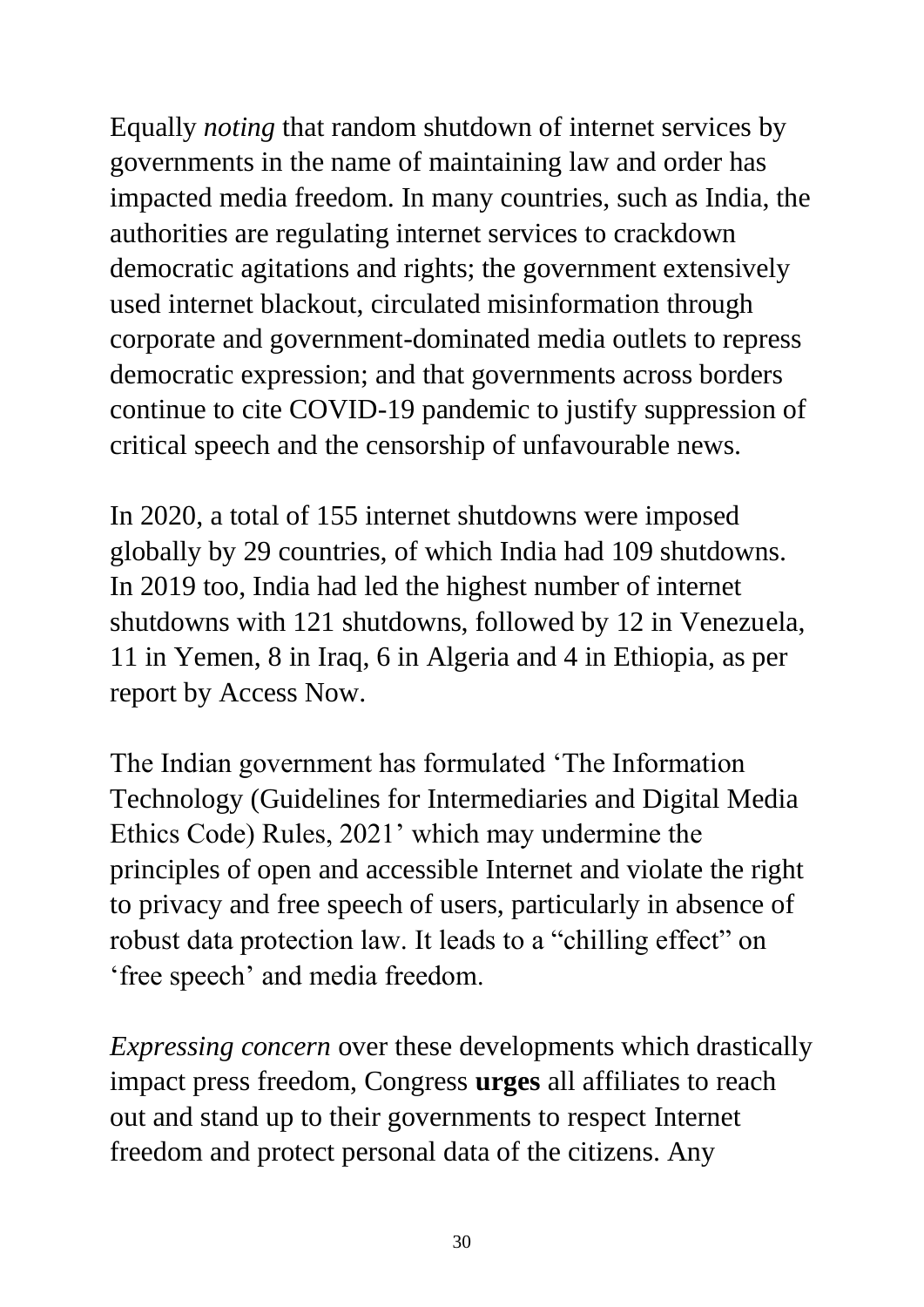regulation on digital platform and media should be in conformity with international human rights' conventions. Transparency and accountability in dealing with Internet access and digital platforms must be maintained by governments, and nations must ensure digital accessibility and unhindered Internet uses by journalists across the world.

Unanimously carried

# **IN DEFENSE OF MEDIA FREEDOMS AND QUALITY JOURNALISM**

#### **16. Fight against the 'misuse of laws' to silence media**

*Proposed by the Indian Journalists Union (India)*

The World Congress of the International Federation of Journalists, meeting in Muscat from May  $31<sup>st</sup> -$  June  $3<sup>rd</sup>$  2022,

*Believing* that press freedom, the right to free speech and expression and citizens' right to information is critical to any democratic society;

*Affirming* that dissent and criticism of governments and its various authorities is not an offence and is indispensable to democracy, particularly in these unprecedented times of Covid-19 and its various variants, when the media has played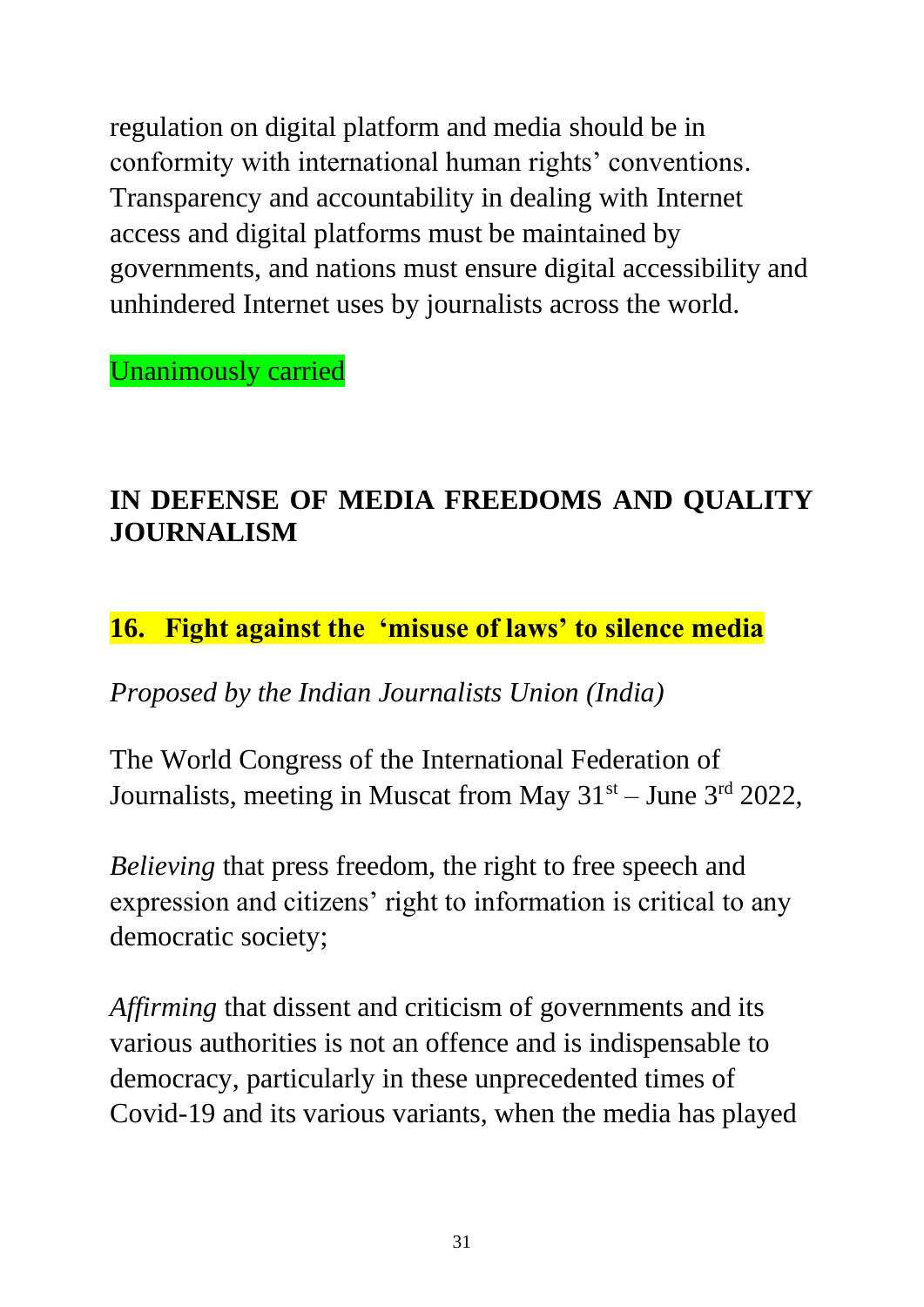a vital role in the dissemination of information and saved lives;

*Observing* the rising instances of right-wing/nationalist governments in countries such as Turkey, Poland, Hungary etc blatantly misusing laws/legislations to intimidate, harass and imprison journalists to stop them from carrying out their rightful duties and crushing independent media;

*Noting* in particular, this dangerous trend in the world's largest democracy, India, wherein the recent past has witnessed the ruling party in States deliberately misusing laws such as defamation and worse the draconian 'sedition' law, falling under section 124A of the Indian Penal Code, a non-bailable offence, against journalists for their critical appraisal of the governments' handling of Covid-19 situation and the over year-long farmers peaceful agitation;

*Deploring* the sustained operation to harass journalists in Kashmir in the form of either summoning them to police stations or the Crime Investigation Department (CID), filing false cases and even detaining them, or having their houses raided, their gadgets seized, or laying down of a skewed 'media policy' under the garb of checking 'fake news' to instil a nagging sense of fear, or obstructing them from reporting events, among other tricks;

*Expressing* serious concern, Congress **joins** in solidarity these journalists under siege and **calls** upon these governments, to desist from such sinister practices, which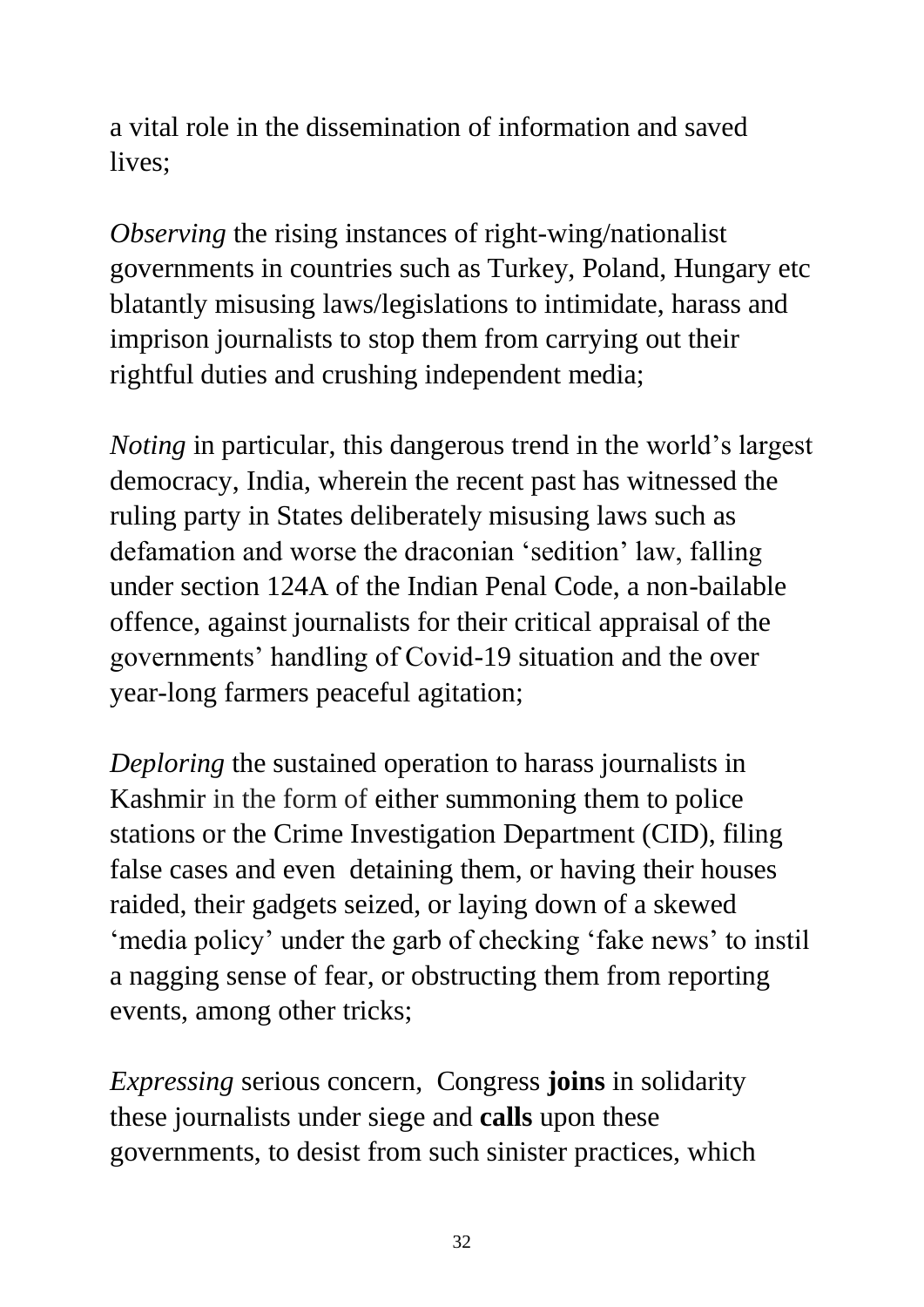have a chilling effect on journalists, indirectly invoke selfcensorship and impact free press;

Congress **urges** the Executive Committee to come to their aid and encourage journalists through their affiliates to put global spotlight by raising attacks against them in international foras, vociferously support campaigns, provide legal aid to victims, wherever possible, and consider joining hands with legal professionals and organisations to aid pro bono cases.

### Unanimously carried

#### **17. Press councils**

## *Proposed by SNJ (France)*

The World Congress of the International Federation of Journalists, meeting in Muscat from May  $31<sup>st</sup> - June 3<sup>rd</sup> 2022$ ,

*Noting* that public distrust of the media and journalists is growing, **calls on** its affiliates to create, where they do not yet exist, self-regulatory structures for the ethics of journalism. These structures should be joint (journalists-publishers) or tripartite bodies (journalists-publishers-civil society), totally independent.

Congress **recalls** that the IFJ "Global Charter of Ethics for Journalists", unanimously adopted at the IFJ Congress 2019 in Tunis, stipulates in its article 16: "Within the general law of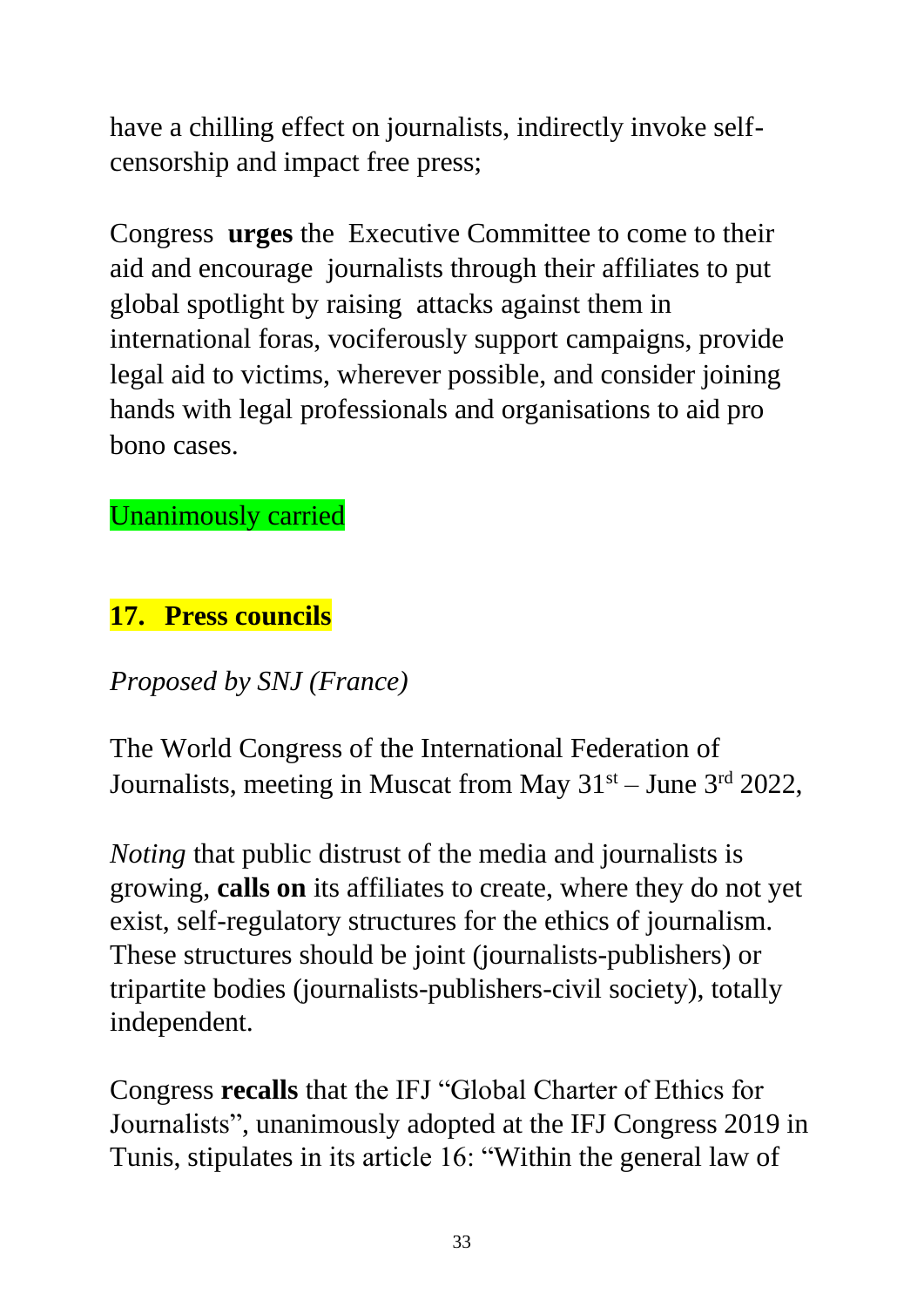each country the journalist shall recognize in matters of professional honour, the jurisdiction of independent selfregulatory bodies open to the public, to the exclusion of every kind of interference by governments or others."

*Noting* that more than forty such institutions already exist, Congress **calls** on all its affiliates to help with any effort by the IFJ secretariat to assess situations where such joint institutions exist.

Abstentions – 14 Carried

# **18. Against polarisation**

*Proposed by the Federación de Asociaciones de Periodistas Españoles (FAPE), the Agrupación de Periodistas de la UGT and the Federación de Sindicatos de Periodistas (FESP) (Spain)*

The World Congress of the International Federation of Journalists, meeting in Muscat from May  $31<sup>st</sup> -$  June  $3<sup>rd</sup>$  2022,

*Considering* that, in many countries, the polarisation of political life has contaminated the activity of journalists, exerting a very negative influence on their information activity;

*Considering* that this polarisation has repercussions on the right of citizens to receive truthful, pluralistic and quality information;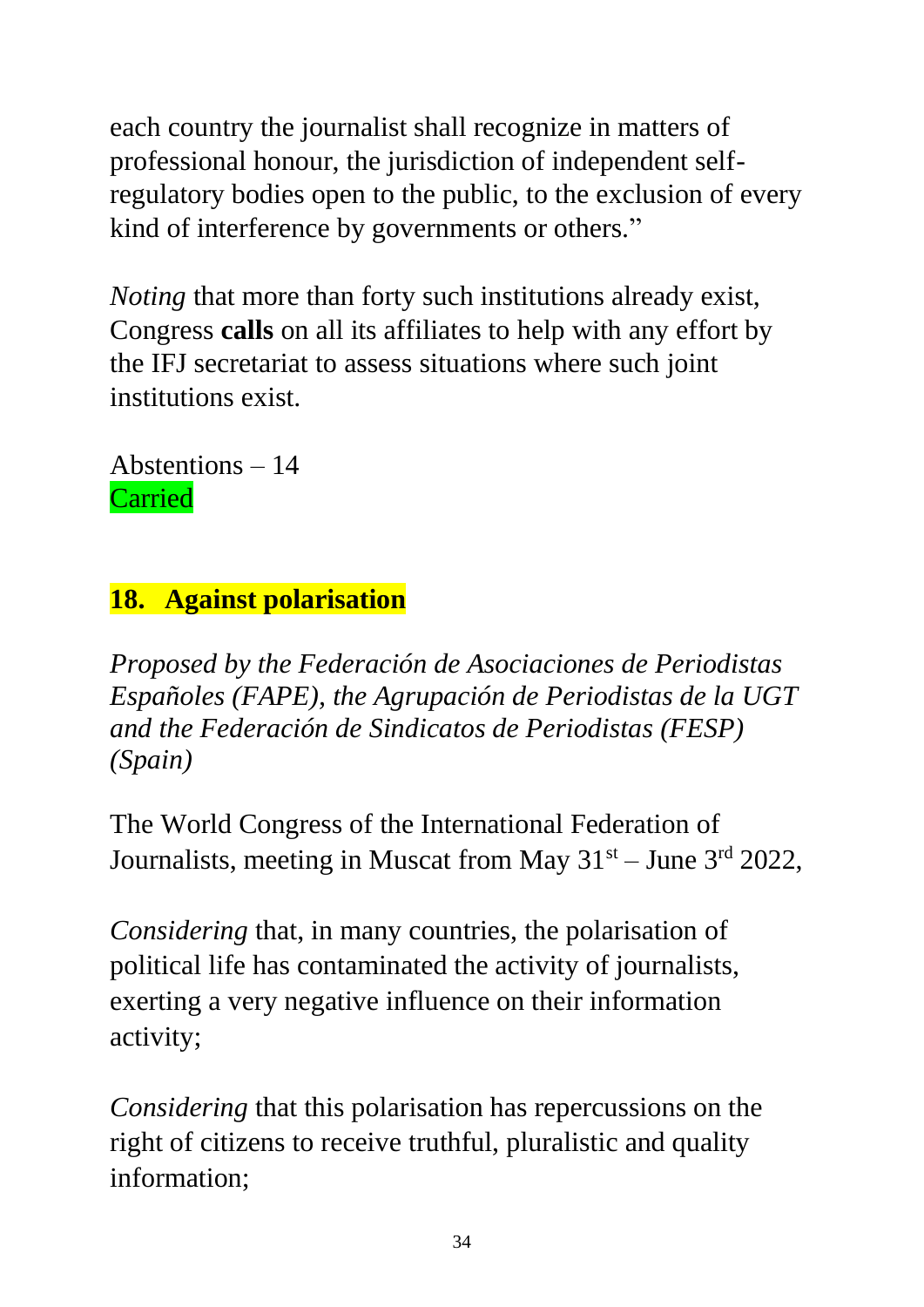*Noting* that some of the media, in particular broadcast media, encourage this polarisation, paving the way for confrontation and division between journalists, who end up being more publicly exposed for their ideological position than for their work;

*Noting* that this division is often fostered by certain media owners, who have their own objectives and interests or who − quite simply – seek above all to increase their audience at any cost; and, finally *noting* that these circumstances contribute in many countries to the promotion of hate speech;

# **Congress** calls on:

1. public authorities to establish, where it is still lacking, a legal framework that protects and guarantees the right to plurality and quality of information for citizens, as recognised in Article 19 of the Universal Declaration of Human Rights and in the legislation of many democratic countries;

2. media companies, especially television companies, to take up, promote and defend the work of their journalists on the basis of strictly professional criteria, rejecting political, economic or other pressures that alter the quality of information products;

3. journalists to carry out their work with honesty and independence, banishing the practice of journalism polarised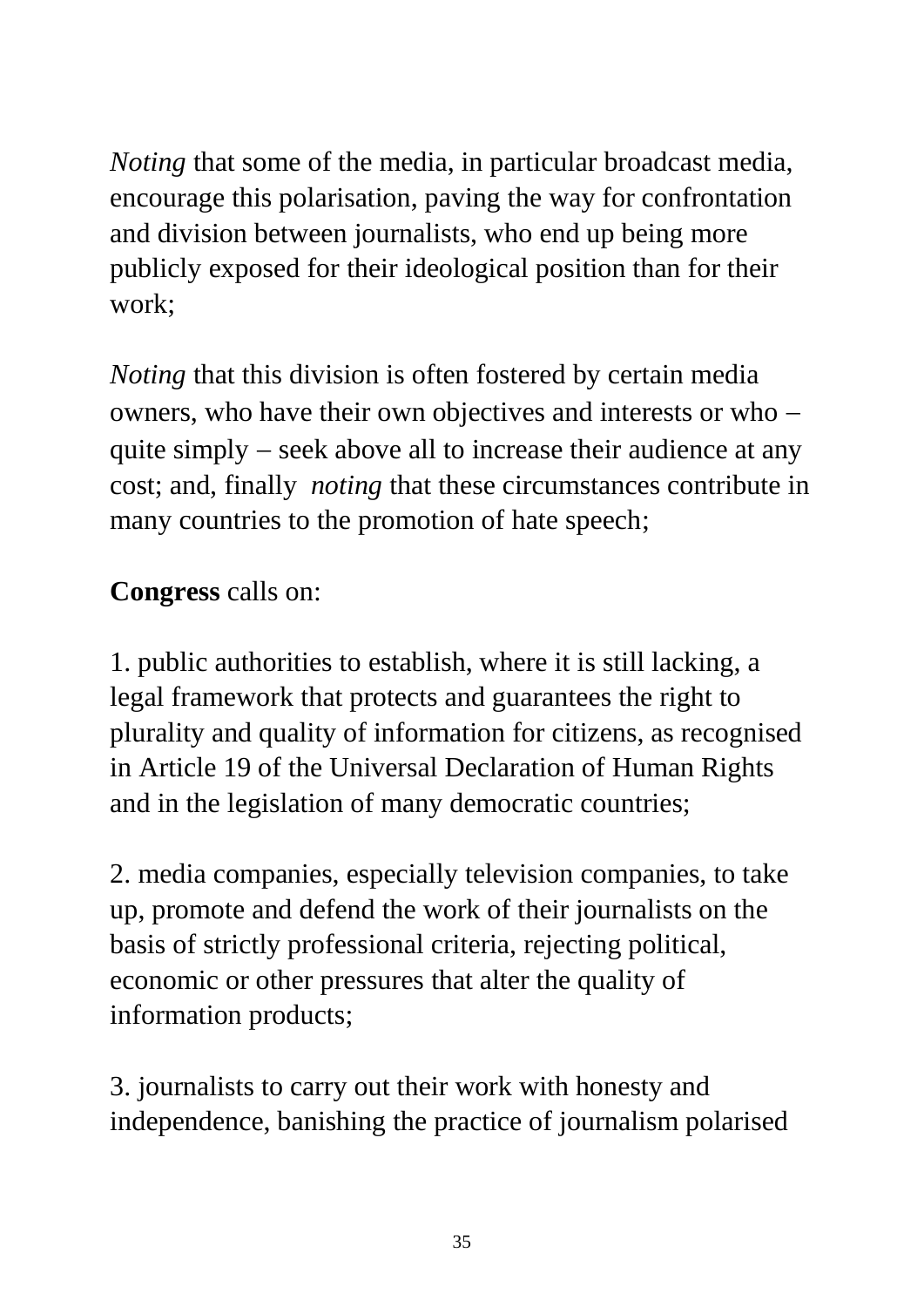by ideological interests that disregards the interest of citizens in information;

4. all IFJ unions and associations to denounce any pressure on its members and associates in the exercise of their work from any source -- corporate, governmental or any other source; and to

5. affiliates to campaign to commit their members to practice decent journalism, guided exclusively by the objective of plural and quality information, which is a necessary and indispensable element of a democratic society;

6. the IFJ and all its member organisations to become more involved in the global debate against polarisation, in order to better resist misinformation and hate speech, which undermine the living together of all and weaken democracy.

## Unanimously carried

#### **19. The rise of the far right in Latin America and the threat of fascism**

*Proposed by Federación de Periodistas de América Latina y el Caribe (FEPALC)*

The World Congress of the International Federation of Journalists, meeting in Muscat from May  $31<sup>st</sup> -$  June  $3<sup>rd</sup>$  2022,

*Considering* that in the last decade, Latin America, especially the Southern Cone but also the Caribbean, has experienced a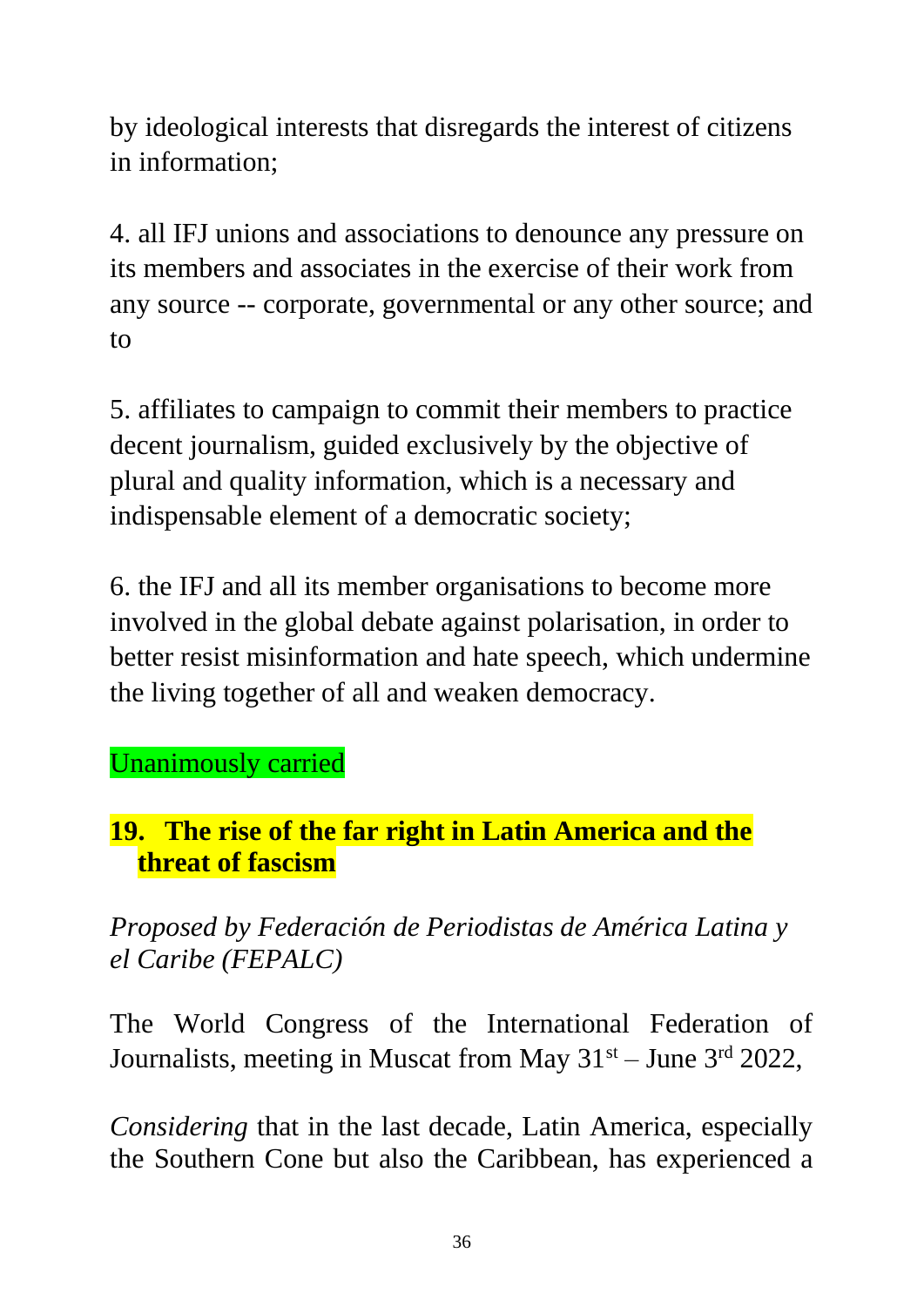kind of ideological changeover between the rise of left-wing governments and the resurgence of extreme right-wing movements, clearly with a fascist or neo-fascist approach. Brazil, Argentina, Peru, Chile and Bolivia, Honduras and Paraguay, to be more explicit, have seen progressive governments replaced by conservative movements within a few years and all following a scenario that needs to be explained.

Latin America and the Caribbean, which had managed to emerge from decades of bloody military dictatorships supported mainly by the United States and to make the transition, with some effectiveness, to democratic regimes with a nationalist and developmentalist drive, are beginning to be affected by 'libertarian' movements based on the principles of non-politics and 'renewal' at all costs, relying on digital technologies and nascent identity politics. First Honduras, then Paraguay and then Brazil, with different economic and social situations, suffer the same types of assaults from groups of young people, convened via the Internet under diffuse banners that show some similarities with debates both on gender and ethnicity, but which also claim freedom as an absolute principle and mainly challenge progressive governments. These movements, now classified by some as part of a hybrid or lowimpact warfare, have sought to dismantle conventional politics and replace it, in part, with behavioural politics with messianic content.

In addition to this ostensibly libertarian movement, groups articulated around far-right radicals are re-emerging, with an increasingly explicit struggle against the already atomised groups of gays, feminists, blacks and indigenous people. This new fascism makes no claim to nationalism or ethnic purity,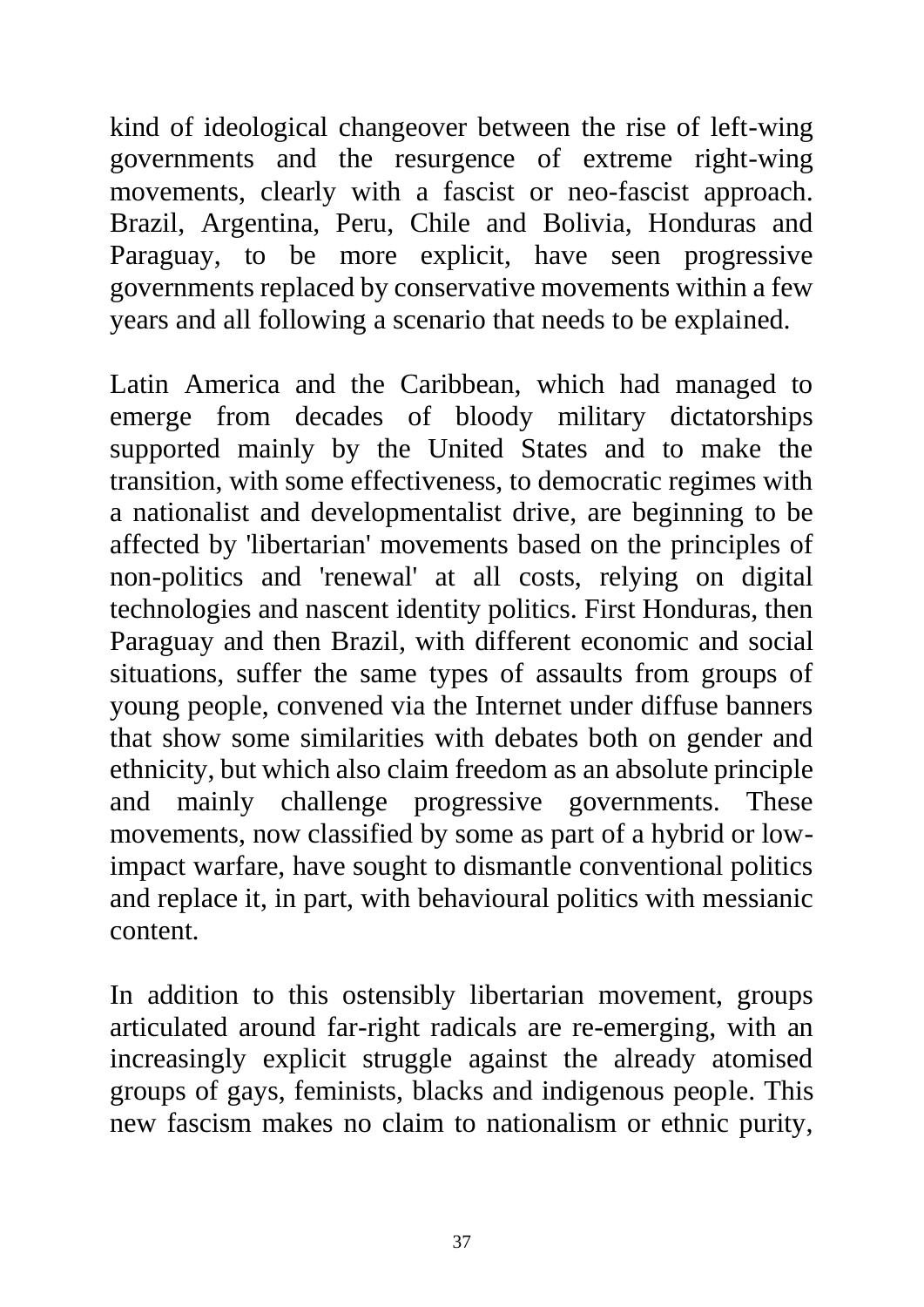except in sporadic cases, their declared enemy being the nation state.

The new technologies and the crisis of the bourgeoisdemocratic public sphere have been decisive for the rise of this new fascism, religious fundamentalist, denying science and explicitly advocating violence, at the heart of the systemic crises produced by global capitalism, regardless of the local nature of governments.

The crisis of the bourgeois public sphere has as its main fuel the crisis of media, with journalism spontaneously positioning itself in the suicidal condition of uncritical apologist for the new technologies and accomplice to the right-wing governments that have emerged from the political crisis, the clearest and most striking results of which are Bolsonaro in Brazil, Macri in Argentina and Piñera in Chile.

The political tilt, driven by economic crises and the speed provided by the same technologies that pushed the far right to reappear in the region, is repositioning itself in the opposite direction - Fernández replaces Macri, Lula is freed in the wake of the biggest legal scandal in the West, Boric replaces Piñera, and in Bolivia the coup is overturned in a year - but behind these disturbances, there are ambiguous media that rely on authoritarian solutions on the one hand, while contributing to journalism that serves the public interest on the other, as in the case of the Brazilian group *Rede Globo* - contradictory - both defending a legal sanction against Lula and creating a consortium of newspapers that help Brazilian society confront Bolsonaro's criminal health policy.

Congress **resolves**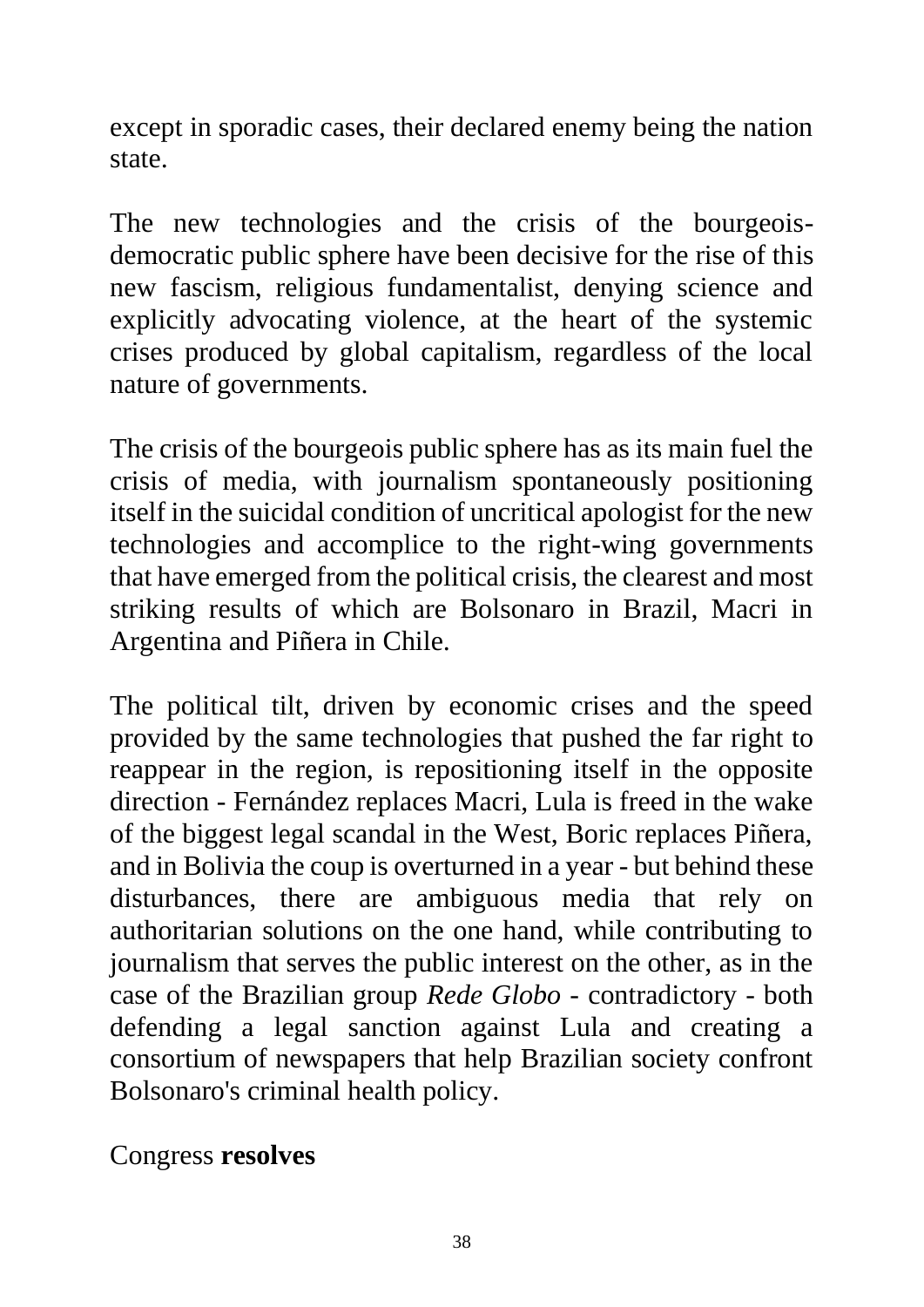**to demand from their International Federation**, on behalf of journalists in Latin America and the Caribbean and in order to confront the wave of far-right ideologies sweeping the region,

the defence of quality journalism that enables society to build strong and vigorous democracies;

the support for ethnic and gender movements that defend freedom and life;

the defence of nation states that have established their autonomy;

the fight against *fake news*' and the promotion of the dissemination of the truth.

Abstentions – 40 **Carried** 

## **IMPACT OF COVID ON JOURNALISTS**

## **20. Global platform for quality journalism**

*Proposed by the National Union of Journalists (UK and Ireland)*

The World Congress of the International Federation of Journalists, meeting in Muscat from May  $31<sup>st</sup> -$  June  $3<sup>rd</sup>$  2022,

*Applauding* all those journalists who, throughout the pandemic, have worked around the clock to ensure the public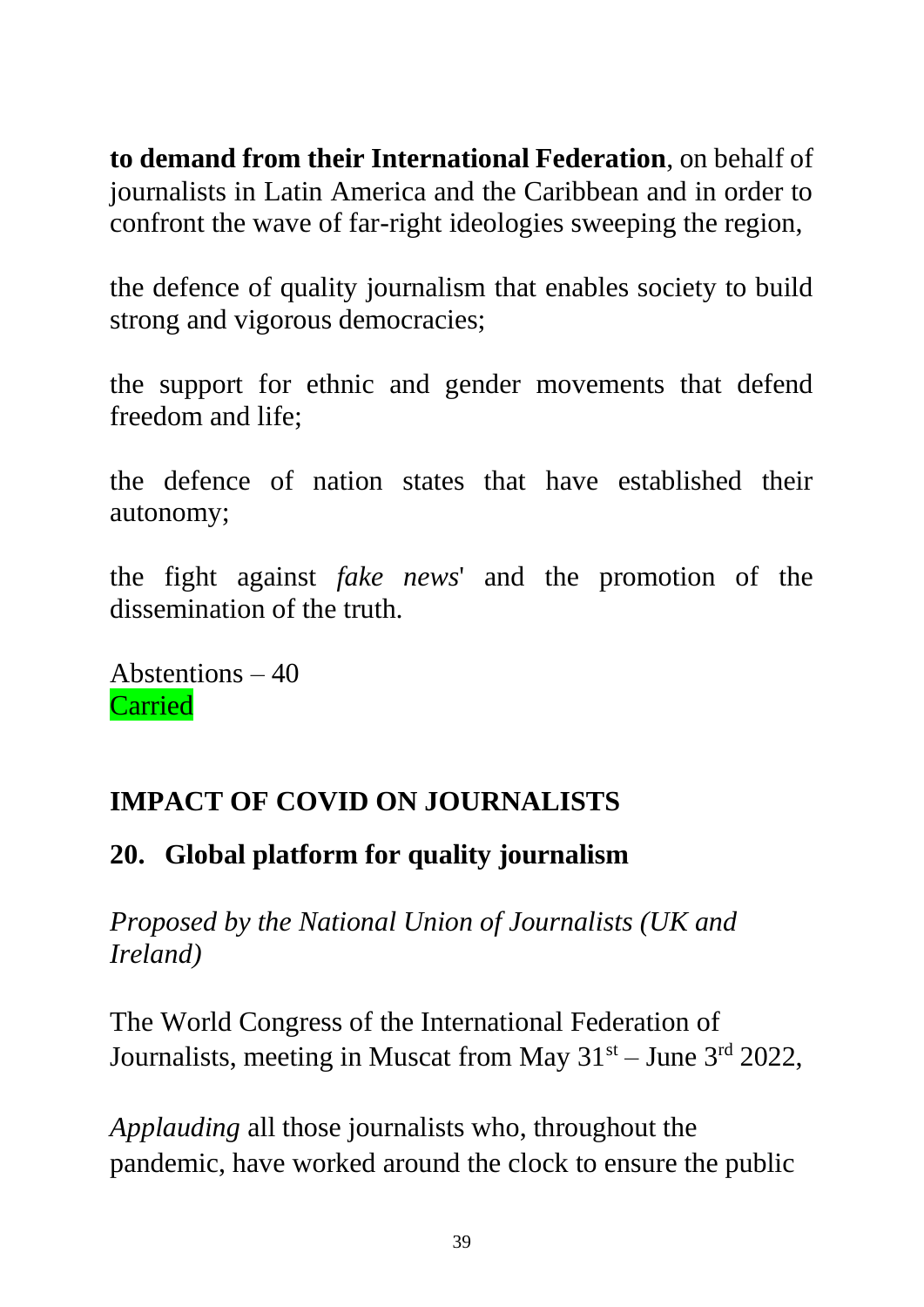has had access to timely, reliable and accurate information at a time of unprecedented crisis and huge need. Thanks to their commitment, journalism played an invaluable role in our communities, providing essential news and information to the public and holding power to account;

*Noting* with pride the massive success of IFJ affiliates in many countries that fought hard to secure key worker status for news gatherers, putting journalists on the frontline of essential public services, ensuring that their work could continue unimpeded in the face of coronavirus restrictions;

*Regretting* that some media companies exploited the crisis by making opportunistic cuts and seeking to cut terms and conditions of staff without full and proper consultation while others furloughed staff and failed to top up wages and cast adrift long-serving freelance and casual workers;

*Observing* that while media owners all over the globe responded to the crisis with closures, layoffs, furloughs and salary cuts on a scale never seen, the IFJ and its affiliates sought intervention through a range of short and medium term by campaigning for imaginative solutions to not only survive this crisis, but to revitalise medias and secure employment in the industry;

*Inspired by* the global stimulus plan called for by the IFJ in its Global Platform for Quality Journalism published in April 2020 with the support of the ITUC's Global Union Federations representing 200 million workers, affiliates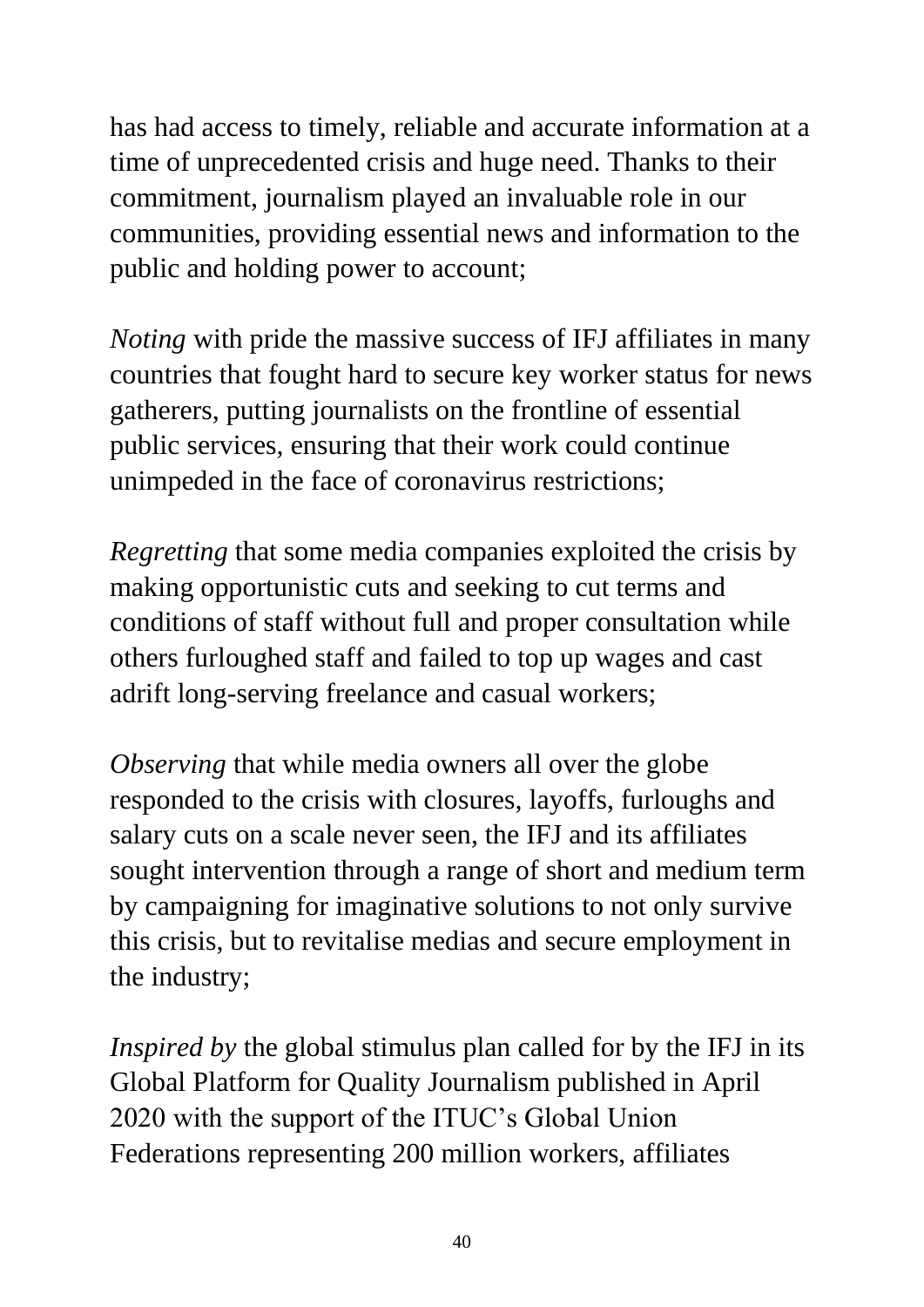promoted similar aid packages ranging from targeted tax credits to supporting measures for new entrants; from sustainable new investment in local public interest journalism to reform of media ownership rules and media literacy programs;

Congress **renews** calls already made for action to tackle the dominance of the tech giants, including a windfall tax levy to be used to support as a matter of priority public service media, private, independent media and national and local media not owned by multinational, co-operative and non-profit media enterprises; revitalise adequately staffed newsrooms and give help to precarious journalists (including freelancers) by creating a social protection fund.

Congress **welcomes** these measures and urges all affiliates to adopt similar short- and long-term action plans that promote quality journalism and advance press freedom. It further instructs the Executive Committee to continue developing the Global Platform, to consolidate the endorsement of the international labour movement and to roll it out through its regional structures.

Unanimously carried

#### **21. Journalism in times of pandemic**

*Proposed by the Federación de Periodistas de América Latina y el Caribe (FEPALC)*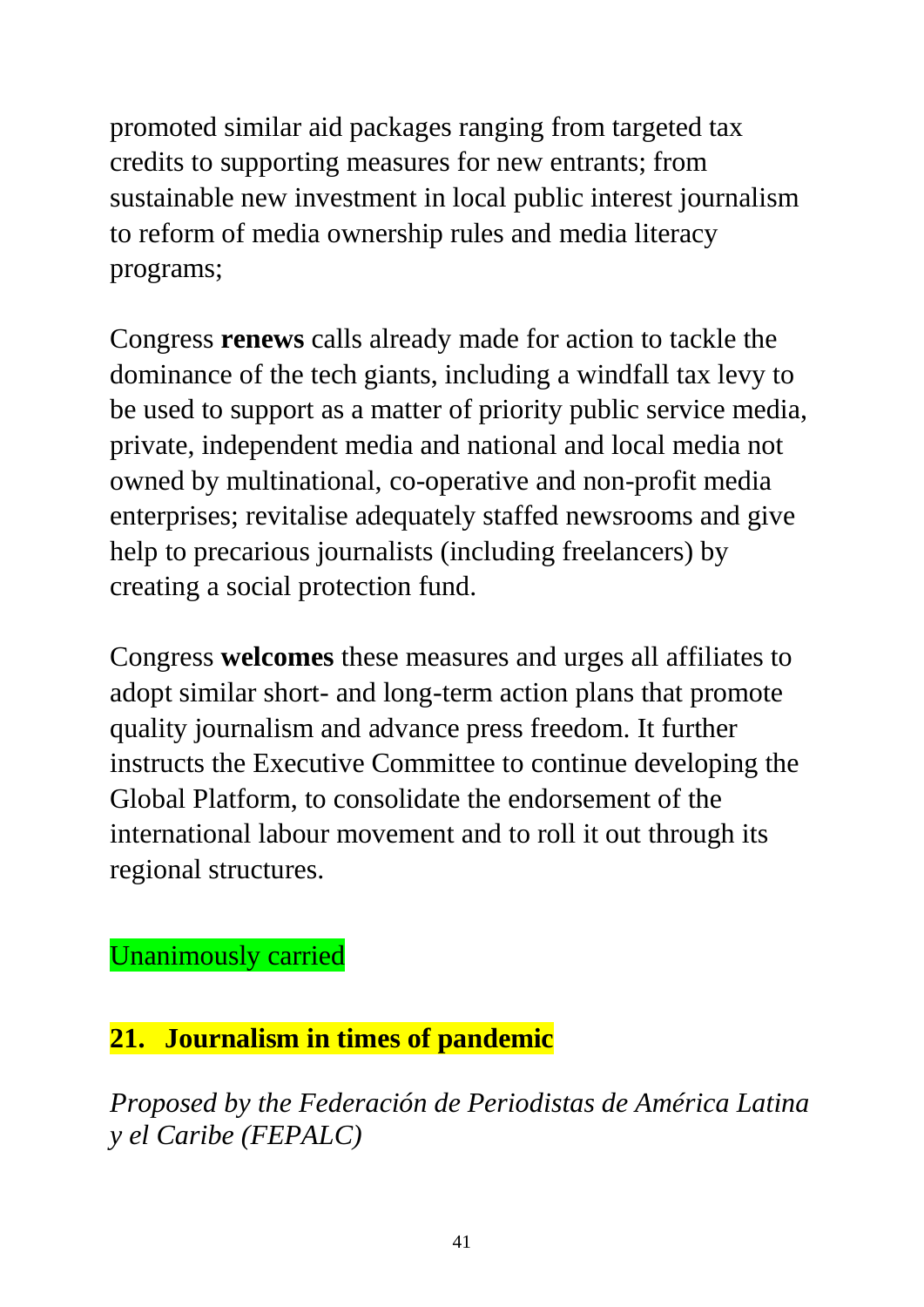The World Congress of the International Federation of Journalists, meeting in Muscat from May  $31<sup>st</sup> -$  June  $3<sup>rd</sup>$  2022,

*Considering* that:

Latin America and the Caribbean is the region with the highest number of journalists killed by Covid-19;

Journalists have not only been killed by the virus, but also by the inadequate health response of our States and the high level of precariousness in which the activity of information is carried out in our countries, especially when it is carried out by local and regional journalists;

Media companies in our countries have in many cases used the pandemic as an excuse to carry out their plans for downsizing and restructuring the media, among other measures, to the detriment of the living and working conditions of journalists and other media workers;

Teleworking has become a form of eternal duty for journalists, affecting their rest, emotional stability and finances as most companies do not fund basic equipment and service fees;

The pandemic has highlighted that freelance journalists are the most deprived, as they have no company to provide them with personal protective equipment for frontline reporting, no access to social protection, among others;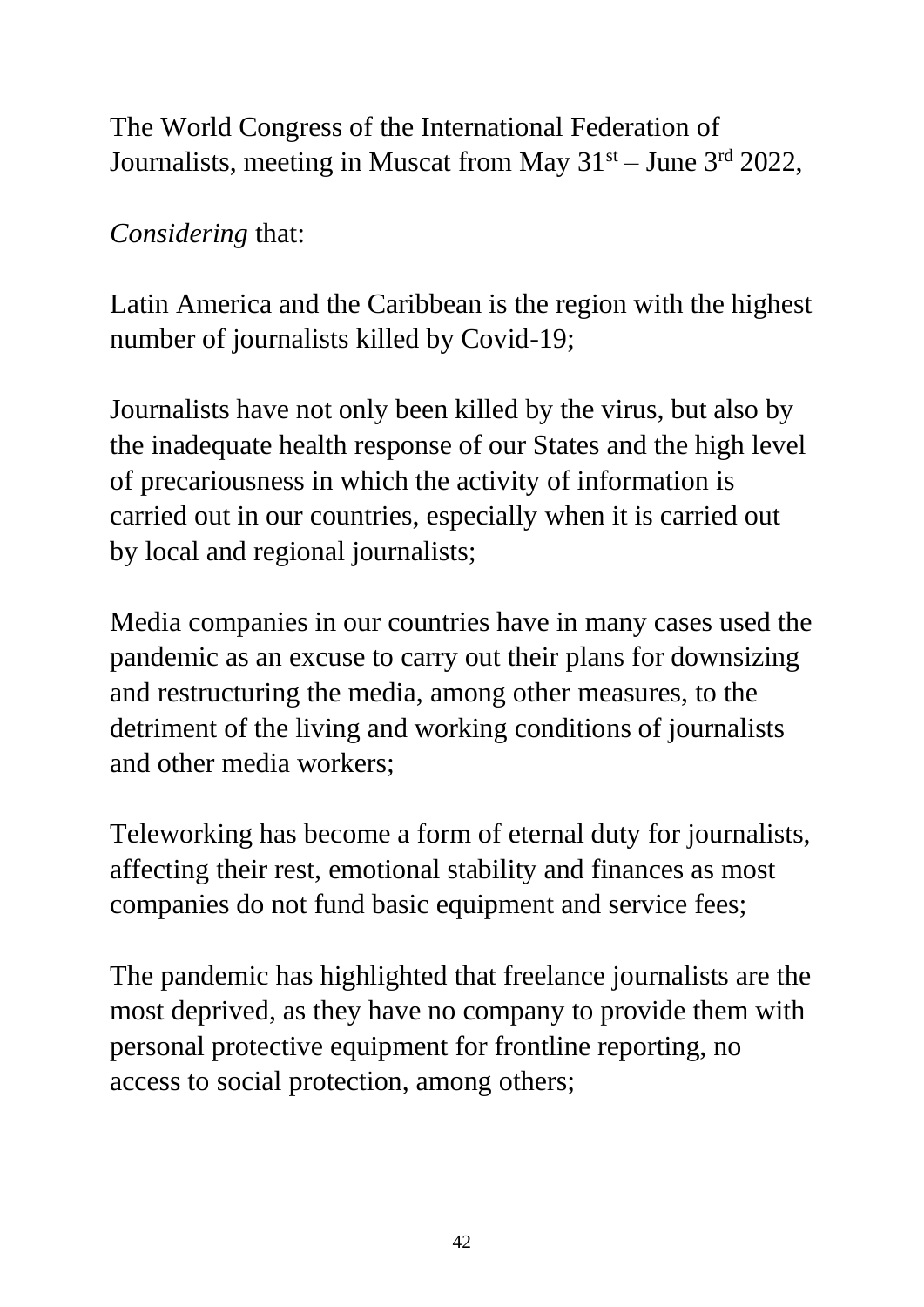The end of the pandemic seems to remain a distant horizon and economic recovery in regions like ours will have to wait a decade before returning to pre-pandemic levels, according to data from the Economic Commission for Latin America and the Caribbean (ECLAC);

Congress **calls** on the Executive Committeeto:

- **1. entrust** IFJ affiliates with the task of advocating for the implementation of public policies that guarantee the social protection of precarious journalists, especially freelance journalists;
- **2. promote** training programmes for Latin American leaders with experts in the formulation of legislative initiatives and other legal formulas that will enable member organisations to promote regulatory frameworks that guarantee social protection;
- **3. strengthen** mechanisms such as collective bargaining for journalists who are not self-employed to make progress on telework, telecommuting and the right to disconnect;
- **4. urge** the International Labour Organisation to be more proactive in the role of States and employers in ensuring the welfare of media workers who must be considered "essential" in this time of pandemic;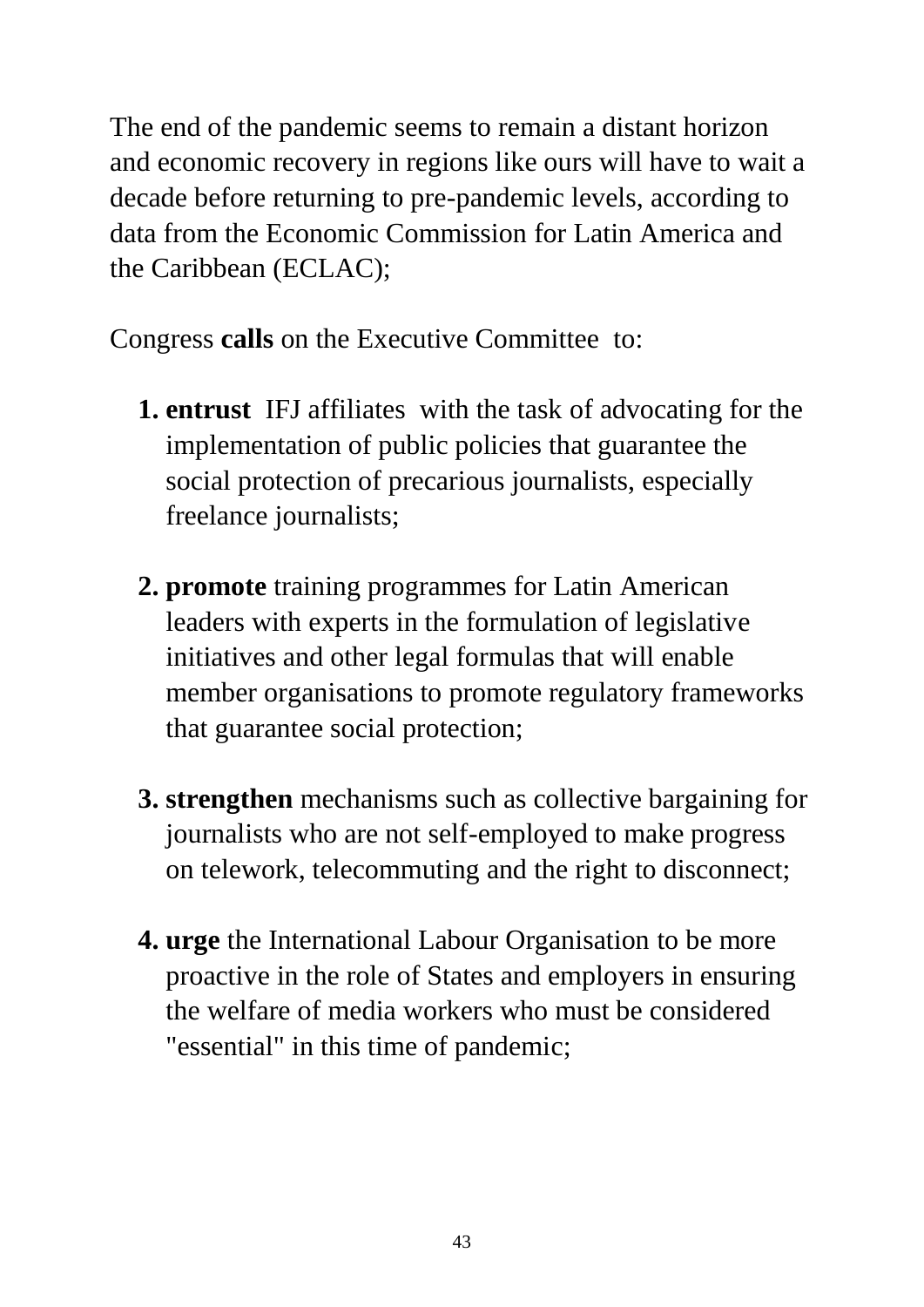**5. call on** the Regional Offices to include mental health as a priority area of work when addressing safety issues for journalists.

Unanimously carried

#### **EQUALITY**

#### **22. Gender parity**

*Proposed by the Syndicat national des journalistes (France)*

The World Congress of the International Federation of Journalists, meeting in Muscat from May  $31<sup>st</sup> -$  June  $3<sup>rd</sup>$  2022,

*Recalling* that gender parity in the Federation's governing bodies is an imperative;

*Noting* that this objective is still far from being achieved;

*Stressing* that limited statutory measures have already been adopted at previous Congresses;

Congress **instructs** the Gender Council to prepare with the involvement of interested affiliates the constitutional changes necessary to advance the goal of gender parity within the IFJ. Such proposals should be finalised with the help of the IFJ secretariat and presented to the next IFJ Congress."

Against – 19 For  $-120$ Abstentions – 24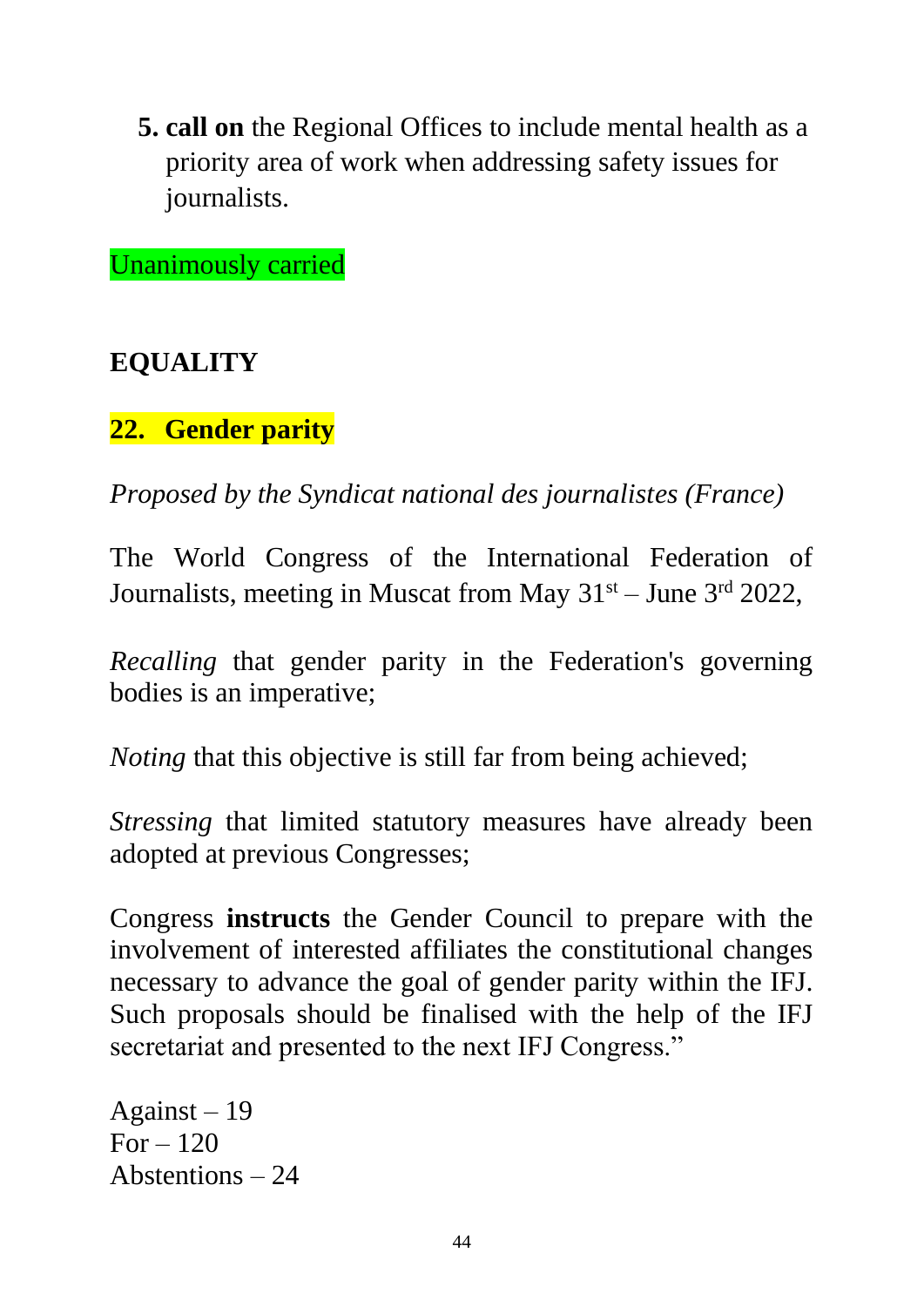#### Carried

# **23. Gender Council**

*Proposed by the Federación de Asociaciones de Periodistas Españoles (FAPE)), the Agrupación de Periodistas de la UGT and the Federación de Sindicatos de Periodistas (FeSP) (Spain) and the Sindicato de Periodistas de Portugal*

The World Congress of the International Federation of Journalists, meeting in Muscat from May  $31<sup>st</sup> - June 3<sup>rd</sup> 2022$ ,

*Considering* that the IFJ is clearly committed to advancing equality between men and women journalists and taking into account that the Gender Council is an essential and specialised body for achieving this objective and taking up the concern of the members of the Gender Council, who are seeing how in recent months situations such as the Covid pandemic or conflicts such as the one in Afghanistan have meant clear setbacks, together with the rise in some countries of far-right political parties that jeopardise legislative and social advances in the field of equality;

#### Congress **resolves**:

1. To **value** and **ratify** the importance of the IFJ Gender Council which should be given greater capacity for action to influence equality policies within and outside the organisation and to the extent that the statutes make it possible;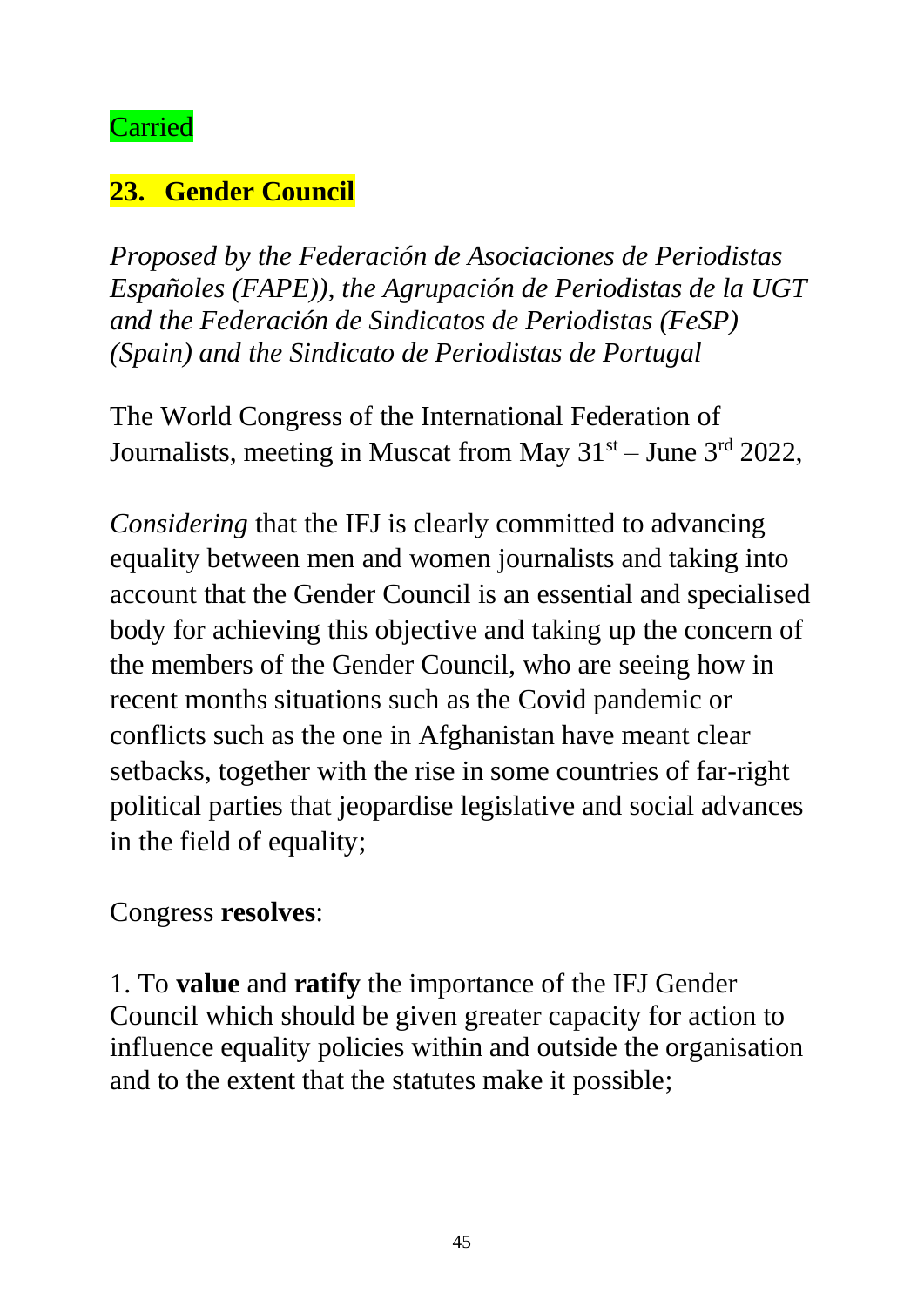2. To **redouble** efforts to facilitate the participation of all unions and organisations in the work of the Gender Council and, in particular, that there can be more representation from all regions;

3. That the Executive Committee should insist on its recommendation that IFJ Congresses should be attended by women delegates and encourage unions to make the issue of gender equality central to their organisations and to have protocols in place to prevent and prosecute harassment of women;

4. To **ensure** a balanced participation of men and women when the IFJ organises events, round tables, etc. and avoid collaborating with organisations that do not respect this balance.

5. To **recommend** that the IFJ, through its Gender Council, participates in organisations, forums and meetings where work is done in favour of equality.

Unanimously carried

# **24. IFJ sexual harassment policy**

*Proposed by the Indian Journalists' Union (India)*

The World Congress of the International Federation of Journalists, meeting in Muscat from May  $31<sup>st</sup> -$  June  $3<sup>rd</sup>$  2022,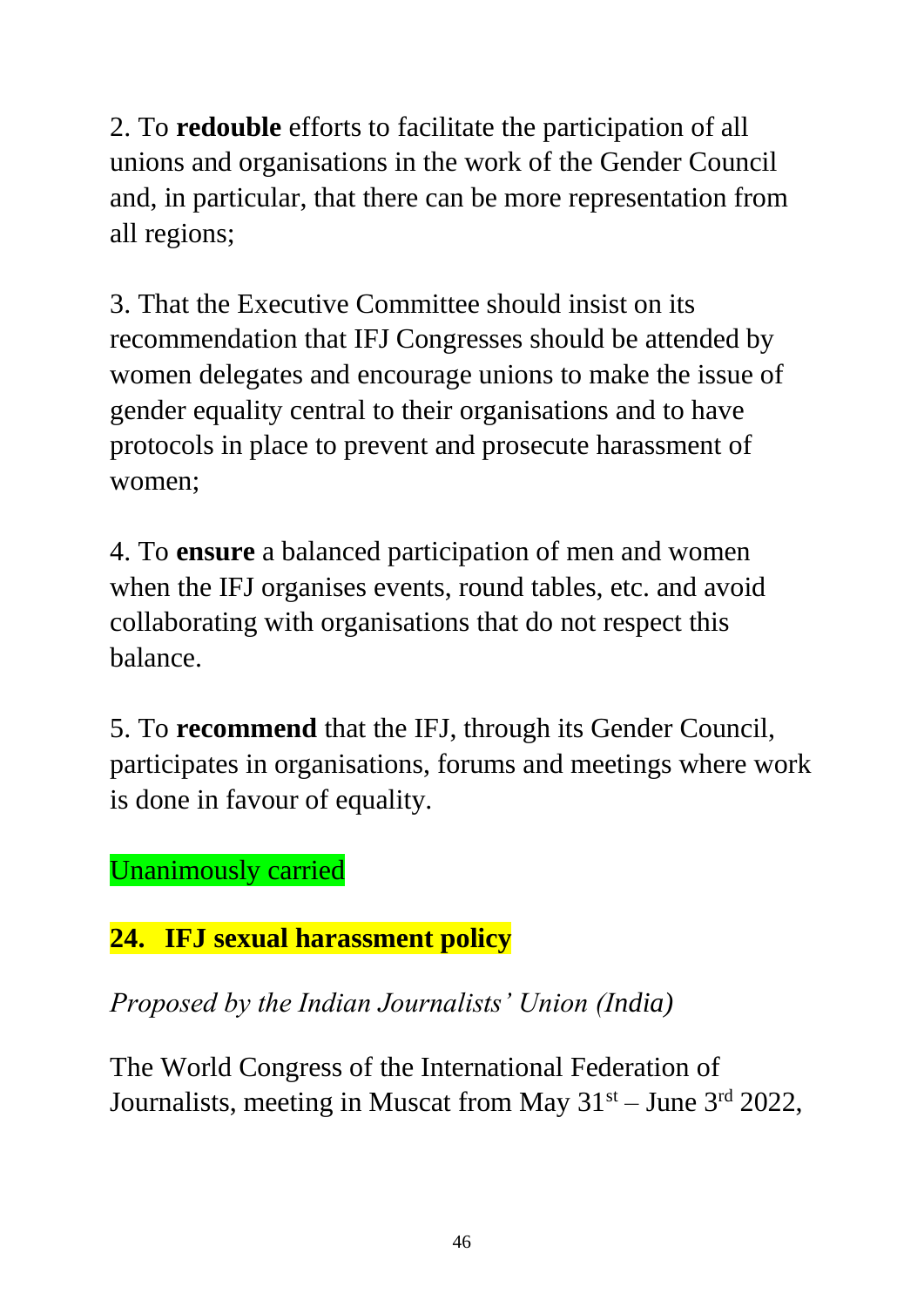*Welcoming* the prompt response by the IFJ Executive Committee and the Gender Council to draw up a comprehensive sexual harassment policy soon after the Tunis Congress, and adopting the practice of the policy to be circulated and drawn attention of all participants at the outset of each event;

*Noting* that having a policy in place is not enough and that all affiliates need to take concrete and meaningful steps to ensure that their governments enact legislations to adequately provide for specific protection of women from sexual harassment; and ratify ILO 190 Convention on violence which includes sexual harassment;

*Ensuring* there is zero tolerance to sexual harassment at workplace, it is expedient for employers and establishments as well as other responsible persons or institutions to observe certain guidelines to ensure the prevention of sexual harassment;

Congress **urges** affiliates to undertake specific steps in this direction and the IFJ Gender Council to proactively promote the policy, undertake a survey with all affiliates to get a global picture of erring countries and offer aid to such member unions.

Unanimously carried

**ORGANISATION**

## **TRADE UNION DEVELOPMENT AND**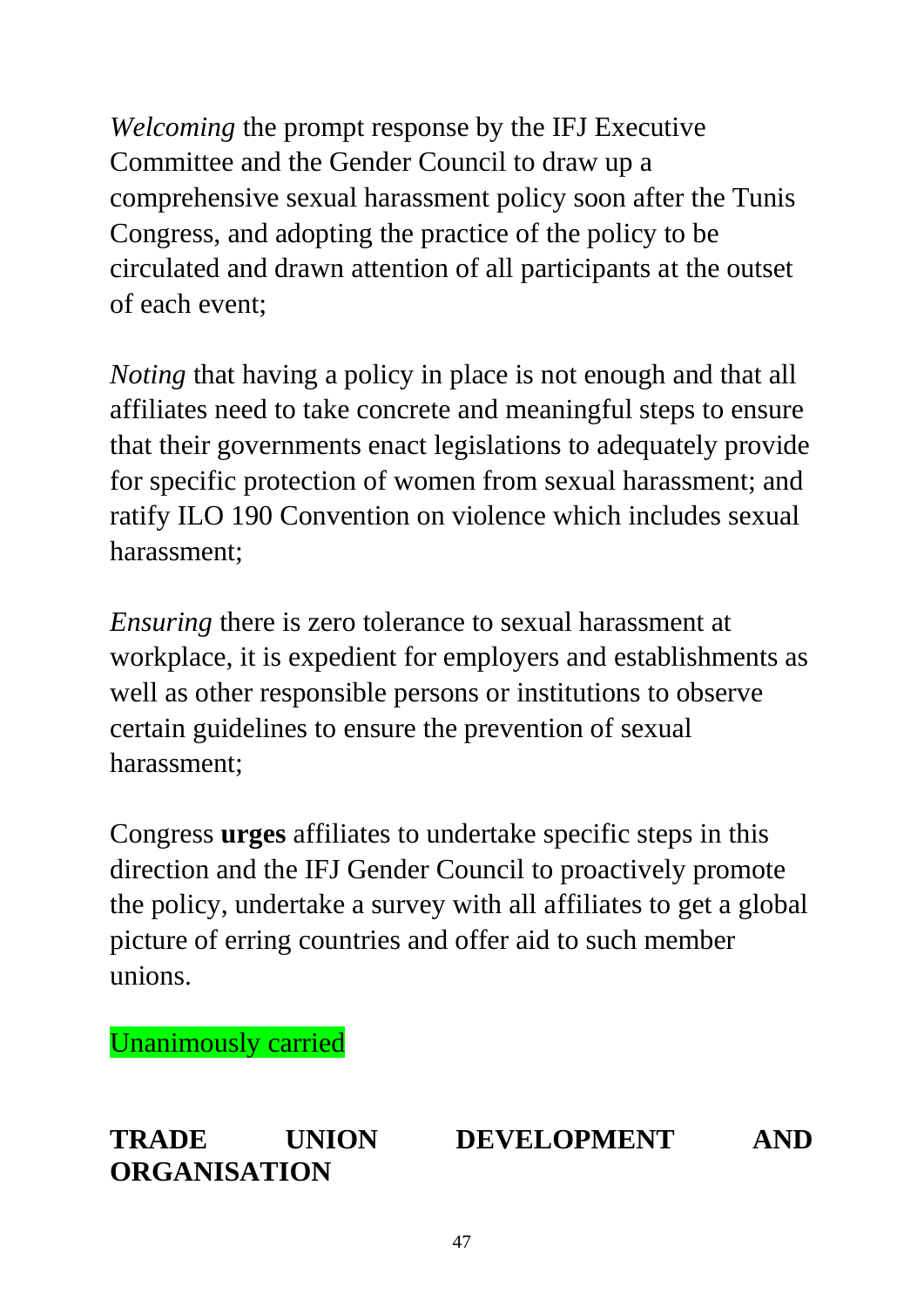## **25. Strengthening IFJ's continental organisations**

*Proposed by the Federation of African Journalists (FAJ) and Federación de Periodistas de América Latina y el Caribe (FEPALC)*

The World Congress of the International Federation of Journalists, meeting in Muscat from May  $31<sup>st</sup> - June 3<sup>rd</sup> 2022$ ,

*Noting* the work by continental structures of the IFJ such as the FAJ and FEPALC to amplify the visibility and representation of IFJ affiliated unions and associations and the multiple campaigns to advance the interests of journalists and promote their rights;

*Recognising* that the effective implementation of the IFJ programmes relies heavily upon effective and properly resourced continental and regional coordination with the full involvement of their elected leaderships;

*Acknowledging* the extensive work undertaken in Africa and Latin America by FAJ and FEPALC over the past several years aimed at re-energising and restructuring continental capabilities to implement IFJ policies and programmes and deliver tangible results for journalists;

*Admitting* that the IFJ has responsibility to develop and implement strategic, policy and resourcing framework for developing its continental and regional organisations through organisational capacity-building and sharpening their campaigning actions for the rights of journalists;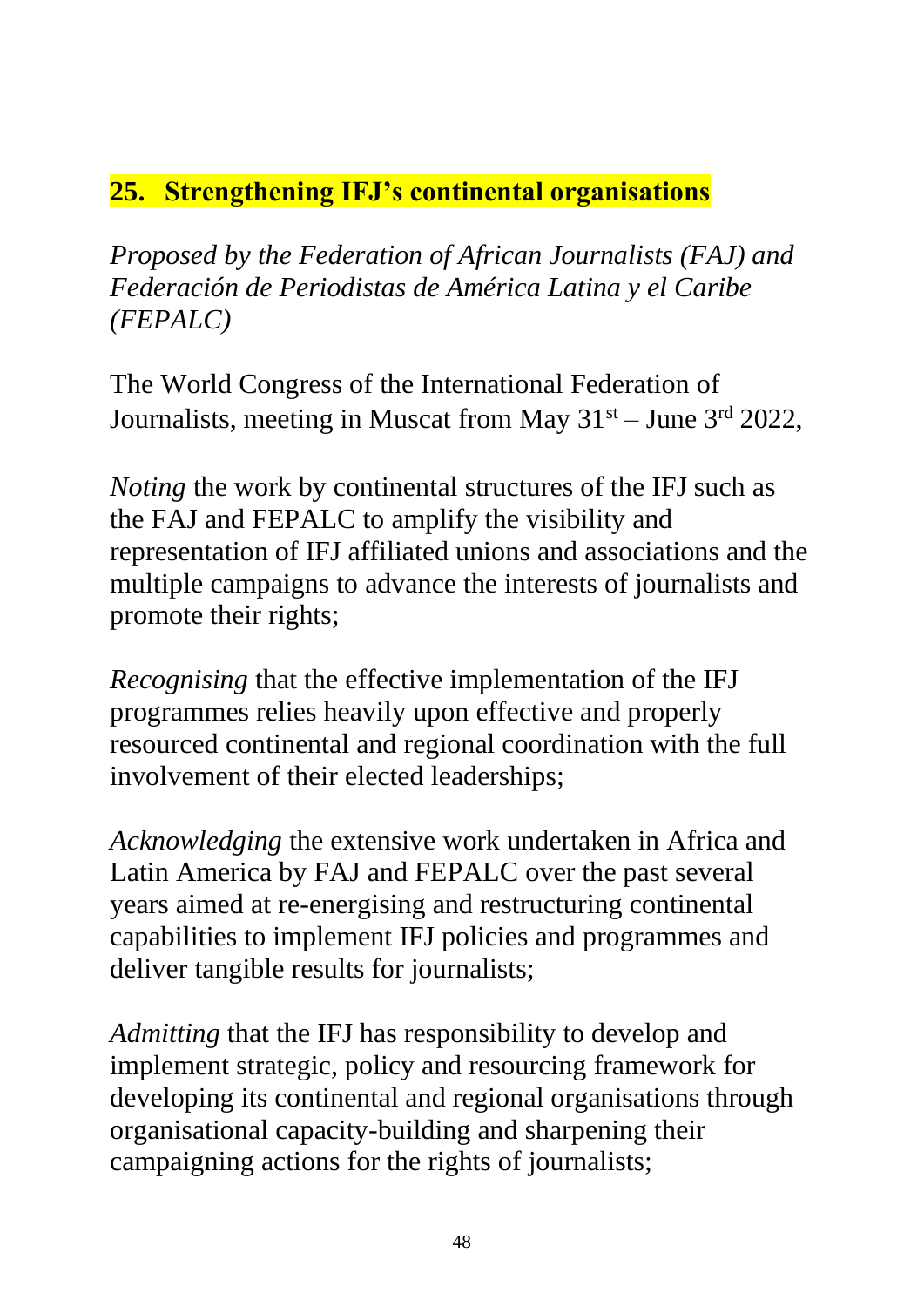*Applying* the cardinal trade union principle of equality and non-discrimination based on shared solidarity rooted in professional solidarity and uniformity within the IFJ. including resources-sharing;

*Reaffirming* the importance of continental federations in the effective co-ordination of campaigns and actions complementing IFJ's global policies and programmes in the media industry and within the wider trade union movement;

# Congress **instructs**:

- 1. The IFJ General Secretary as well as the Administrative and Executive Committees to **ensure** that resources including annual allocations to continental/regional offices or organisations are equitably distributed;
- 2. The IFJ General Secretary as well as the Administrative and Executive Committees to **provide** the necessary support to strengthen the institutional capacity of both FAJ and FEPALC in order to make them vibrant organisations and financially sustainable structures that effectively service member journalists.

 $For - 137$ Against  $-6$ Abstentions – 55 Carried

# **26. Collective bargaining rights at national and regional level**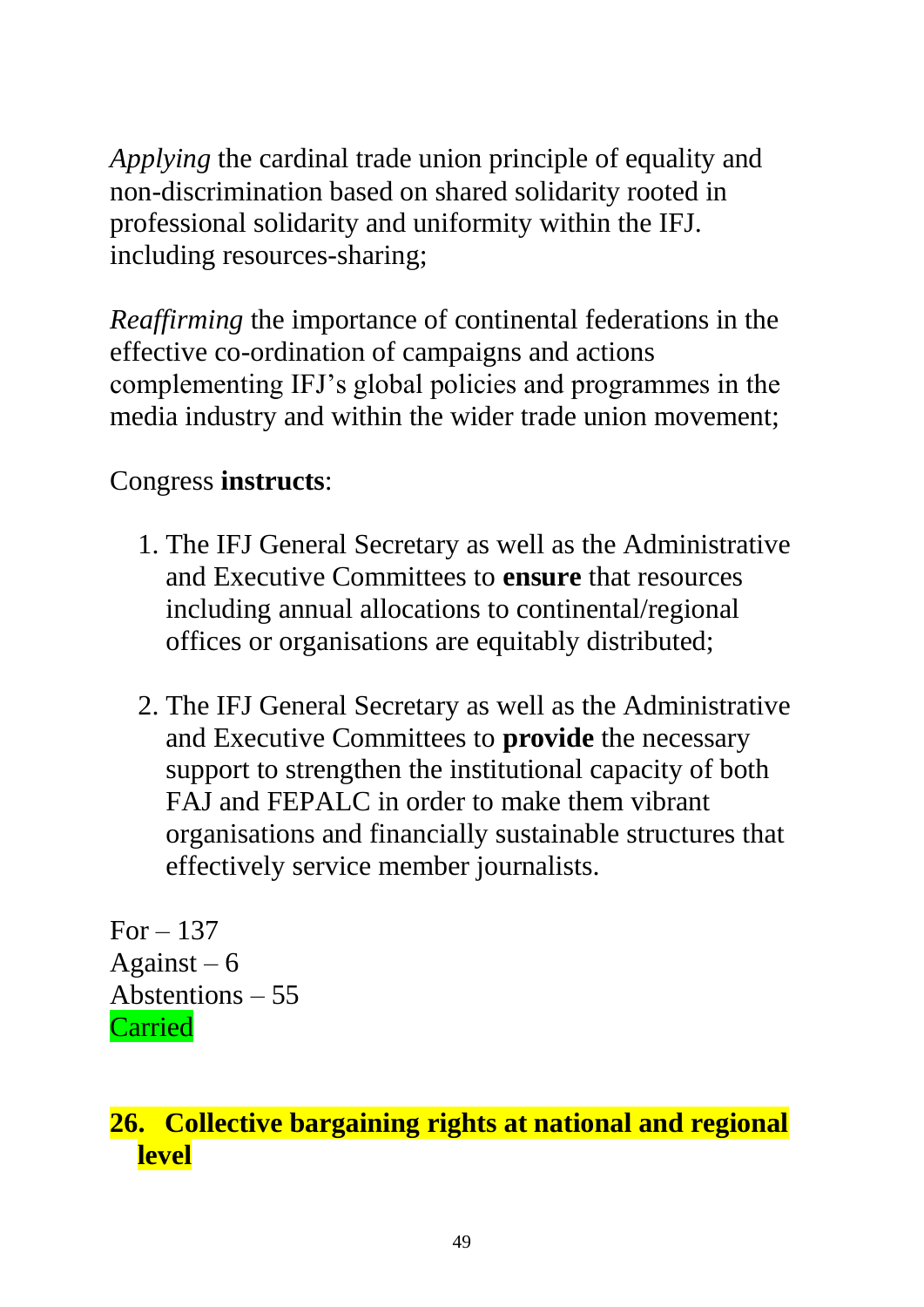## *Proposed by the Federación de Periodistas de América Latina y el Caribe (FEPALC)*

The World Congress of the International Federation of Journalists, meeting in Muscat from May  $31<sup>st</sup> -$  June  $3<sup>rd</sup>$  2022,

*Considering* the importance of secure, stable and dignified employment for journalists and communication workers;

*Considering* that neoliberal and labour flexibility policies implemented in all countries of the Latin-America region aim at restricting the space for trade union action and labour rights;

*Considering* that many of the countries represented in FEPALC have very unstable and complex political and social contexts that require trade unions to strengthen their actions as well as the training of new leaders in order to develop strategies that lead to the strengthening of their organisations and the construction of fairer and more equitable societies;

*Noting* that the difficult situation of job insecurity faced by media workers throughout the region and, in the most extreme cases, the large number of murders, threats, assaults and direct sanctions that result in the imprisonment of workers, requires a sustained struggle on the part of the trade unions so that the legislative, executive and judicial powers take concrete measures to put an end to the sanctions that limit the exercise of the profession and the right to communication in the broadest sense;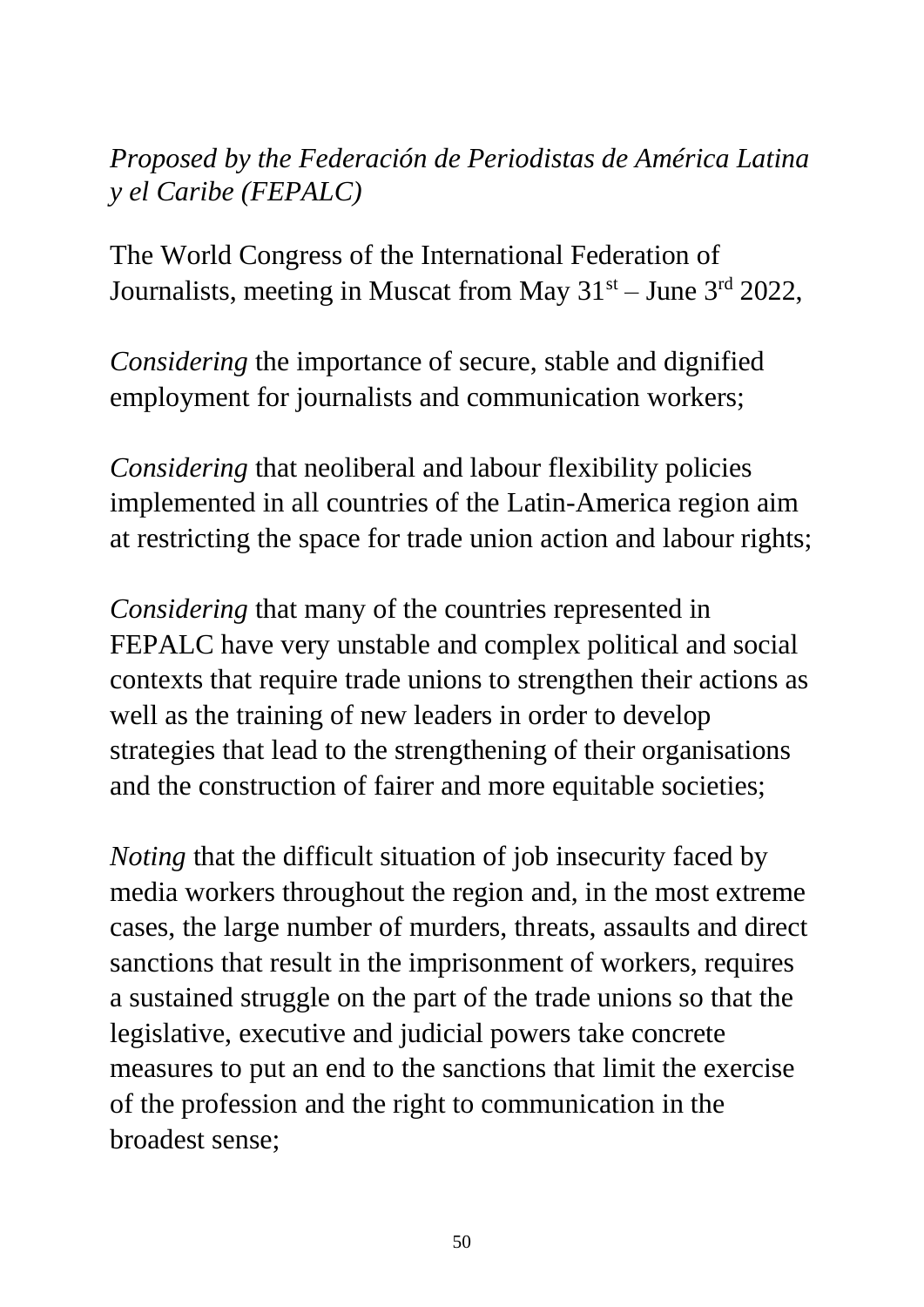*Noting* the asymmetries between the different national press organisations that make up FEPALC, in terms of creating, supporting or reinforcing the regulatory standards that concern them;

Congress **instructs** the IFJ Executive Committee to:

• ensure that the IFJ makes progress in consolidating a trade union model of the organisation to achieve in the medium term the necessary collective bargaining, to establish rights and duties, using collective agreements or contracts with national and multinational companies;

• pursue the objective of systematically guaranteeing high standards at regional level to enable FEPALC and its affiliated unions to have the right to monitor the national and regional behaviour of these companies in this and other areas, and to report any violations of existing collective agreements in these companies.

## Unanimously carried

# **27. Decent working condition for all journalists**

*Proposed by the Federazione Nazionale Stampa Italiana (Italy)*

The World Congress of the International Federation of Journalists, meeting in Muscat from May  $31<sup>st</sup>$  – June  $3<sup>rd</sup>$  2022,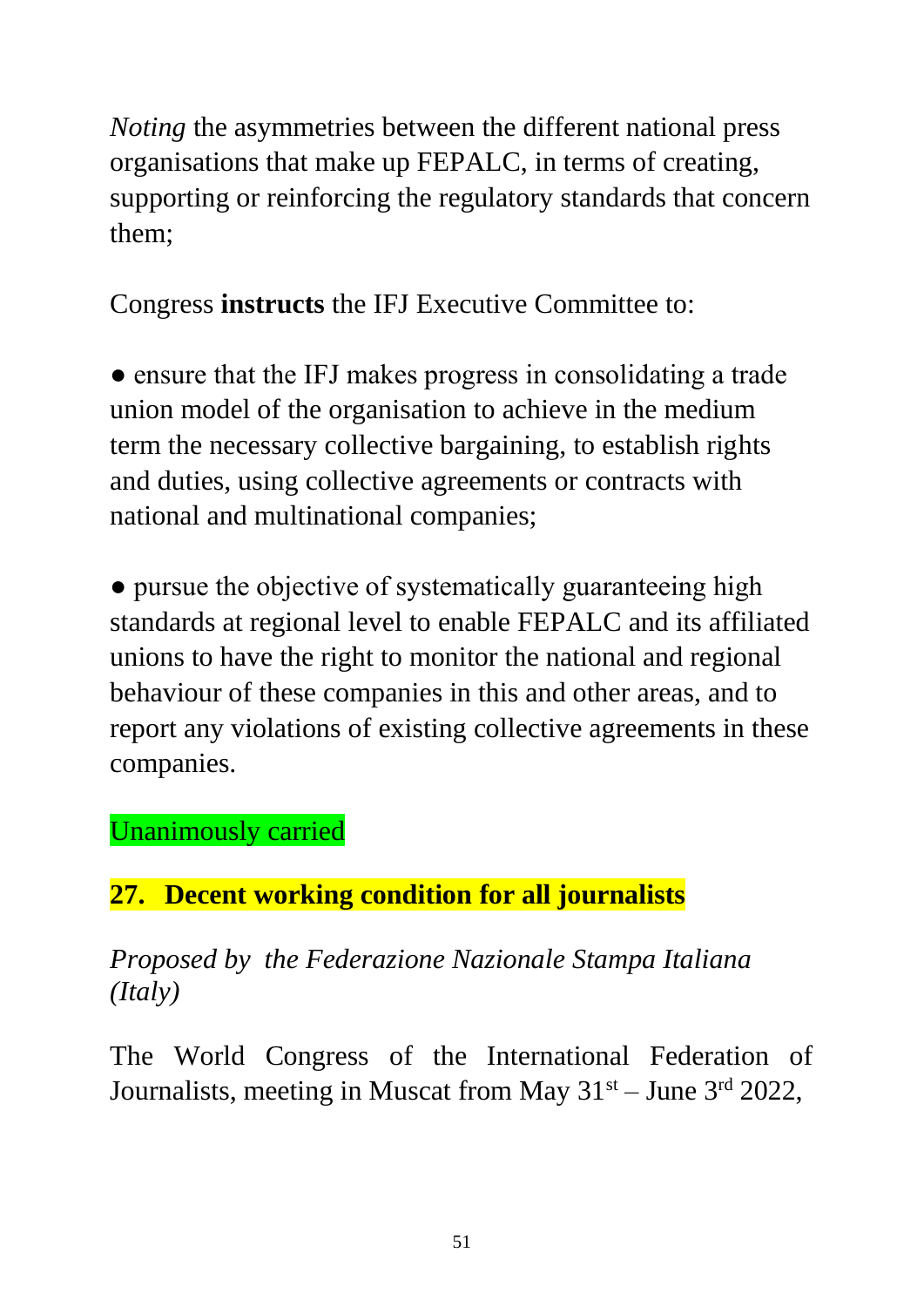*Considering* that information is going through a transformational phase all over the world. The transition from traditional to digital media increases a demand and supply of information. This process is accompanied by the progressive and growing weakening of regular work and an increase in precarious work;

*Observing* that the decrease in employment protections and guarantees produces a worrying reduction in wages;

*Reiterating* that quality information is an essential pillar of liberal democracy. Without information there is no democracy. Quality of information requires quality of work, with the recognition of rights, protections and guarantees and decent wages;

Congress **calls** on all IFJ affiliates to promote actions and campaigns at all levels to demand decent working conditions and wages for all journalists around the world.

Unanimously carried

# **28. Strengthening trade unionism**

*Proposed by the Indian Journalists Union (India)*

The World Congress of the International Federation of Journalists, meeting in Muscat from May  $31<sup>st</sup> - June 3<sup>rd</sup> 2022$ ,

*Given* that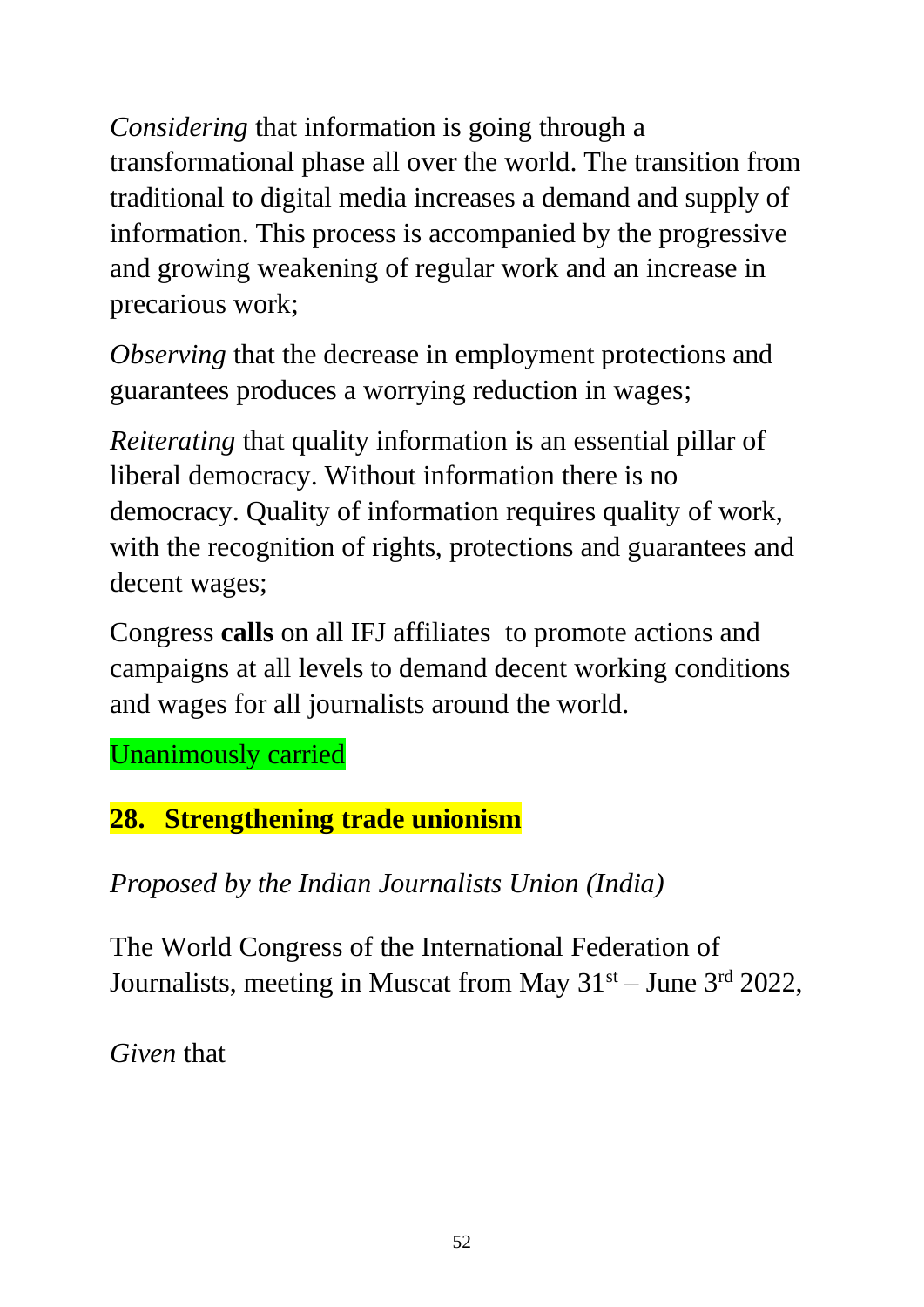$\Box$  the IFJ is "a confederation of journalists' trade unions. It has been created to deal with matters related to trade unionism and the practice of the profession of journalism;"

 $\Box$  the Constitution through Section 4 and 7 clearly defines admission criteria of membership, either full or associate, respectively;

 $\Box$  it specifically seeks to encourage associate members to become full members as per Section 8, laying emphasis on: "With the assistance of the Federation, associate members shall do all in their power to attain and conform with the conditions of full membership and shall, when appropriate, seek full membership. Any associate member that has no sought within 3 years of the date of the adoption of this amendment, or their acceptance (whichever is the later) to upgrade their membership into full membership shall be reported to the IFJ Executive Committee for the consideration of whether they should continue in membership."

 $\Box$  in the disturbing trend in various countries of governance seeking to weaken trade union movement and deny workers their rights, and the ILO recommending there's even need to revitalise unions and innovate tactics and innovations, which are strong and relevant to decent work and social justice, it becomes all the more urgent that IFJ and its affiliates meet this new challenge, wherever it exists;

Congress **calls upon** the IFJ Executive Committee and the IFJ Secretariat to provide every assistance possible and make a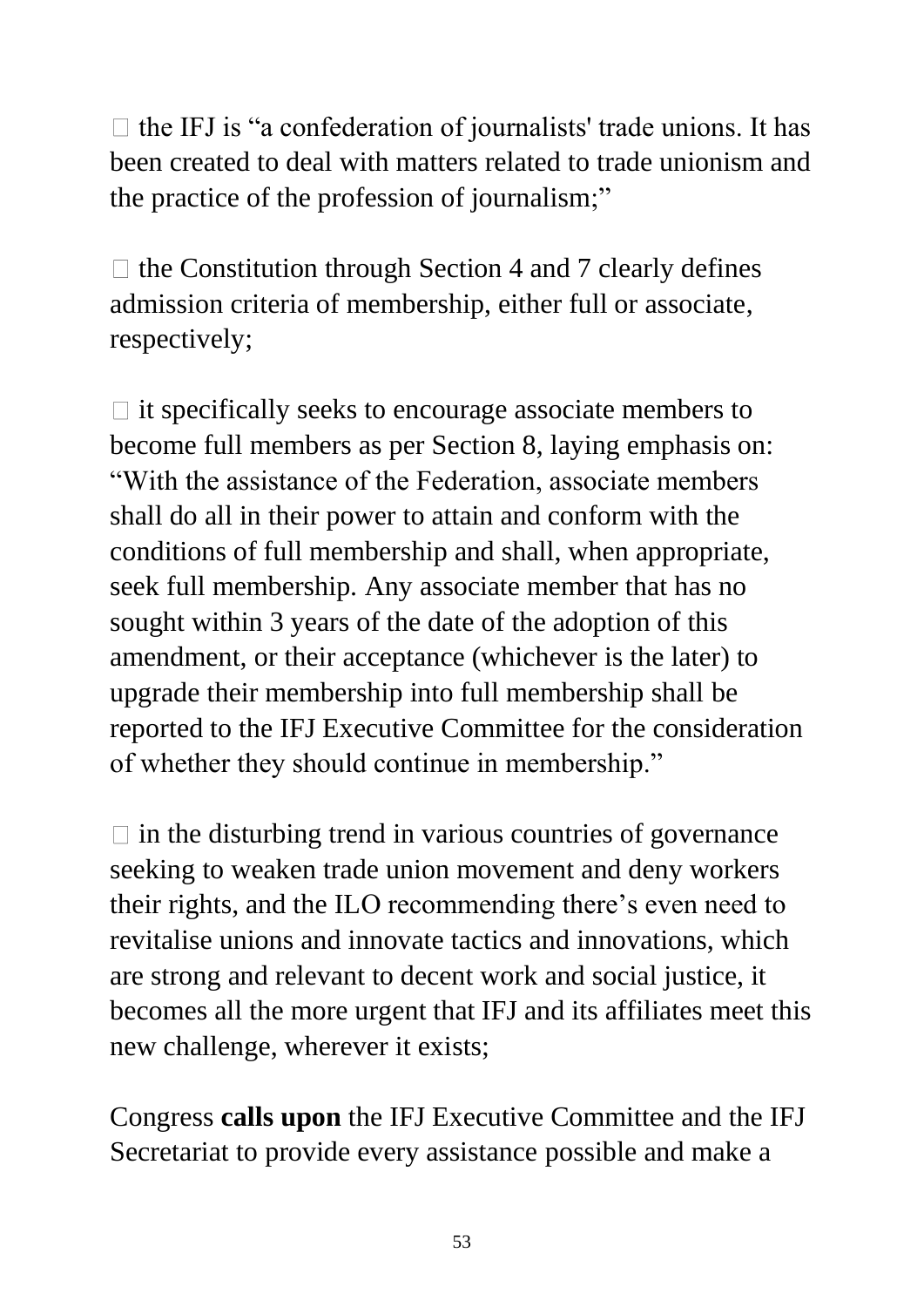comprehensive assessment of the list of its associate members, understand ground realities, difficulties in way of such members to become 'trade unions' and advice, aid and encourage them to recruit and organise in workplaces; fight to represent its members; mobilise to fight for better conditions and collective agreements; etc.

Further, it **urges** the General Secretary to instruct the Regional Offices to enlist membership status of all affiliates on the website; full members are given priority over projects and project activity given to associations or networks in the profession if these are not IFJ affiliates be best avoided, as the incentive to either become a trade union or change status or become members of the IFJ then gets defeated.

At the same time, while welcoming the aim of recruiting new members and trade unions fighting for journalists rights, the Federation must continue with its endeavour to encourage the spirit of solidarity within union leadership in a country, so that political rivalry, seen at times, doesn't play a role in the denial of membership.

For  $-114$ Against  $-37$ Abstention – 12 Carried

#### **29. Organising freelances and New Media journalists in Africa**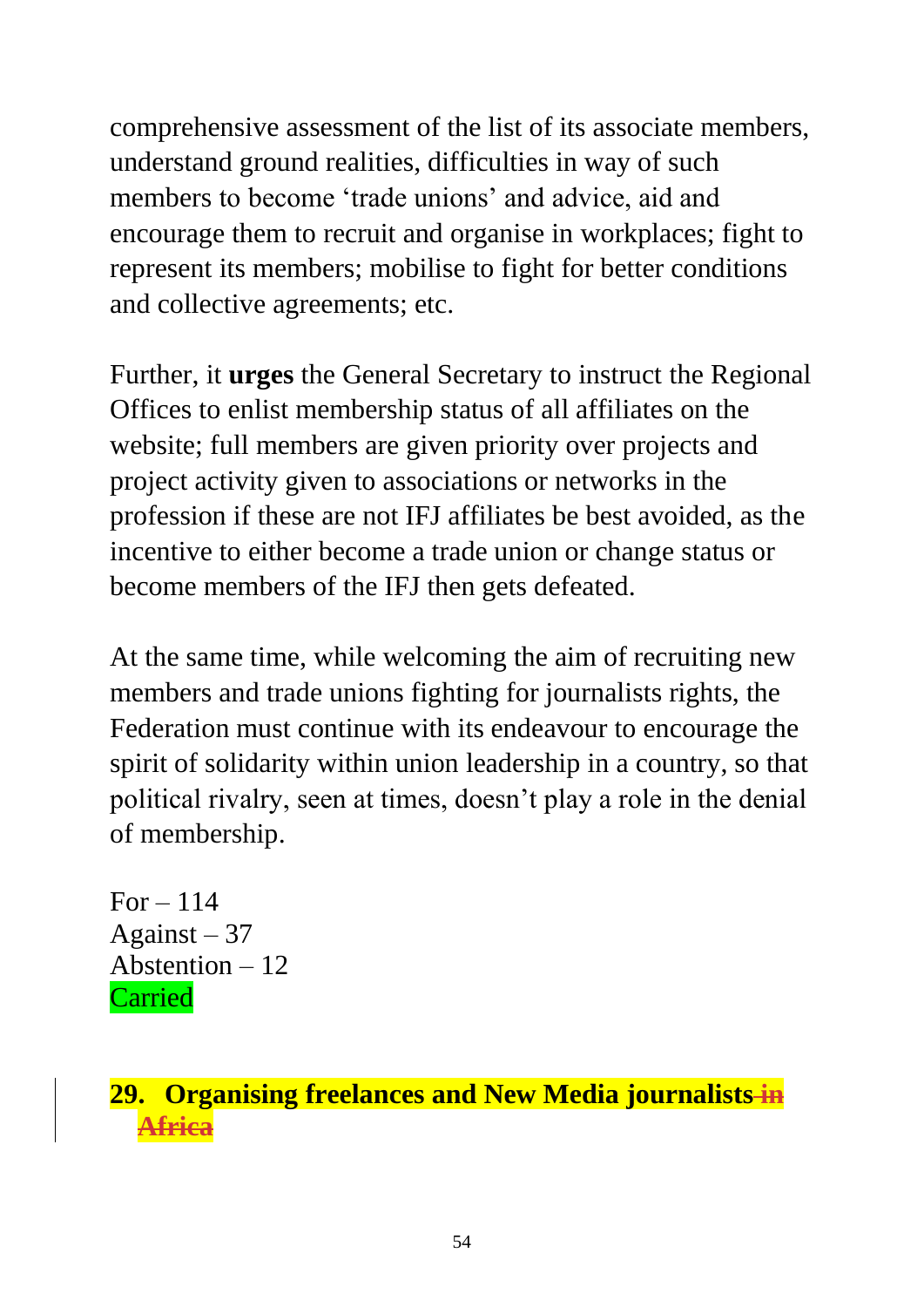### *Proposed by the Federation of African Journalists (FAJ)*

The World Congress of the International Federation of Journalists, meeting in Muscat from May  $31<sup>st</sup> -$  June  $3<sup>rd</sup> 2022$ ,

*Recognising* the necessity for all working journalists, including freelance journalists and those working in new media, to have decent jobs in order to live with dignity with their families;

*Realising* the increasing numbers of journalists in almost all countries in Africa who are working as freelance journalists and journalists in New Media which have now mushroomed throughout Africathe world;

*Fully aware* how unscrupulous media employers hire and retain journalists under the conditions of freelance journalists but use them to replace permanent working journalists with full-time contracts, and this new way of employment is increasing throughout the media industry in Africaglobally;

*Noting* the efforts, and some notable successes, by affiliates in building mass membership of freelance journalists and journalists in New Media through recruitment campaigns of young journalists in the digital sector across the continent;

*Noting* that organising and unionising freelance journalists and those working in New Media will not only improve their working and living conditions but will also increase the membership density of journalist unions and association, and enhance professional solidarity;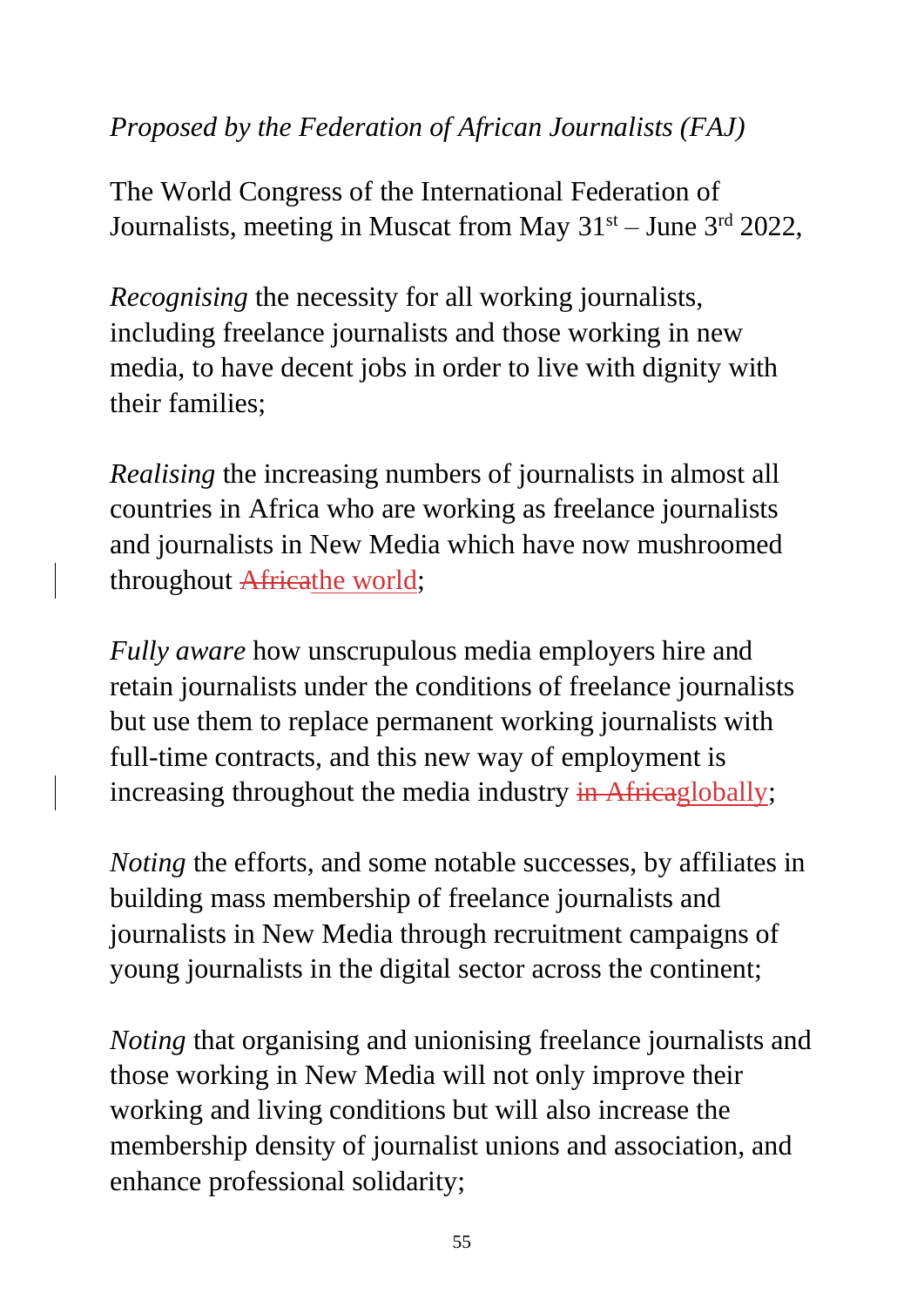# Congress **instructs** the Executive Committee to :

- 1. **foster** a long-term working plan to support unions in organising freelance journalists and those working in New Media, building on the existing professional solidarity and extending protection to all journalists;
- 2. **encourage** and **provide** IFJ support for freelance journalists and those working in New Media so that they are fully included in policy developments and representation at a regional, continental and global levels;
- 3. **support** targeted efforts that strengthen freelance women journalists' opportunities for a more conducive working environment, increase their representation and leadership, and promote initiatives that address violence and harassment against women journalists in the media industry;
- 4. **develop** a continental charter for freelance journalists to address their specific needs and interests while providing synergies with other working journalists;
- 5. **reinforce** collaboration between and within unions representing freelance journalists and those in New Media, particularly those organising in the context of digitalisation.

Carried unanimously

## **30. Trade union education programmes on collective bargaining**

*Proposed by the Federación de Periodistas de América Latina y el Caribe (FEPALC)*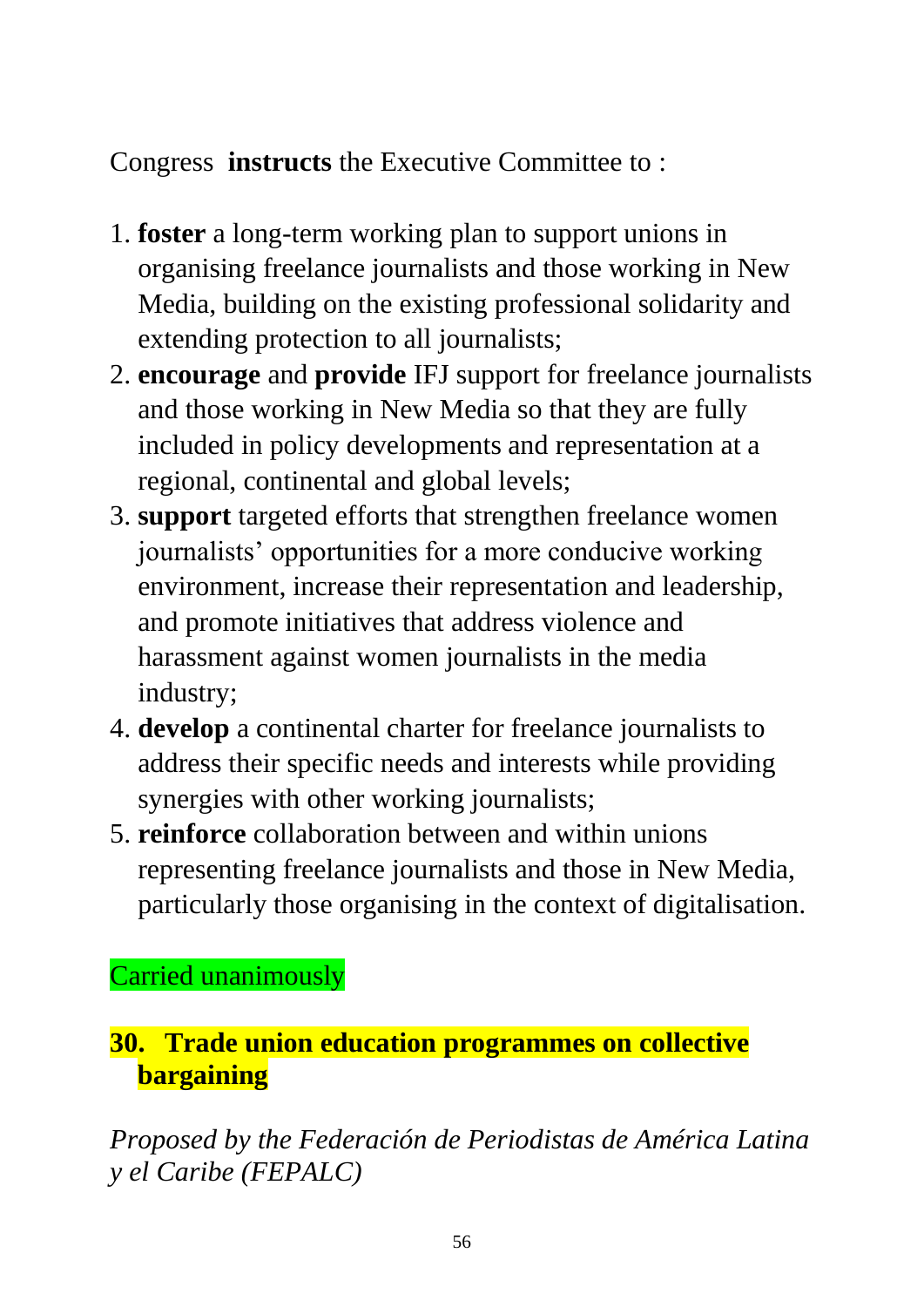The World Congress of the International Federation of Journalists, meeting in Muscat from May  $31<sup>st</sup> -$  June  $3<sup>rd</sup>$  2022,

*Considering* of the utmost importance for journalists and media workers to have a regulatory framework for their activities laid down in collective agreements or contracts;

*Considering* the reality of the different national media workers' organisations in each country of the region, many of which have never been able to bring a collective bargaining process to a successful conclusion due to loopholes in the labour legislation and exploitation by employers;

*Recognising* the need for a mutually supportive exchange of experiences in the process of drafting, adopting or enforcing laws that provide a framework for collective agreements or contracts;

*Reaffirming* the importance of the training of trade union leaders who conduct collective bargaining;

*Recognising* the plight of media workers across the continent due to job insecurity;

Congress **instructs** the Executive Committee to **promote** and **strengthen** at the national level of each FEPALC affiliated trade union the joint implementation with the IFJ regional office of trade union training programmes on collective bargaining, for a better defence of the rights, interests and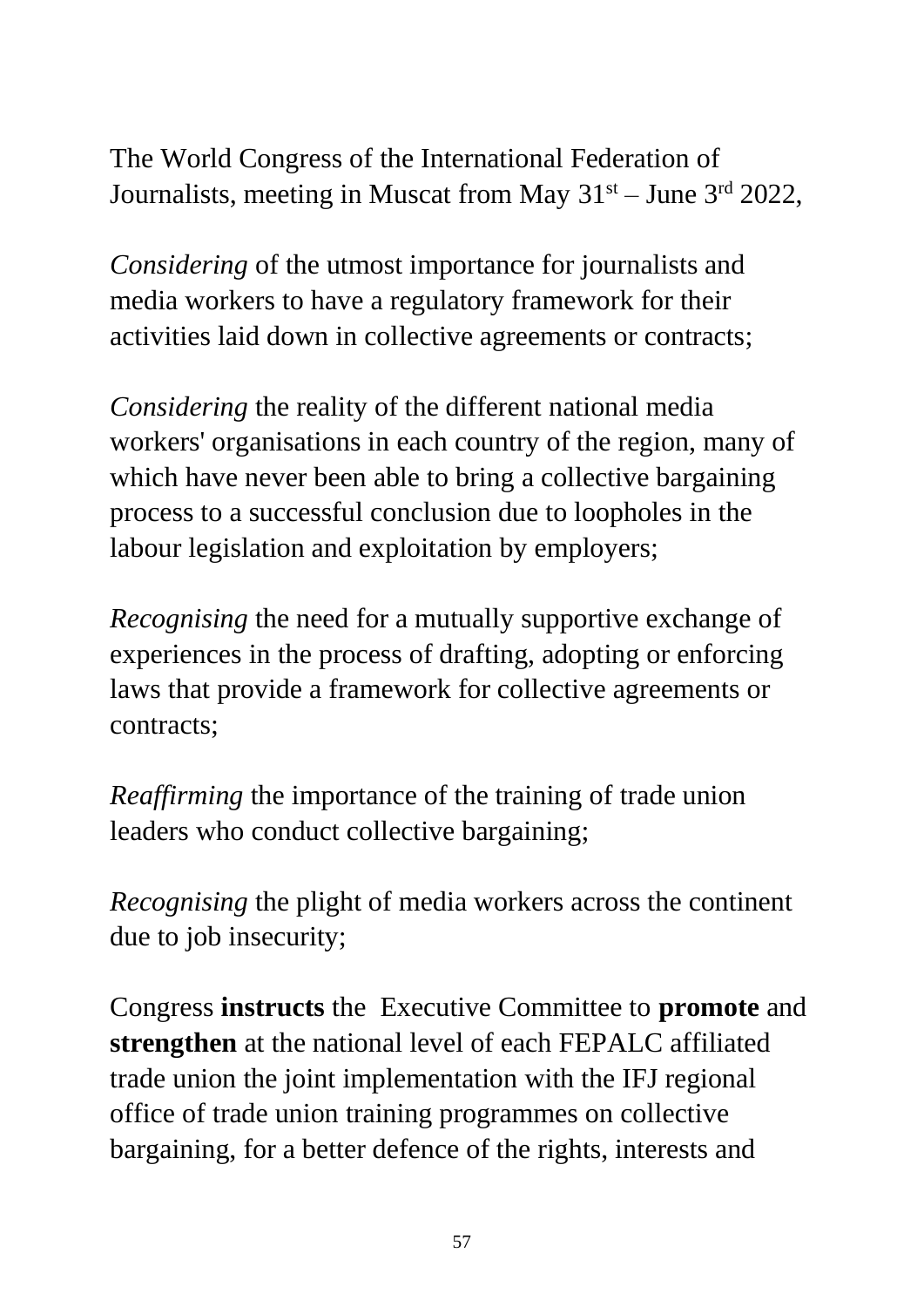fundamental freedoms of journalists and communication workers on the continent.

For  $-127$ Against  $-0$ Abstention – 49 Carried

# **31. Mobilisation of young journalists**

*Proposed by the Federation of African Journalists (FAJ)*

The World Congress of the International Federation of Journalists, meeting in Muscat from May  $31<sup>st</sup> -$  June  $3<sup>rd</sup>$  2022,

*Noting* the importance of maintaining globally an inclusive journalists' movement whereby no journalist is left out from any action that fosters professional unity and nurtures development;

*Recognising* the massive contribution by young journalists to today's media and their increasing central role in shaping up the future of the media, and consequently they will need a union that can shield them from exploitation and recurrent rights abuses;

Congress **resolves** to:

1. **call** on the IFJ Secretariat and Executive Committee to develop an effective programme that would help affiliates gear up their structures towards organising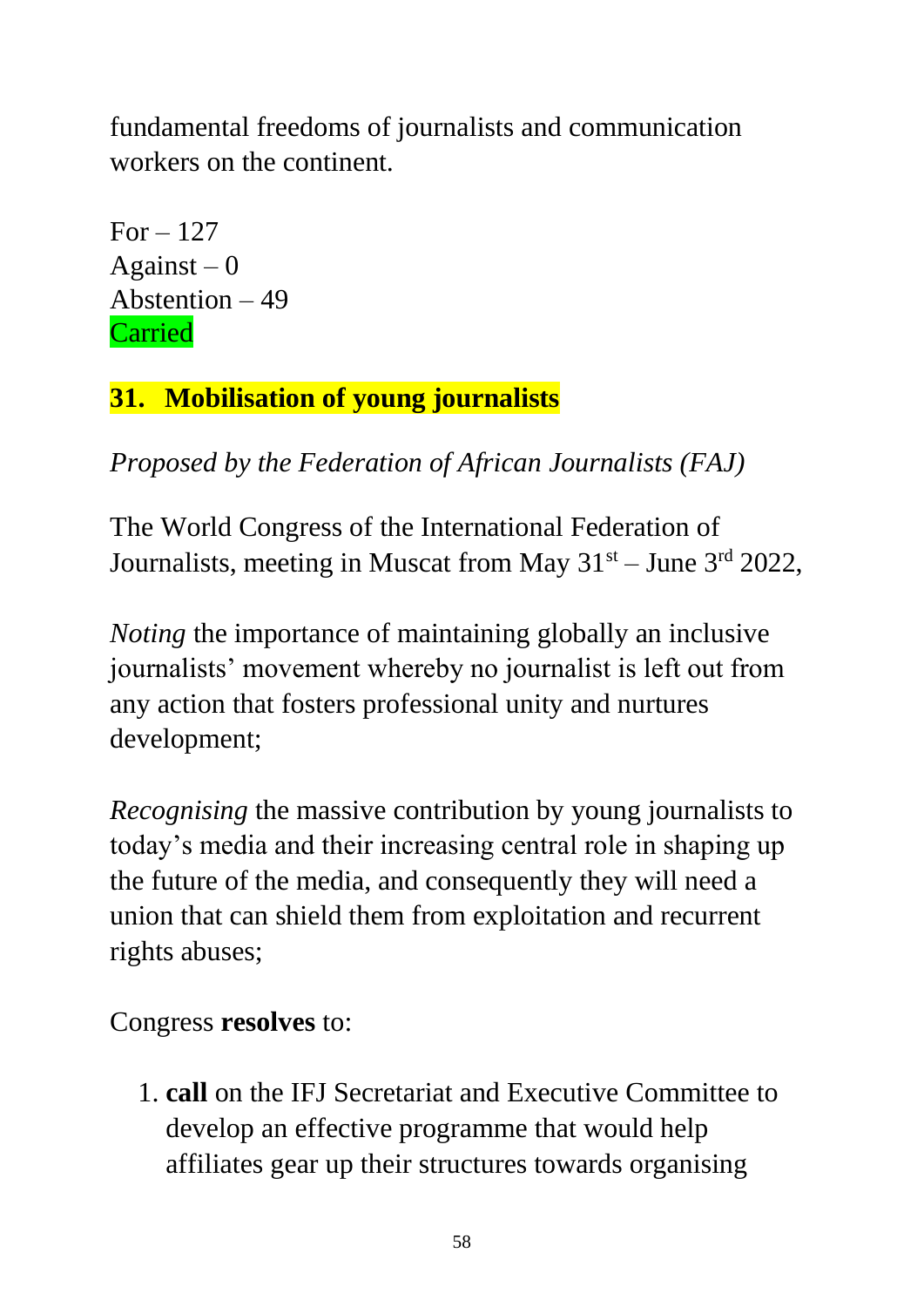young journalists, and allow the necessary resources to mobilise and attract young journalists;

- 2. **urge** affiliates to ensure greater involvement of young journalists in their activities and leadership structures and to promote the recruitment, participation and development of young journalists in their undertakings and leadership, as well as to ensure, wherever possible, the establishment of young journalists' committees within their individual unions:
- 3. **strive** to eliminate discrimination and communication barriers that divide journalists, whilst promoting professional solidarity in the journalism profession.

Unanimously carried

# **32. Justice for Giulio Regeni**

*Proposed by the Federazione Nazionale Stampa Italiana (Italy)*

The World Congress of the International Federation of Journalists, meeting in Muscat from May  $31<sup>st</sup> -$  June  $3<sup>rd</sup>$  2022,

*Considering* that six years have passed since the killing of Giulio Regeni, the Italian researcher from the Oxford University who disappeared in Cairo on January 25, 2016. His body, has been found nine days later, and the autopsy established he has been tortured;

*Noting* that, from the beginning, the Egyptian government tried to sidetrack investigations into the death, by first talking